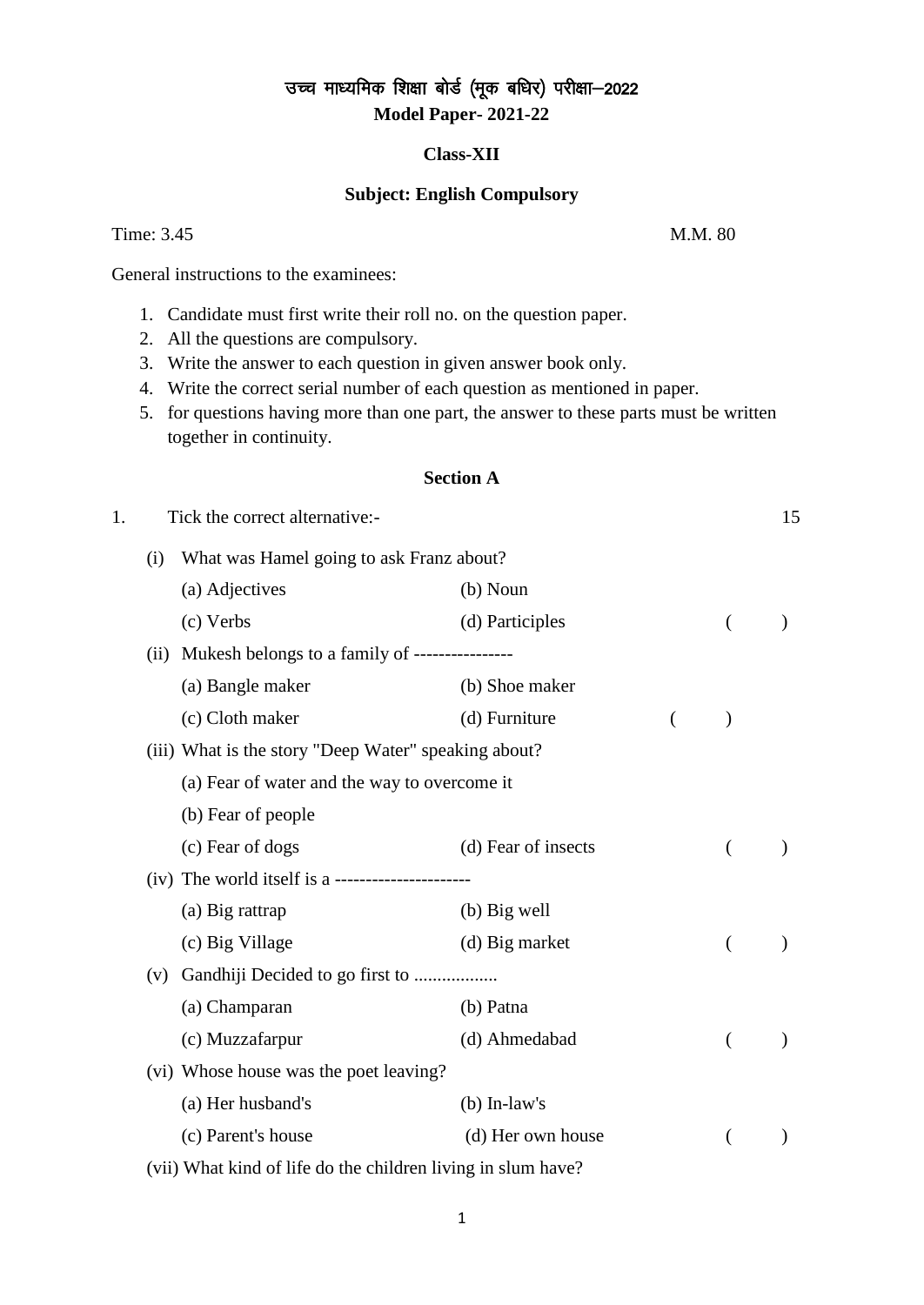|    | (a) Full of love                                                           | (b) Full of care and warmth         |   |               |
|----|----------------------------------------------------------------------------|-------------------------------------|---|---------------|
|    | (c) Hopeless and full of Struggle                                          | (d) All of these                    |   |               |
|    |                                                                            |                                     |   |               |
|    | (a) French                                                                 | (b) English                         |   |               |
|    | (c) Hindi                                                                  | (d) In any language                 |   | $\lambda$     |
|    | (ix) About which flower does the poet talk in the poem:-                   |                                     |   |               |
|    | (a) Rose                                                                   | (b) Sunflower                       |   |               |
|    | (c) Daffodil                                                               | (d) Marigold                        | € | $\mathcal{Y}$ |
|    | (x) What are the tigers known for?                                         |                                     |   |               |
|    | (a) for their weakness                                                     | (b) for their strength              |   |               |
|    | (c) for their cowardness                                                   | (d) None                            | ( |               |
|    | $(xi)$ The hundredth tiger was actually killed by the $-$                  |                                     |   |               |
|    | (a) Maharaja                                                               | (b) A hunter                        |   |               |
|    | (c) Dewan                                                                  | (d) Villagers                       |   |               |
|    | (xii) At first sadao thought the man was a                                 |                                     |   |               |
|    | (a) Fisherman                                                              | (b) Criminal                        |   |               |
|    | (c) Politician                                                             | (d) Singer                          |   | $\mathcal{Y}$ |
|    | (xiii) What did the wizard ask Roger?                                      |                                     |   |               |
|    | (a) What did he want to have?                                              | (b) What did he want to smell like? |   |               |
|    | (c) What did he want to eat?                                               | (d) None                            |   |               |
|    |                                                                            |                                     |   |               |
|    | (a) Garden                                                                 | (b) House                           |   |               |
|    | $(c)$ Car                                                                  | (d) None of these                   |   |               |
|    | (xv) Who told Zitkala-sa that her long hair would be cut?                  |                                     |   |               |
|    | (a) Judewin                                                                | (b) Pale faced woman                |   |               |
|    | (c) Other girls of school                                                  | (d) None                            |   |               |
|    | Fill in the blanks with the correct option-                                |                                     |   |               |
| 2. |                                                                            |                                     |   | $\mathbf{1}$  |
|    | (ii) Saheb's monthly income at the tea stall was  (1000 rupees/800 rupees) |                                     |   | $\mathbf{1}$  |
| 3. | (i) Douglas found an instructor who trained him as a  (swimmer/dancer)     |                                     |   | $\mathbf{1}$  |
|    |                                                                            |                                     |   | $\mathbf{1}$  |
| 4. | (i) The poet was going to Cochin last  (friday/saturday)                   |                                     |   | 1             |
|    |                                                                            |                                     |   | 1             |
| 5. |                                                                            |                                     |   | 1             |
|    | (ii) Aunt Jennifer's fingers fluttering through her  (wool/clothes)        |                                     |   |               |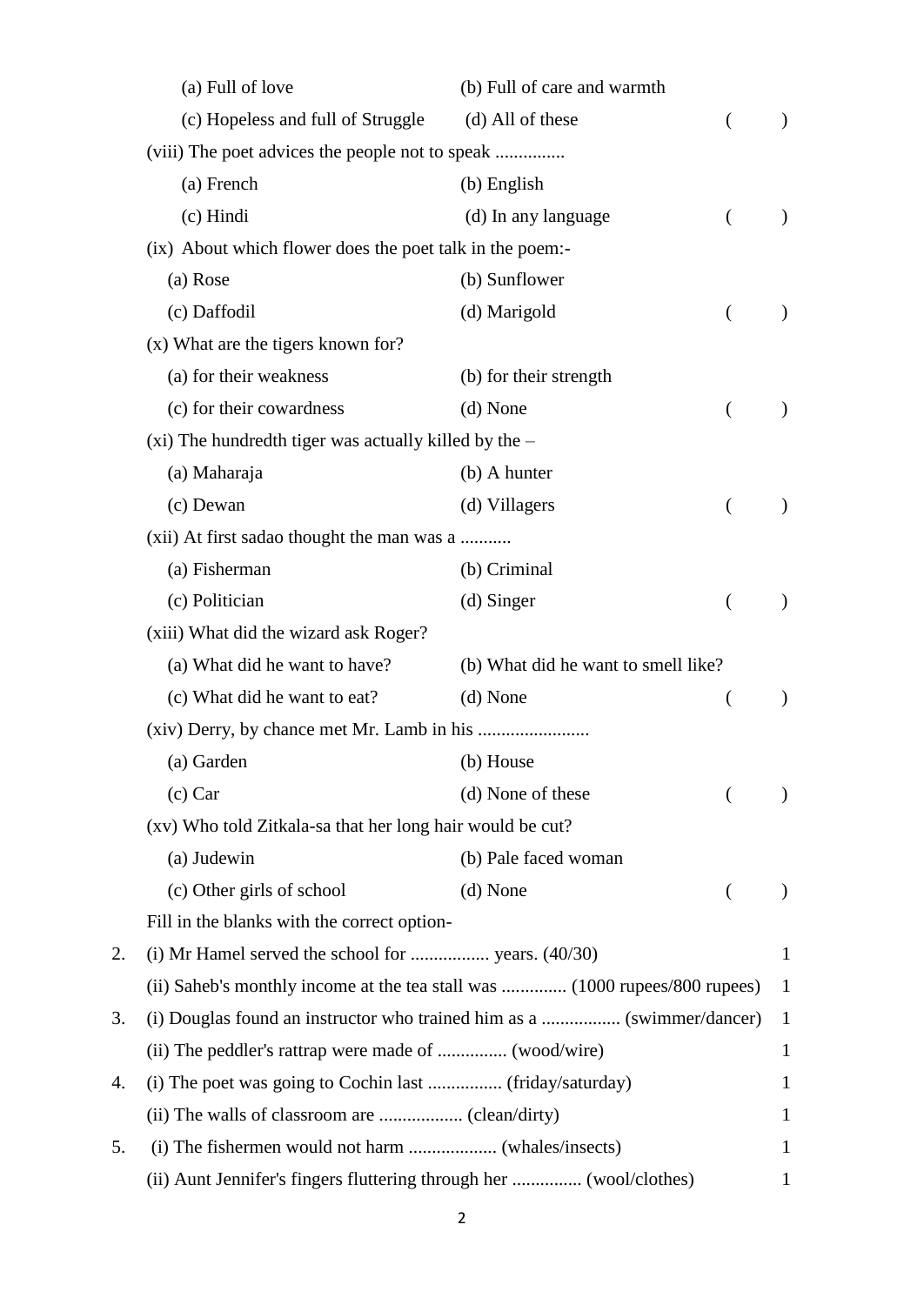| 6.  |                                                                                           |              |  |  | 1              |  |
|-----|-------------------------------------------------------------------------------------------|--------------|--|--|----------------|--|
|     |                                                                                           |              |  |  | 1              |  |
| 7.  | 1                                                                                         |              |  |  |                |  |
|     | (ii) Derry was  years old. (thirteen/fourteen)                                            |              |  |  | 1              |  |
|     | <b>Section B</b>                                                                          |              |  |  |                |  |
|     | Write 'T' for true and 'F' for false statement-                                           |              |  |  |                |  |
| 8.  | Rajkumar shukla was a landlord.                                                           |              |  |  | 1              |  |
| 9.  | The peddler is a poor man.                                                                |              |  |  | 1              |  |
| 10. | Aunt Jennifer's tigers are described fearful.                                             |              |  |  | 1              |  |
| 11. | Beauty gives the humans a sleep full of sweet dreams.                                     |              |  |  | 1              |  |
| 12. | Zitkala hid herself to stop people from cutting her hair.                                 |              |  |  | 1              |  |
|     | 13. Mr. Lamb was a man with tin leg.                                                      |              |  |  | 1              |  |
|     | 14. Write the plural numbers of the following words-                                      |              |  |  | 4              |  |
|     | School<br>(i)                                                                             | $(ii)$ Day   |  |  |                |  |
|     | (iii) book                                                                                | (iv) student |  |  |                |  |
|     | $(v)$ Face                                                                                | (vi) year    |  |  |                |  |
|     | (vii) brother                                                                             | (viii) Plan  |  |  |                |  |
| 15. | Fill in the blanks with the correct form of verbs given in brackets-                      |              |  |  | 4              |  |
|     |                                                                                           |              |  |  |                |  |
|     | (ii) Babita and my sister  friends./ (is/are)                                             |              |  |  |                |  |
|     | (iii) Many boys  sitting in the room. (is/are)                                            |              |  |  |                |  |
|     | (iv) Many a man  arrested. (was/were)                                                     |              |  |  |                |  |
|     | (v) Each boy  sleeping. (is/are)                                                          |              |  |  |                |  |
|     |                                                                                           |              |  |  |                |  |
|     | (vii) Much milk  sold today. (was/were)                                                   |              |  |  |                |  |
|     |                                                                                           |              |  |  |                |  |
|     | <b>Section C</b>                                                                          |              |  |  |                |  |
|     | Answer the following questions-                                                           |              |  |  |                |  |
|     | 16. Who are the two disabled persons in the story?                                        |              |  |  | 3              |  |
|     | 17. What was the poet's childhood fear?                                                   |              |  |  | 3              |  |
|     | 18. How did the rattrap seller make a living?                                             |              |  |  | 3              |  |
|     | 19. Read the following passage carefully and answer the questions given below-            |              |  |  | $7\frac{1}{2}$ |  |
|     | Today Marwar is a treeless waste of sand and rocks. The only growing things are thorny    |              |  |  |                |  |
|     | shrubs, a few tufts of short rough grass and an occasional stunted ber or babul tree. But |              |  |  |                |  |

incredibly you can, even in this desert, come across the odd village with groves of well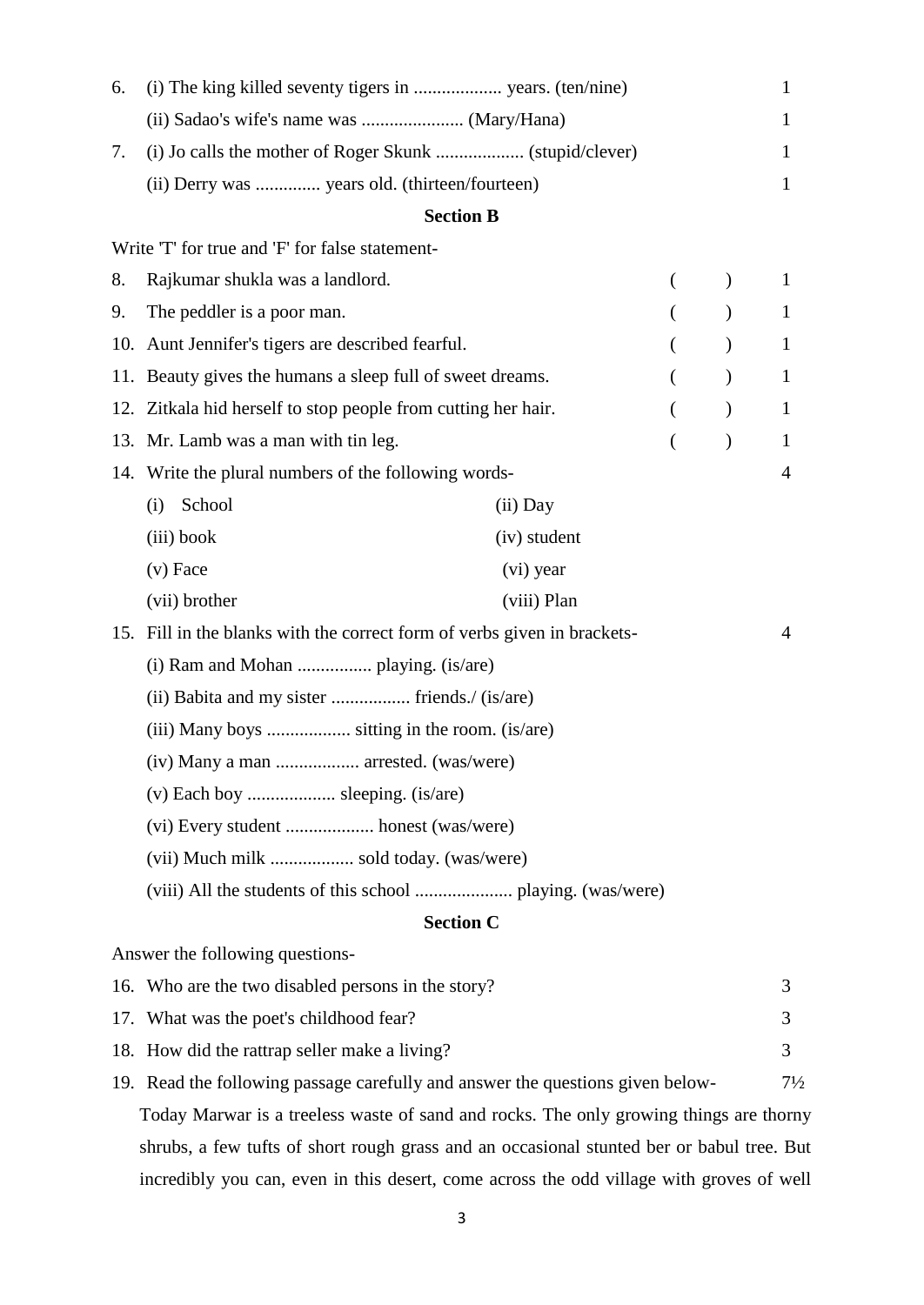grown Khejdi trees. This cousin of the babul is the Kalpavriksha, the tree that fulfills all wishes. A full grown camel can enjoy a midday siesta in its shade, its foliage nourishes goats, sheep, cattle and camel, its pods can be made into a delicious curry, and its thorns guard the farmer's fields against marauding animals.

| 1. Which area is a treeless waste of sand and rocks?    |                |
|---------------------------------------------------------|----------------|
| 2. What can we come across in this desert?              |                |
| 3. What type of vegetation is found in Marwar now days? |                |
| 4. What is the name of the cousin of the babul?         |                |
| 5. What is the meaning of "Kalpavriksha"?               |                |
| 6. Who can enjoy a midday siesta in its shade?          |                |
| 7. Find the words from the passage which means-         | $1\frac{1}{2}$ |
|                                                         |                |

- (a) Hard to believe
- (b) An animal that can survive in desert
- 20. Read the following passage carefully and answer the questions given below- 7½ Man is the wisest of all animals by virtue of only one thing- his extraordinary power of thinking and emoting. Stripped of this power he will be no better species than other multitude animals. Except knowledge, all other animals have the same basic – necessities as man has –food, shelter and clothing. The third of course, is naturally provided to animals in the form of long hair and fur to enable them to face adverse weather conditions. Man's basic necessities are four in number food, shelter, clothing and education. As the modern world is completely propelled by knowledge acquired by all means education to all has become the focus of attention all over the world. Those countries which cannot provide it equitably, to all their citizens are considered backward, however affluent and resourceful they may be materially. Illiteracy is identified as the root cause of most number of social evils.

| (i) What does protect the animals from the adverse weather conditions? |                |
|------------------------------------------------------------------------|----------------|
| (ii) Mention the basic necessities of man.                             |                |
| (iii) How is man different from other animals?                         |                |
| (iv) What is the root cause of all social evils?                       |                |
| (v) Which countries are considered backward?                           |                |
| (vi) Who is the wisest of all animals?                                 |                |
| (vii) Find out from the passage the word which mean-                   | $1\frac{1}{2}$ |
| (a) Great in number<br>(b) Strength                                    |                |

### **Section D**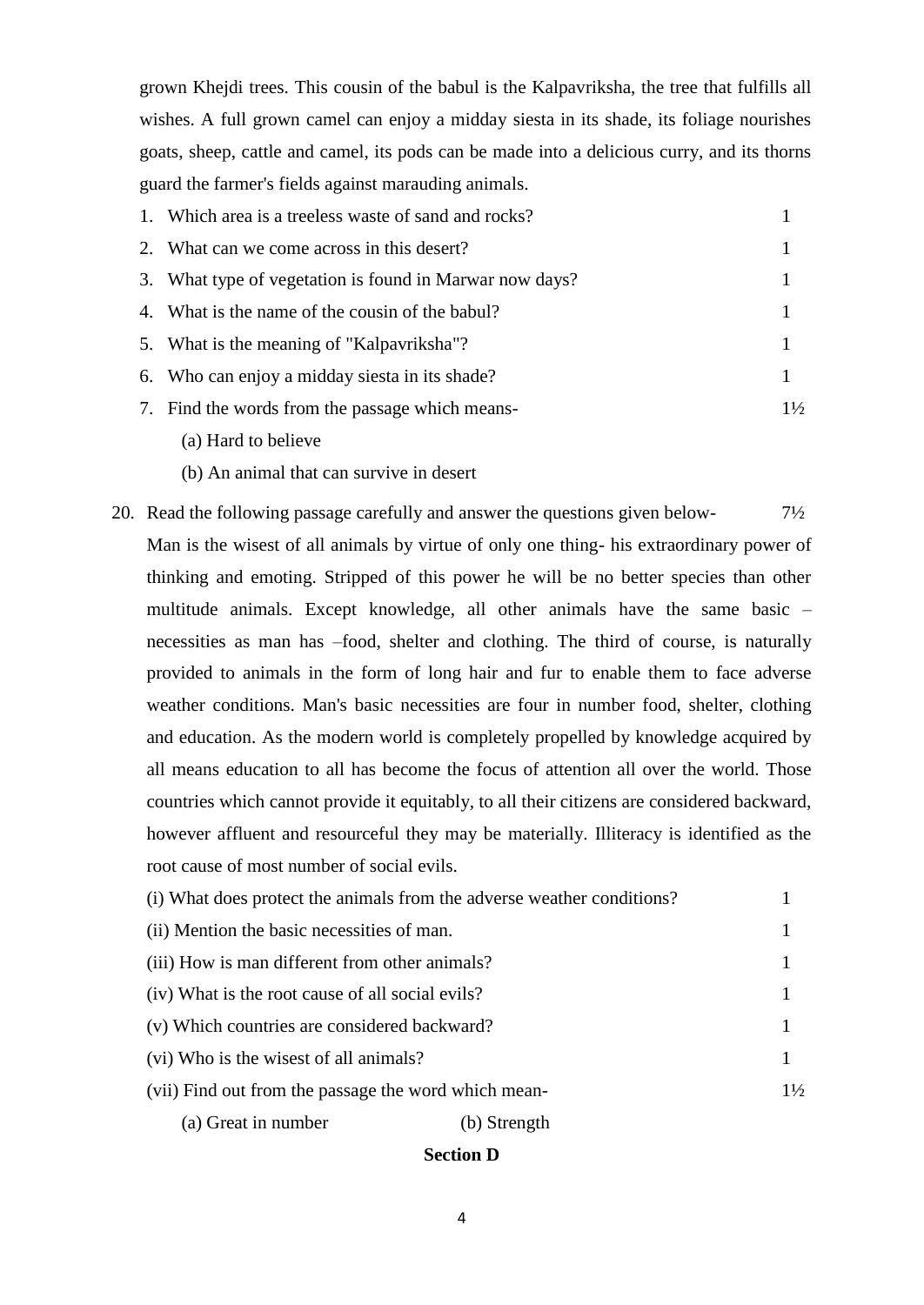21. Your are Raj Kumar. Your father has been transferred to Jaisalmer. Write an application to your school principal requesting him to issue your transfer certificate (T.C.)  $\qquad 5$ or

Imagine that you are Devanshu reading in Govt. School Jaipur. Write an application to the Principal of your school requesting him to exempt you from school fees.

22. Give a metrimonial advertisement for a groom giving imaginary details 5 or

Give a metrimonial advertisement for a bride giving imaginary details

23. Write a notice for the students of your school to deposit their examination fees latest  $31<sup>st</sup>$ October 2022. 5

or

As a Principal draft a notice for the school notice-board inviting the names of the students as players and informing them about the cricket match.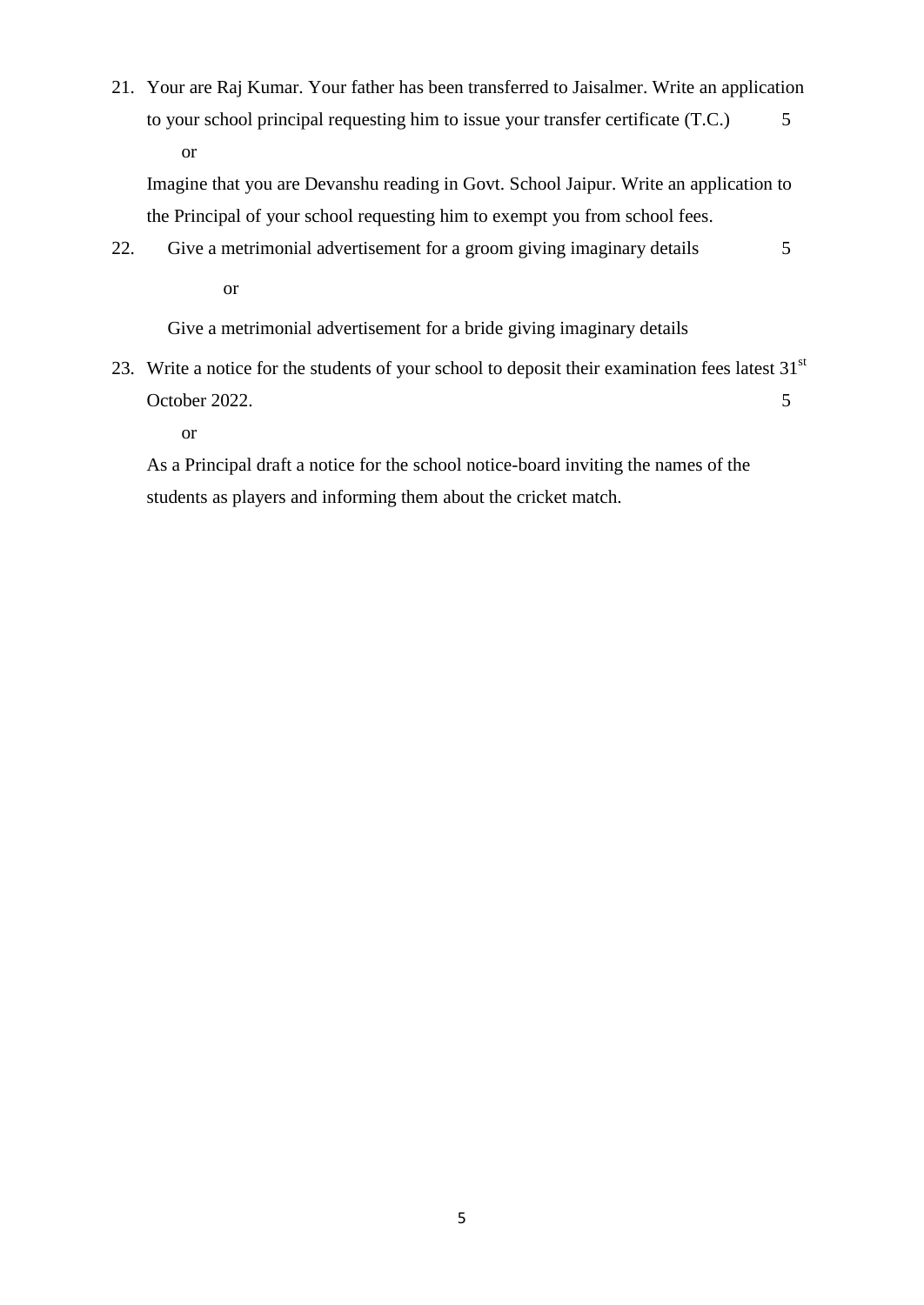### उच्च माध्यमिक शिक्षा बोर्ड (मूक बधिर) परीक्षा–2022 मॉडल पेपर 2021-22 कक्षा-12

### विषयः इतिहास

समय: 3.45 घंटे

पर्णांकः 80 अंक

खण्ड -अ

प्रश्न सं. 1 के i से xii तक प्रत्येक 1 अंक का है। (1x12=12) (i) हडप्पा सभ्यता की सबसे विशिष्ट पुरावस्तु है – (अ) सडक (ब) मृद्भाण्ड (स) आभूषण (द) मुहर  $\left( \right)$ (ii) राजस्थान के खेतडी अंचल से हडप्पा सभ्यता के लोग मंगाते थे– (अ) सोना (ब) ताँबा (स) चाँदी (द) लोहा  $\left( \right)$ (iii) अशोक ने 'धम्म' के प्रचार के लिए किस अधिकारी की नियुक्ति की– (अ) धर्माध्यक्ष (ब) दानाध्यक्ष (स) सैन्य महामात्र (द) धर्ममहामात्र  $\left( \right)$  $\left($ (iv) किन शासकों को उनके मातृनाम से चिन्हित किया जाता था– (अ) कृषाण (ब) शूंग (स) मौर्य (द) सातवाहन  $\left( \right)$  $\left($ (v) एकलव्य किस वर्ग से जुड़ा हुआ था-(अ) कृषक (ब) पशुपालक (स) व्यवसायी वर्ग (द) निषाद वर्ग (vi) इब्नबतूता भारत की कौनसी प्रणाली की कार्य कुशलता देखकर आश्चर्यचकित हो गया था– (अ) जल–निकास प्रणाली (ब) डाक प्रणाली (द) सुरक्षा प्रणाली (स) गुप्तचर प्रणाली (vii) श्रीनगर की कोनसी मस्जिद सभी मस्जिदों में 'मुकुट का नगीना' समझी जाती है– (अ) जामा मस्जिद (ब) सुनहरी मस्जिद (द) मोती मस्जिद (स) शाह हमदान मस्जिद  $\mathcal{E}$ (viii) 10 मई 1857 को सैनिकों ने कहाँ विद्रोह शुरू किया– (अ) मेरठ (ब) बनारस (द) बिहार (स) इलाहबाद  $\left( \right)$  $(ix)$  प्लासी का युद्ध कब लड़ा गया–  $(31)$  1755 (ৰ) 1757 (स) 1759 (द) 1761  $\mathcal{E}$  $(x)$  अंग्रेजों ने दक्षिण में अपनी पहली फैक्ट्री किस जगह स्थापित की– (अ) सूरत (ब) हुगली (स) पोरबंदर (द) मुसलीपट्टम  $\left( \right)$  $\overline{\mathcal{L}}$  $(xi)$  कलकत्ता की जगह दिल्ली को भारत की राजधानी कब बनाया गया- $(3)$  1909 (ৰ) 1911 (स) 1913 (द) 1915  $\left( \right)$ (xii) 'स्वराज पार्टी' की स्थापना किसने की-(अ) महात्मा गाँधी (ब) मोती लाल नेहरू (द) 'ब' और 'स' दोनो (स) सी.आर. दास  $\mathcal{E}$  $\left($ 

प्रश्न संख्या 2 के i से vi तक प्रत्येक 1 अंक का है। (1x6=6 अंक)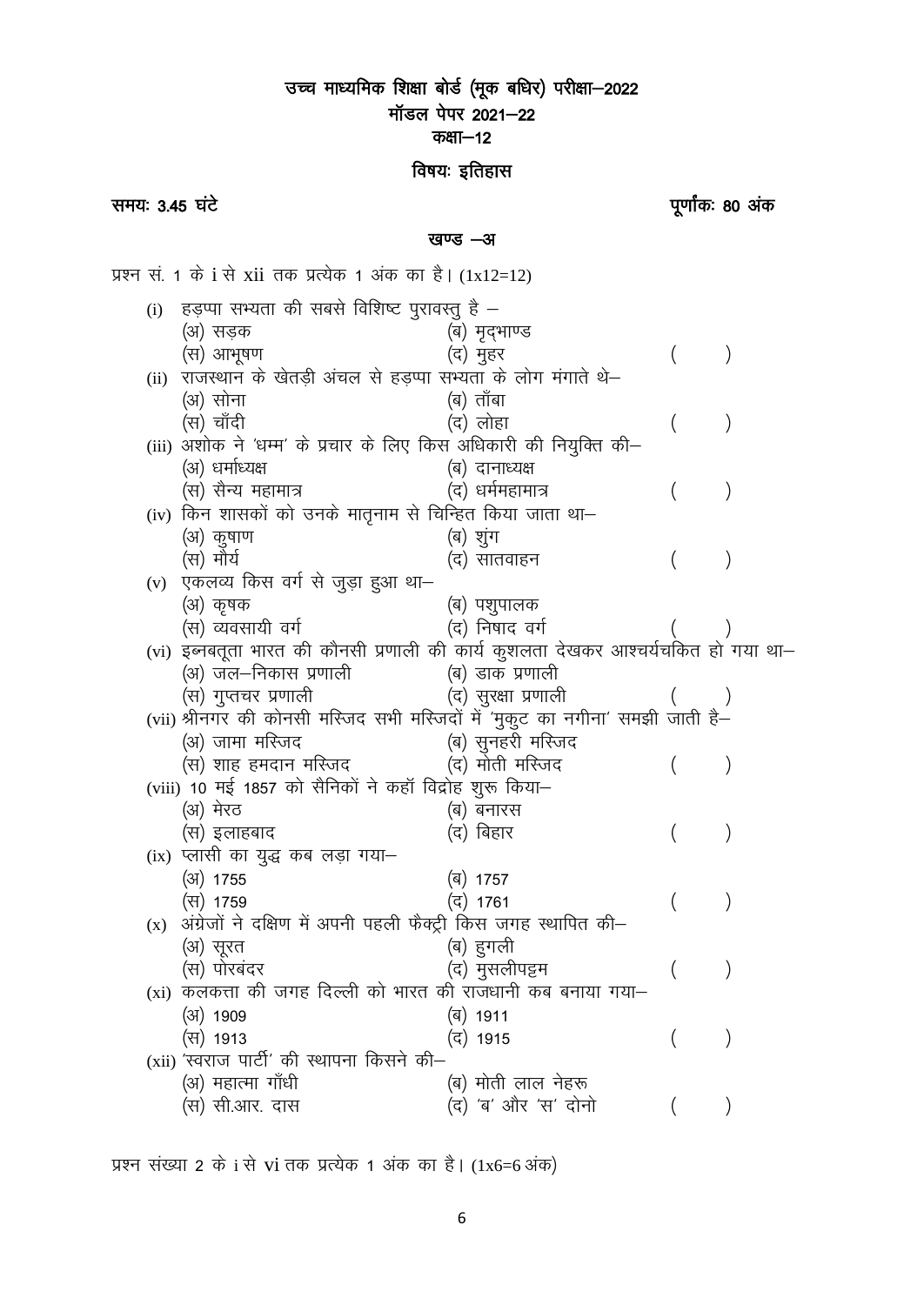रिक्त स्थानों की पूर्ति कीजिये—  $2.$ 

> $(i)$

(ii) छठी शताब्दी ई.पू. में सर्वाधिक शक्तिशाली जनपद ............. था। (मगध / पांचाल)

(iii) महाभारत ........................ भाषा में रचित है। (संस्कृत / तमिल)

- (iv) अधिकांश राजवंश .................. प्रणाली का अनुसरण करते थे। (मातृवंशिकता / पितृवंशिकता)
- (v) पद्मावत की रचना ................... ने की थी। (मुहम्मद बिन तुगलक / मलिक मोहम्मद जायसी)
- (vi) आमुक्तमालदम् की रचना .............................. ने की। (सदाशिव / कृष्णदेव राय)

प्रश्न संख्या 3 के i से xii तक प्रत्येक 1 अंक का है (1x12=12)

- मौर्य शासकों की राजधानी पाटलीपुत्र का वर्तमान नाम क्या है?  $(i)$
- (ii) चार वर्णों की उत्पत्ति का उल्लेख किस वैदिक ग्रंथ में मिलता है?
- (iii) दो संतो के नाम लिखिए जिन्होंने निर्णूण भक्ति का प्रचार किया।
- (iv) किस मुगल सम्राट ने शेख मुइनुद्दीन चिश्ती की दरगाह पर चौदह बार यात्रा की थी?
- $(v)$  विजयनगर किन बाजारों के लिए प्रसिद्ध था?
- (vi) विजयनगर का सबसे महत्वपूर्ण हौज क्या कहलाता था?
- (vii) कार्नवालिस संहिता (कोड) किस सिद्धान्त पर आधारित था?
- (viii)बंगाल में इस्तमरारी बंदोबस्त कब और किसने लागू किया?
- (ix) 'एशियाटिक सोसायटी ऑफ बंगाल' की स्थापना कब की गई?
- $(x)$  भारत में नियमित रूप से दशकीय जनगणना कब से की जाने लगी?
- (xi) भारत आने वाली किन्ही चार यूरोपीयन जातियों (कंपनियों) के नाम लिखिये?
- (xii) भारत छोड़ो आंदोलन कब हुआ?

### खण्ड 'ब'

(शब्द सीमा 50 शब्द) प्रश्न संख्या 4 से 16 तक प्रत्येक 2 अंक का है। (2x13=26 अंक)

- हड़प्पा की खुदाई का कार्य कब और किसके नेतृत्व में किया गया?  $4.$
- अशोक के 'धम्म' के मुख्य सिद्धान्तों का उल्लेख कीजिए।  $5<sub>1</sub>$
- सुदर्शन झील का निर्माण कब और किसने करवाया? 6.
- 'स्त्रीधन' को परिभाषित कीजिए।  $7<sup>1</sup>$
- इब्नबतूता के अनुसार 'ताराबबाद' क्या था? 8.
- बर्नियर ने भारत की कृषि की किन विशेषताओं का उल्लेख किया है? 9.
- 10. उलेमा कौन थे?
- 11. गोपुरम किसे कहते है?
- 12. बटाईदार कौन थे?
- 13. हल और कुदाल के बीच की लड़ाई क्या थी?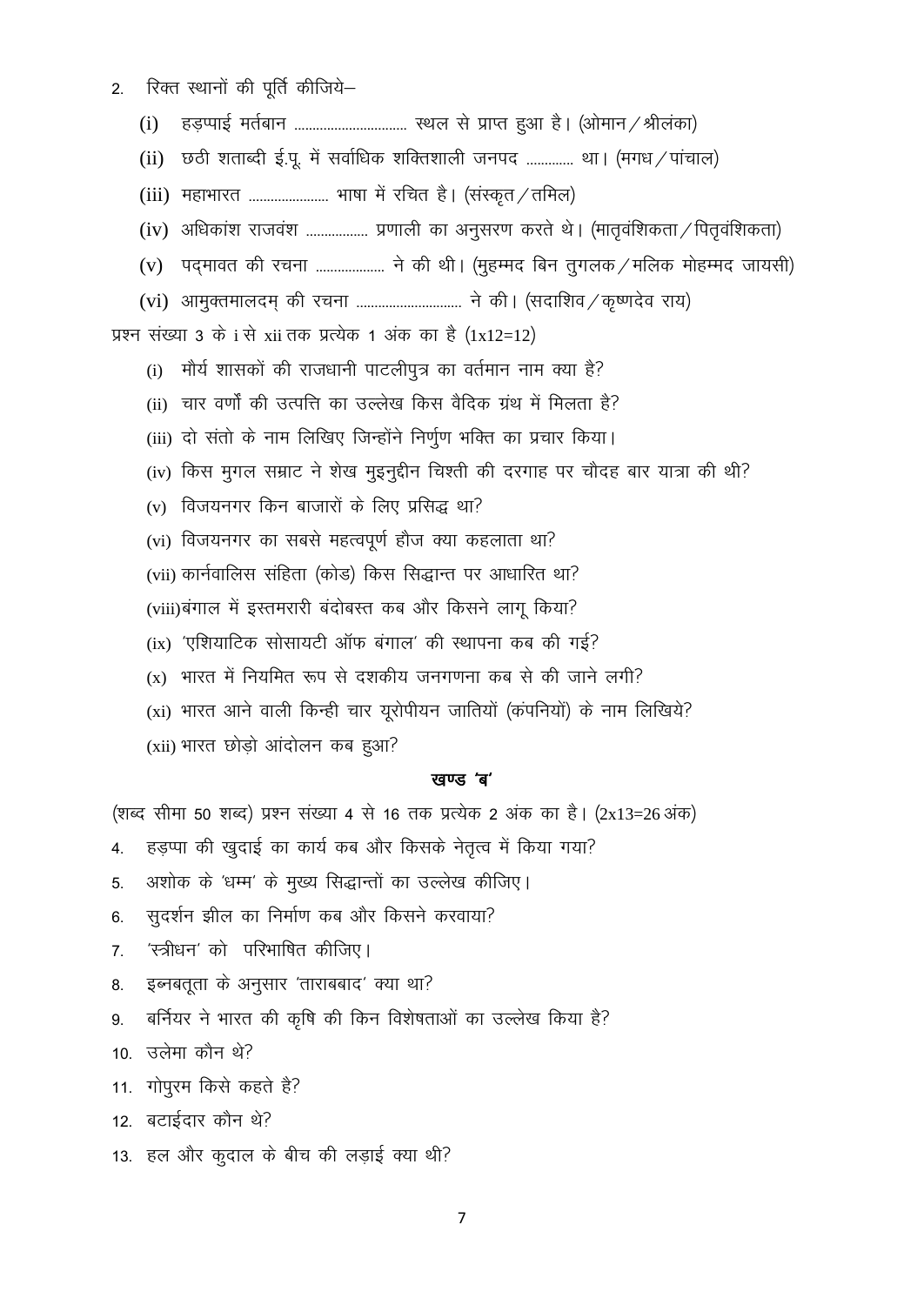|  |  | 14. अंग्रेजों ने ब्रिटिश उद्योगों को किस प्रकार बढ़ावा दिया? |  |  |  |
|--|--|--------------------------------------------------------------|--|--|--|

15. दुबाश कौन थे?

16. रॉलेट एक्ट क्या था?

### खण्ड स

|  |  |  |  |  |  |  | प्रश्न संख्या 17 से 20 तक प्रत्येक 3 अंक का है। (शब्द सीमा 100 शब्द) (3x4=12 अंक) |  |
|--|--|--|--|--|--|--|-----------------------------------------------------------------------------------|--|
|  |  |  |  |  |  |  |                                                                                   |  |

- 17. हड़प्पा सभ्यता के नगरों की जल निकास प्रणाली का संक्षिप्त वर्णन कीजिये।
- 18. किताब-उल-हिन्द' पर संक्षिप्त टिप्पणी लिखिये?
- 19. विजयनगर साम्राज्य के विकास में कृष्णदेव राय का क्या योगदान रहा?
- 20. रेजीडेंट से आप क्या समझते है?

### ਕਰਾਫ਼ ਟ

|                                                              | (शब्द सीमा 250 शब्द)                                            |         |   |
|--------------------------------------------------------------|-----------------------------------------------------------------|---------|---|
| 21. भक्ति आन्दोलन की विशेषताएं लिखिये?                       |                                                                 |         | 3 |
| अथवा                                                         |                                                                 |         |   |
|                                                              | सूफी मत के मुख्य धार्मिक विश्वासों और आचारों की व्याख्या कीजिए। |         |   |
| 22. खिलाफत आन्दोलन पर टिप्पणी लिखिये?                        |                                                                 |         | 4 |
| अथवा                                                         |                                                                 |         |   |
| जलियावाला बाग हत्याकाण्ड पर टिप्पणी लिखिये।                  |                                                                 |         |   |
| 23. भारत के मानचित्र में निम्नलिखित स्थानों को अंकित कीजिये– |                                                                 |         | 5 |
| (अ) कश्मीर                                                   | (ब) लोथल                                                        |         |   |
| (स) मगध                                                      | (द) दिल्ली                                                      | विजयनगर |   |
|                                                              |                                                                 |         |   |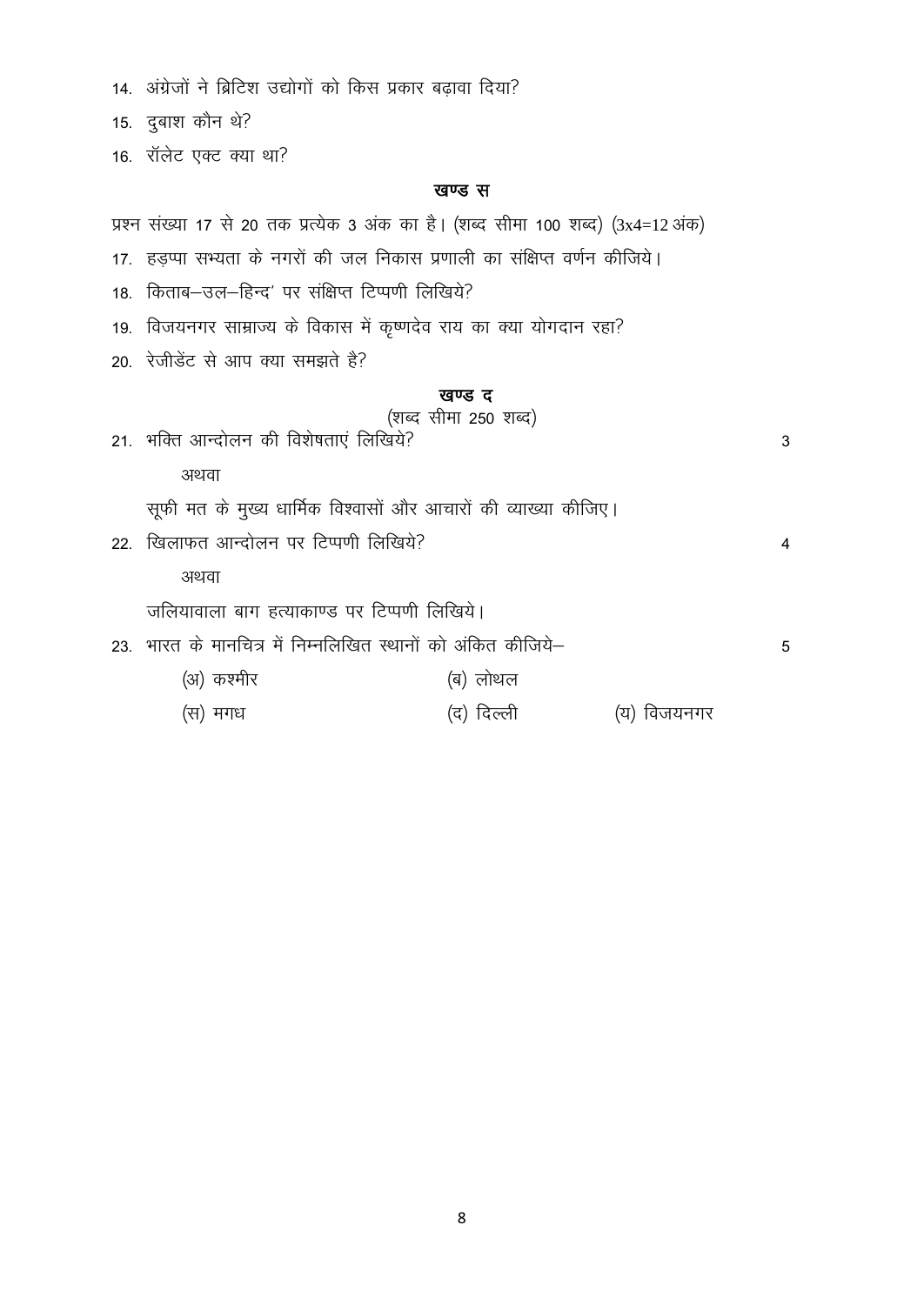उच्च माध्यमिक शिक्षा बोर्ड (मूक बधिर) परीक्षा-2022

मॉडल पेपर- 2021-22

### कक्षा $-12$

# विषयः चित्रकला

समय 3 घंटे 45 मिनट

परीक्षार्थियों के लिए सामान्य निर्देश

- परीक्षार्थी सर्वप्रथम अपने प्रश्न पत्र पर नामांकन अनिवार्यतः लिखें।  $1.$
- सभी प्रश्न करने अनिवार्य है।  $2.$
- प्रत्येक प्रश्न का उत्तर दी गई उत्तर पुरितका में ही लिखें।  $3<sub>l</sub>$
- जिन प्रश्नों में आन्तरिक खण्ड है, उन सभी के उत्तर एक साथ ही लिखो।  $\overline{4}$

# खण्ड (अ)

वस्तुनिष्ठ प्रश्न (प्रश्न संख्या 1 से 12 तक प्रत्येक प्रश्न ½ अंक का है)

प्रसिद्ध ढोला-मारू चित्र किस शैली का है।  $1<sub>1</sub>$ 

|                  | (अ) जोधपुर शैली                                       | (ब) किशनगढ़ शैली       |
|------------------|-------------------------------------------------------|------------------------|
|                  | (स) मेवाड़ शैली                                       | (द) हाडौती शैली        |
| 2.               | किस हिन्दू चित्रकार ने 'सलीम का जन्म' चित्र बनाया था? |                        |
|                  | (अ) दसवन्त ने                                         | (ब) मुकुन्द ने         |
|                  | (स) केशू ने                                           | (द) जगन्नाथ ने         |
| 3.               | चांद बीबी पोलो खेलते चित्र किस शैली का है।            |                        |
|                  | (अ) दक्खिनी शैली                                      | (ब) ईरानी शैली         |
|                  | (स) मुगल शैली                                         | (द) तुर्की शैली        |
| $\overline{4}$ . | मुगल कला में व्यक्ति चित्र किसे कहते है।              |                        |
|                  | (अ) शबीह                                              | (ब) बयाज               |
|                  | (स) आखेट                                              | (द) प्रकृति            |
| 5.               | 'भारत माता' चित्र के कलाकार का नाम लिखो।              |                        |
|                  | (अ) अवनीन्द्र नाथ ठाकुर                               | (ब) रविन्द्र नाथ टैगोर |
|                  | (स) यामिनी राय                                        | (द) नन्द लाल बसु       |
| 6.               | रस मंजरी किसकी कृति है?                               |                        |
|                  | (अ) बिहारी लाल                                        | (ब) भानुदत्त           |
|                  | (स) जयदेव                                             | (द) रायकृष्ण           |
|                  |                                                       |                        |

रिक्त स्थानों की पूर्ति करें।

9

पूर्णांक 24 अंक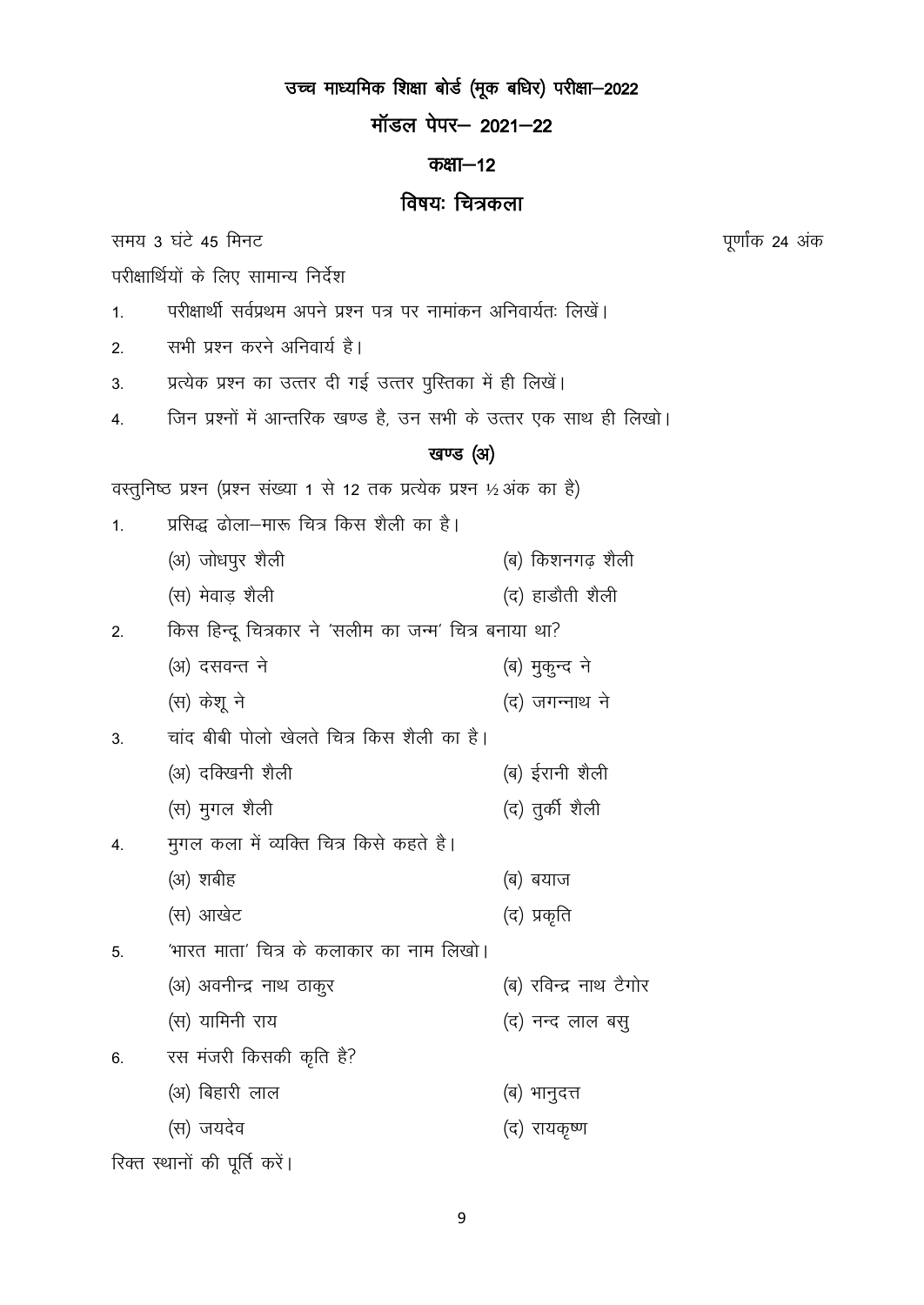| 7.  | चांद सुल्ताना का सम्बन्ध  से था।                                              |
|-----|-------------------------------------------------------------------------------|
| 8.  |                                                                               |
| 9.  | अबुल फजल की पुस्तक का नाम  है।                                                |
| 10. |                                                                               |
| 11. |                                                                               |
| 12. | राजा रवि वर्मा का चित्र  है।                                                  |
|     | लघुत्तरात्मक प्रश्न (प्रश्न संख्या 13 से 19 तक प्रत्येक प्रश्न 1½ अंक का है।) |
| 13. | बारहमासा क्या है।                                                             |
| 14. | मुगल कालीन भारतीय कथाओं चित्रों के नाम लिखो?                                  |
| 15. | बीजापुर के किसी दो चित्रों के शीर्षक बताइये?                                  |
| 16. | कांगड़ा शैली के चित्रों का मुख्य विषय क्या है।                                |
| 17. | कम्पनी शैली किसे कहते है।                                                     |
| 18. | यामिनी राय के चित्रों का माध्यम बताइये?                                       |
| 19. | मौलेला कला किस माध्यम से जानी जाती है?                                        |
|     | निबन्धात्मक प्रश्न (प्रश्न संख्या 20—22 तक प्रत्येक प्रश्न 2½ अंक का है।)     |
| 20. | फड चित्रण शैली पर कलात्मक लेख लिखे।                                           |
| 21. | अकबर कालीन गोवर्धनधारी कृष्ण की कलाकृति का कलात्मक वर्णन करें।                |
|     | अथवा                                                                          |
|     | कोटा लघु चित्रण शैली कलात्मक वर्णन करें।                                      |
| 22. | कांगड़ा शैली का अंकन पद्धति तथा वर्ण विन्यास को समझाइये?                      |
|     | अथवा                                                                          |

यामिनीराय के चित्रों की विशेषताएं लिखिए।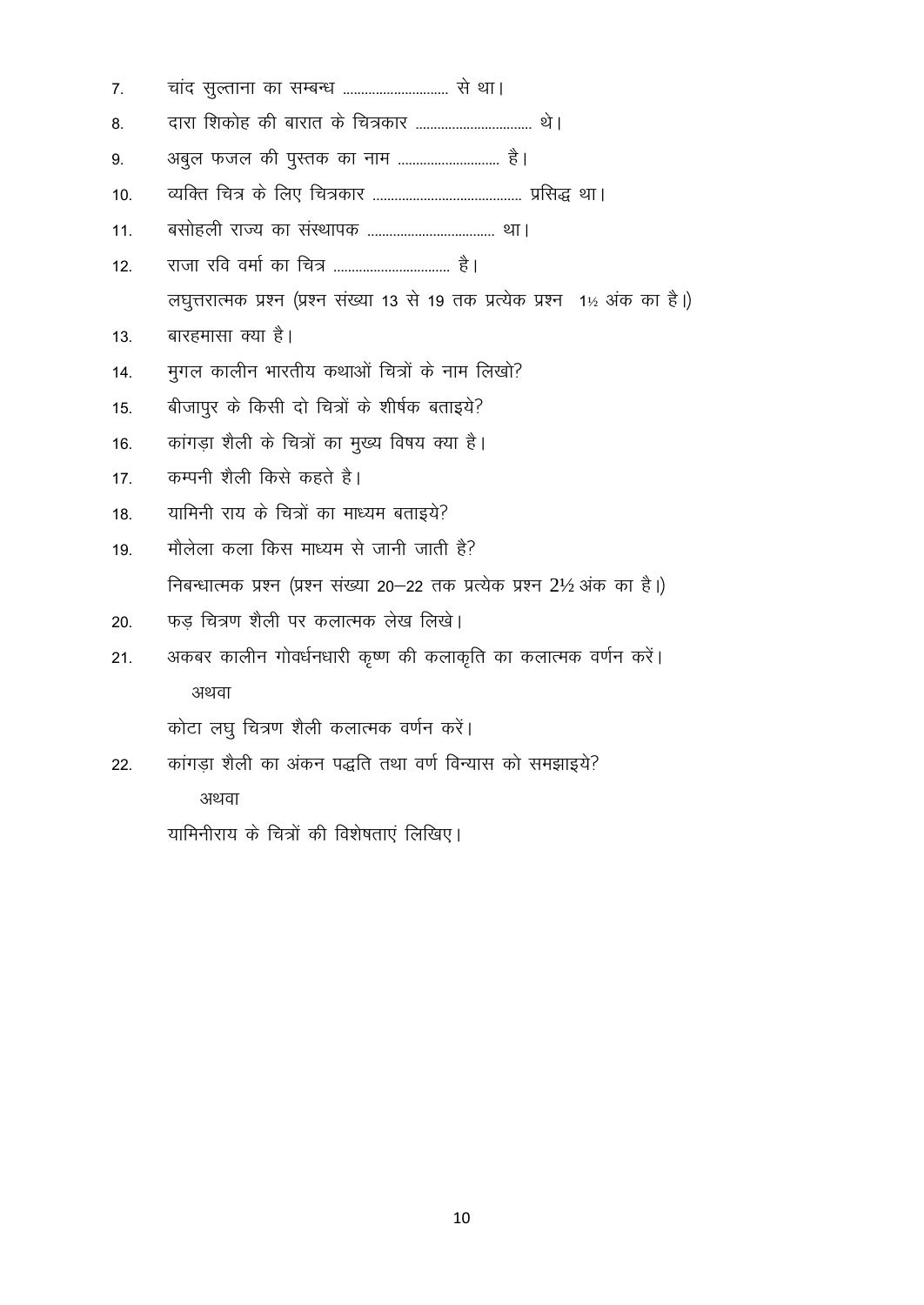# उच्च माध्यमिक शिक्षा बोर्ड (मूक बधिर) परीक्षा-2022

मॉडल पेपर- 2021-22

### कक्षा-12

# विषयः हिन्दी

समय 3 घंटे 45 मिनट

परीक्षार्थियों के लिए सामान्य निर्देश

- परीक्षार्थी सर्वप्रथम अपने प्रश्न पत्र पर नामांकन अनिवार्यतः लिखें।  $\mathbf{1}$ .
- सभी प्रश्न करने अनिवार्य है।  $\overline{2}$
- प्रत्येक प्रश्न का उत्तर दी गई उत्तर पुस्तिका में ही लिखें।  $3<sub>l</sub>$
- जिन प्रश्नों में आन्तरिक खण्ड है, उन सभी के उत्तर एक साथ ही लिखो।  $\overline{4}$

### खण्ड (अ)

दिए गए बहुविकल्पी प्रश्नों के उत्तर कॉपी में लिखो।  $1.$ 

- (क) हरिवंश रॉय बच्चन का जन्म कहाँ हुआ था?  $\overline{1}$ 
	- (अ) इलाहाबाद (ब) आगरा
		- (द) दिल्ली (स) मथुरा
- (ख) 'पतंग' कविता किसने लिखी है- $\mathbf{1}$ 
	- (ब) कृष्णचंदर (अ) आलोक धन्वा
	- (द) महादेवी (स) प्रेमचन्द
- (ग) फिराक गोरखपुरी का मूल नाम क्या था?  $\overline{1}$ 
	- (अ) रघुपति सहाय फिराक (ब) वैधनाथ (स) नागार्जुन
- (द) रामकुमार
- (घ) महादेवी वर्मा को ज्ञानपीठ पुरस्कार किस रचना के लिए मिला था?  $\mathbf{1}$ 
	- (अ) नीरजा (ब) यामा
	- (स) निहार (द) रश्मिरथी (ङ)'लेखक के अनुसार भगत जी क्या बेचते थे?
	- (अ) चूरन (ब) नमकीन
	- (स) मिठाई (द) दवाइयाँ
- (च) धर्मवीर भारती का उपन्यास इन में से कौनसा है?  $\mathbf{1}$ (अ) गुनाहों का देवता (ब) मैला आँचल
	- (स) ग्राम देवता (द) गीतिका

(छ) बाजार दर्शन पाठ के लेखक कौन है- $\overline{1}$ 

 $\mathbf{1}$ 

पूर्णांक 80 अंक

 $10$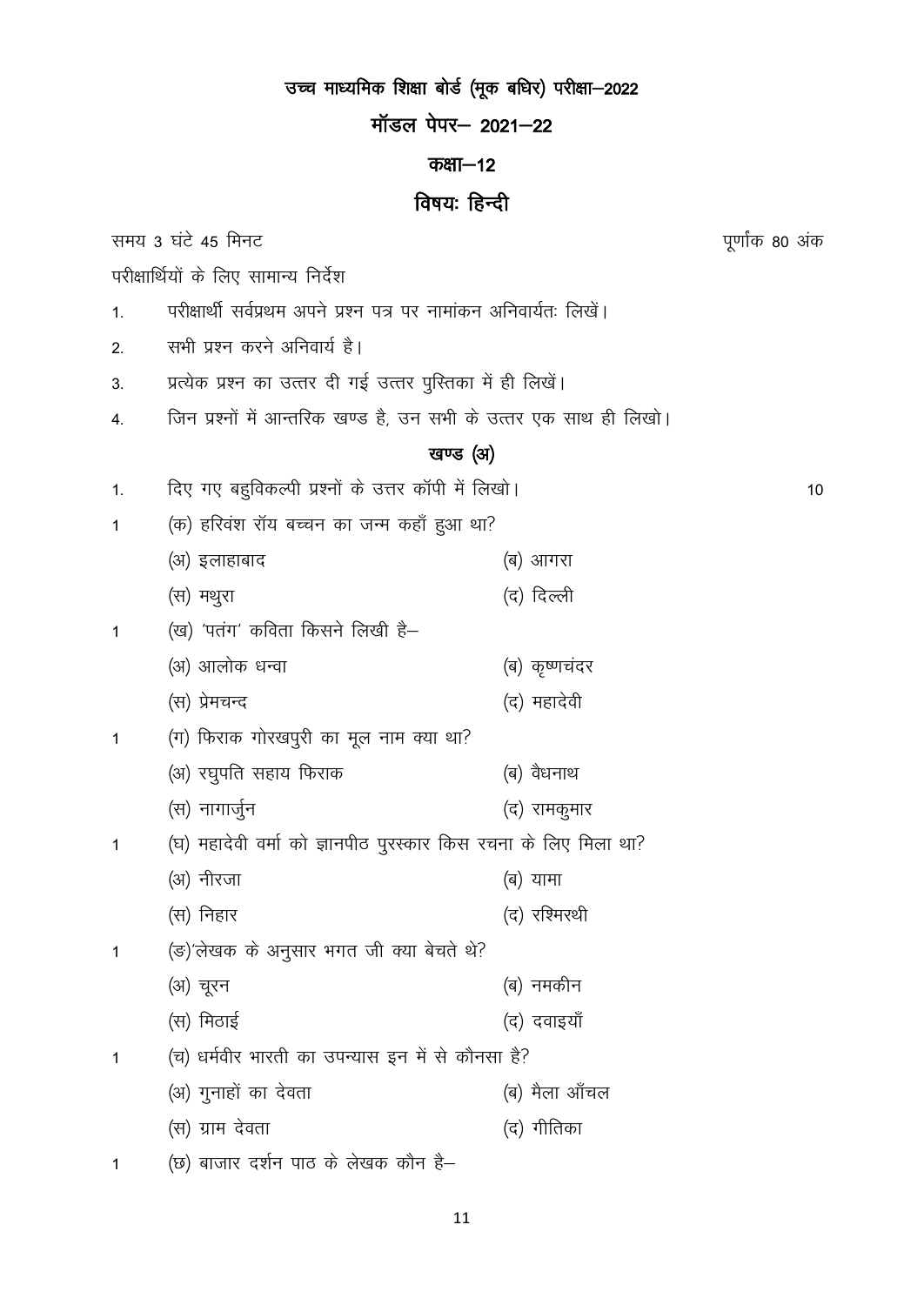(अ) जैनेन्द्र कुमार (ब) महादेवी वर्मा (स) धर्मवीर भारती (द) रामचन्द्र शुक्ल (ज) 'सहर्ष स्वीकारा है' कविता किस कवि की रचना है?  $1.$ (अ) गजानन माघत मुक्तिबोध (ब) अज्ञेय (स) मैथिलीशरण (द) रामधारी सिंह (झ) 'बात सीधी थी पर' कविता किस काव्य संग्रह से ली गई है–  $\overline{1}$ (अ) कोई दूसरा नहीं (ब) चक्रव्यह (द) इन दिनों (स) हम तुम (ञ) भक्तिन पाठ के लेखिका कौन है–  $\overline{1}$ (अ) महादेवी वर्मा (ब) कृष्णा सोवती (स) मीरां (द) सुभद्रा चौहान दिए गए प्रश्नों के उत्तर एक शब्द में अपनी कॉपी में लिखो (प्रश्न सं. 2 से 11 प्रत्येक 1 अंक) प्रातः कालीन आकाश की तूलना किससे की गई है?  $2.$ भक्तिन का वास्तविक नाम क्या है?  $3<sub>l</sub>$ लेखक ने बाजार का पोषण करने वाले अर्थशास्त्र का नाम क्या दिया?  $\overline{4}$ . सिल्वर वेडिंग कहानी में यशोधर बाबू के आदर्श कौन थे?  $5<sub>1</sub>$ 'जूझ' पाठ के लेखक का पूरा नाम क्या था? 6. लुट्टन पहलवान ने कुश्ती के लिए किस पहलवान को चुनौती दी?  $\overline{7}$ . कवि जीवन के हर सुख-दुःख किस कारण सहर्ष स्वीकार करता है?  $8<sub>1</sub>$ 'जूझ' पाठ के लेखक किस अध्यापक से सर्वाधिक प्रभावित हुए? 9.

- यशोधर बाबू की शादी की कौनसी सालगिरह मनाई गई?  $10.$
- सिल्वर वेडिंग कहानी का मुख्य चरित्र कौनसा है?  $11.$

### खण्ड (ब)

दिए गए अपठित गद्यांश को पढ़ो तथा दिए गए प्रश्नों के उत्तर अपनी कॉपी में लिखो।

आधुनिक युग विज्ञान–युग के नाम से जाना जाता है। आज विज्ञान की विजय–पताका धरती से लेकर आकाश तक फहरा रही हे। सर्वत्र विज्ञान की महिमा का प्रचार–प्रसार है। मुनष्य ने विज्ञान के द्वारा प्रकति को जीत लिया है। आज मनुष्य ने विज्ञान के द्वारा विद्युत, वाष्प, गैस, ईश्वर को खोजकर दिग्दिगन्तरों में अपनी विजय–पंताका फहराकार सारे संसार में क्रान्किारी परिवर्तन ला दिया है। किन्तू विज्ञान के कारण आधुनिक युग की युयुत्सा ने भी प्रबल रूप धारण कर लिया है। विज्ञान-वेत्ताओं ने जहाँ मनुष्य को अनेक भौतिक सुविधाएँ प्रदान की है वहीं दूसरी ओर उसके लिए विध्वंस के पर्याप्त साधन भी एकत्रित कर दिये है।

| 12. आधुनिक युग किसके नाम से जाना जाता है ?        |  |
|---------------------------------------------------|--|
| 13. विज्ञान से मनुष्य को भय क्यों लगने लगा है ?   |  |
| 14. "आधुनिक" शब्द में मूल शब्द और प्रत्यय बताइये। |  |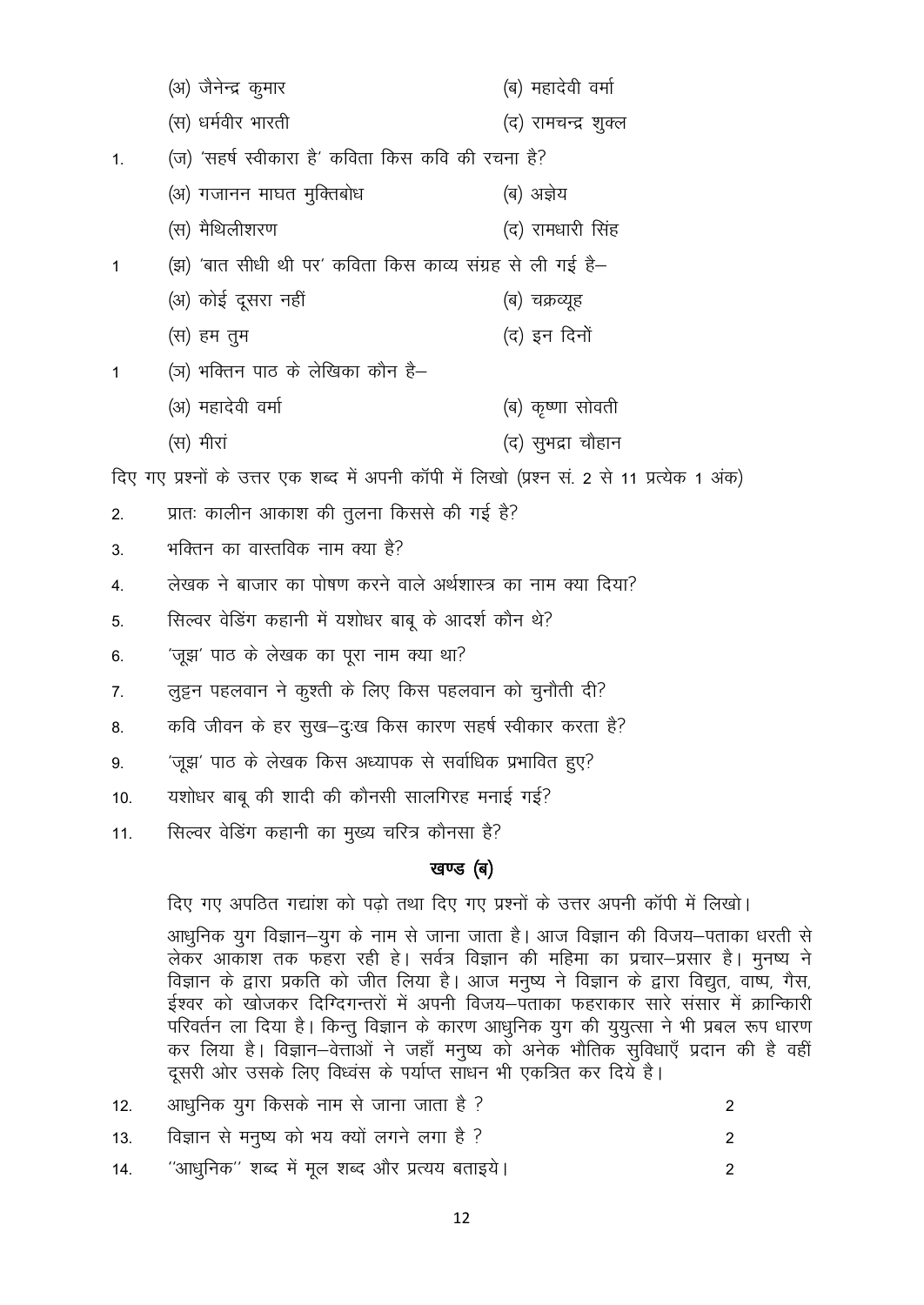'गद्यांश' का उपयुक्त शीर्षक लिखिए। 15. 2 दिए गए अपठित पद्यांश को पढ़ो तथा दिए गए प्रश्नों के उत्तर अपनी कॉपी में लिखो। - 8 मन की बँधी उमंगें असहाय जल रही हैं अरमान-आरज की लाशें निकल रही हैं। भीगी-खुली पलों में राते गुजारते हैं, सोती वसुन्धरा जब तुमको पुकारते है। इनके लिए कहीं से निर्भीक तेज ला दे, पिघले हुए अनल का इनको अमत पिला दे आमर्ष को जगाने वाली शिखा नयी दे अनुभूतियाँ इदय में दाता, अनलमयी दे। कौनसी उमंगे असहाय जल रही है ?  $16$  $\mathcal{P}$ लाशे किसकी निकल रही है?  $17$ 2 श्रमिक लोग रातें कैसे गुजारते हैं ? 18  $\overline{2}$ वसन्धरा शब्द से क्या तात्पर्य है? 19  $\mathfrak{p}$ 

खण्ड–(स)

पतित गद्यांश 20

> 'शेर के बच्चे' का असल नाम था चाँद सिंह। वह अपने गुरू पहलवान बादल सिंह के साथ, पंजाब से पहले-पहल श्यामनगर मेले में आया था। सूंदर जवान, अंग-प्रत्यंग से सूंदरता टपक पड़ती थी। तीन दिनों में ही पंजाबी और पठान पहलवानों के गिरोह के अपनी जोड़ी और उम्र के सभी पटठों को पछाडकर उसने 'शेर के बच्चे' की टायटिल प्राप्त कर ली थी। इसलिए वह दंगल के मैदान में लँगोट लगाकर एक अजीब किलकारी भरकर छोटी दुलकी लगाया करता था। देशी नौजवान पहलवान, उससे लड़ने की कल्पना से भी घबराते थे। अपनी टायटिल को सत्य प्रमाणित करने के लिए ही चाँद सिंह बीच–बीच में दहाड़ता फिरता था।

| (क) 'शेर के बच्चे' नाम से प्रसिद्ध पहलवान का नाम क्या था? |  |
|-----------------------------------------------------------|--|
| (ख) चाँद सिंह के गुरू का क्या नाम था?                     |  |

 $\mathbf{1}$ 

 $\mathbf{1}$ 

(ग) गद्यांश में आए 'देशी पहलवान' से क्या अभिप्राय है?

(घ) 'शेर के बच्चे' की उपाधि उसे कैसे प्राप्त हुई?

### पठित पद्यांश  $21.$

अब न गहरी नींद में तूम सो सकोगे गीत गाकर में जगाने आ रहा हूँ अलत अस्ताचल तुम्हें जाने न दूँगा। अरूण उदयाचल सजाने आ रहा हैं। कल्पना में आज तक उड़ते रहे तुम, साधना से मुड़कर सिहरते रहे तुम,

13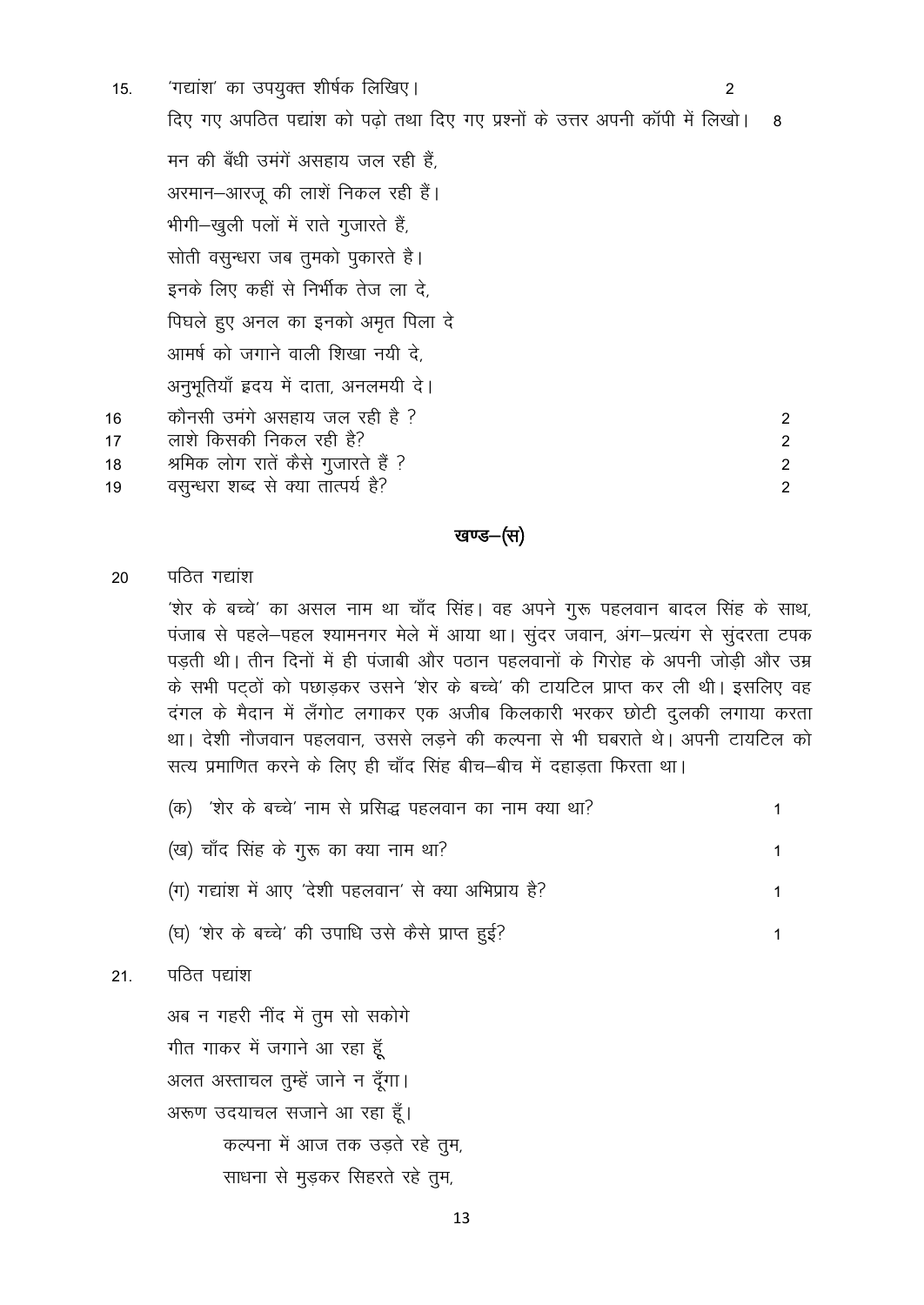|     | अब तुम्हें आकाश में उड़ने न दूँगा,                                                  |   |
|-----|-------------------------------------------------------------------------------------|---|
|     | आज धरती पर बसाने आ रहा हूँ।                                                         |   |
|     | सुख नहीं यह, नींद में सपने सँजोना,                                                  |   |
|     | दुख नहीं यह, शीश पर गुरू भार ढोना,                                                  |   |
|     | शूल तुम जिसको समझते थे अभी तक,                                                      |   |
|     | फूल मैं उसकों बनाने आ रहा हूँ।                                                      |   |
|     | 1. कवि ने किसे सुख और दुःख नहीं माना है?                                            | 1 |
|     | 'फूल और शूल' से कवि का क्या आशय है?<br>2.                                           | 1 |
|     | 3.  आकाश और फूल शब्द का पर्यायवाची शब्द लिखिए।                                      | 1 |
|     | 4.  गहरी नींद से कौन जगाने आ रहा है?                                                | 1 |
|     | खण्ड—(द)                                                                            |   |
| 22. | दिये गये पारिभाषिक शब्दों के अर्थ लिखो–                                             | 2 |
|     | (अ) CLERK (ब) NATION (स) POST (द) PERMIT                                            |   |
| 23. | दिये गये कवि/लेखक का परिचय लिखो (कोई एक)                                            | 3 |
|     | 1.  हरिवंश राय बच्चन 2. महादेवी वर्मा 3. कुंवर नारायण                               |   |
| 24. | अपने प्रधानाचार्य जी को अंग्रेजी की अतिरिक्त कक्षा लगवाने हेतु प्रार्थना पत्र लिखो। | 5 |
|     | अथवा                                                                                |   |
|     | फीस के लिए 750 रू. मंगवाने हेतु पिता को पत्र लिखो।                                  |   |
| 25. | दिये गये विषयों में से किसी एक पर निबंध लिखो।                                       | 5 |
|     | 1. प्लास्टिक की थैली– पर्यावरण की दुश्मन                                            |   |
|     | 2. हमारे राष्ट्रीय पर्व                                                             |   |
|     | 3. कम्प्यूटर का महत्त्व                                                             |   |
| 26. | दिये गये विषयों में से किसी एक पर प्रतिवेदन लिखो–                                   | 4 |
|     | 1. वार्षिकोत्सव                                                                     |   |
|     | 2. गणतंत्र दिवस                                                                     |   |
|     | 3. बाल दिवस                                                                         |   |
|     |                                                                                     |   |
|     | खण्ड—(य)                                                                            |   |

पहलवान की ढोलक किसको ललकारती थी?  $27.$  $\overline{4}$ अथवा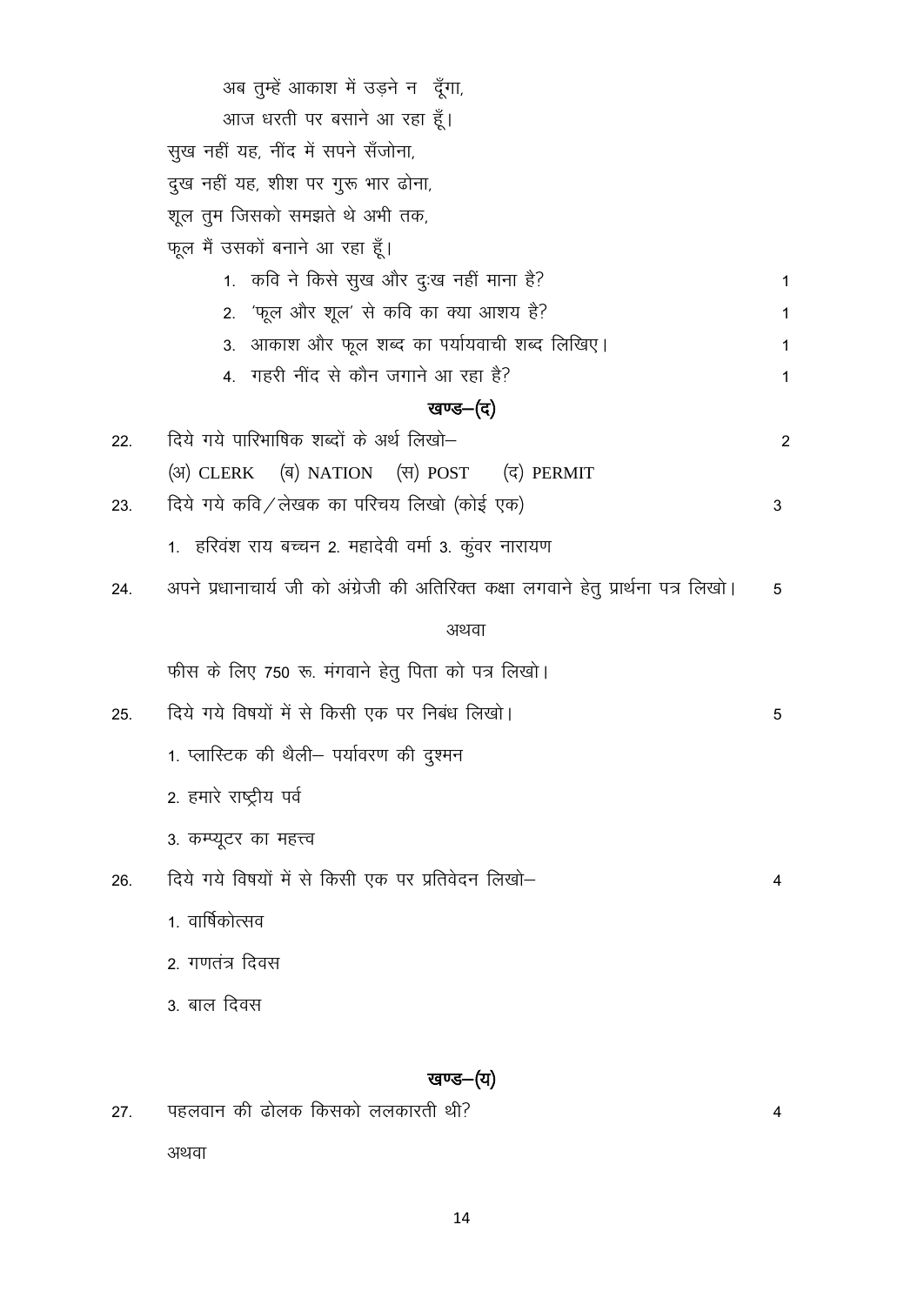'पर्चेजिंग पावर' से आप क्या समझते है?

- शरद ऋतू की तुलना किससे की गई है व क्यों? 28. अथवा 'उषा' कविता में भोर के नभ की तुलना किससे की गई है?
- 'जूझ' कथा के नायक की चारित्रिक विशेषताएँ लिखो। 29.

अथवा

'सिल्वर वेडिंग' कहानी के आधार पर यशोधर बाबू के चरित्र का वर्णन की किजिए?

लोगों ने लड़कों की टोली को मेंढक मंडली नाम किस आधार पर दिया? यह टोली अपने 30. आपको इंदर सेना कहकर क्यों बुलाती थी?  $\overline{5}$ 

अथवा

'दिन जल्दी-जल्दी ढलता है' कविता के आधार पर उन परिस्थितियों को स्पष्ट की जिए जिनके कारण पथिक जल्दी-जल्दी चलता है?

 $\overline{4}$ 

 $\overline{4}$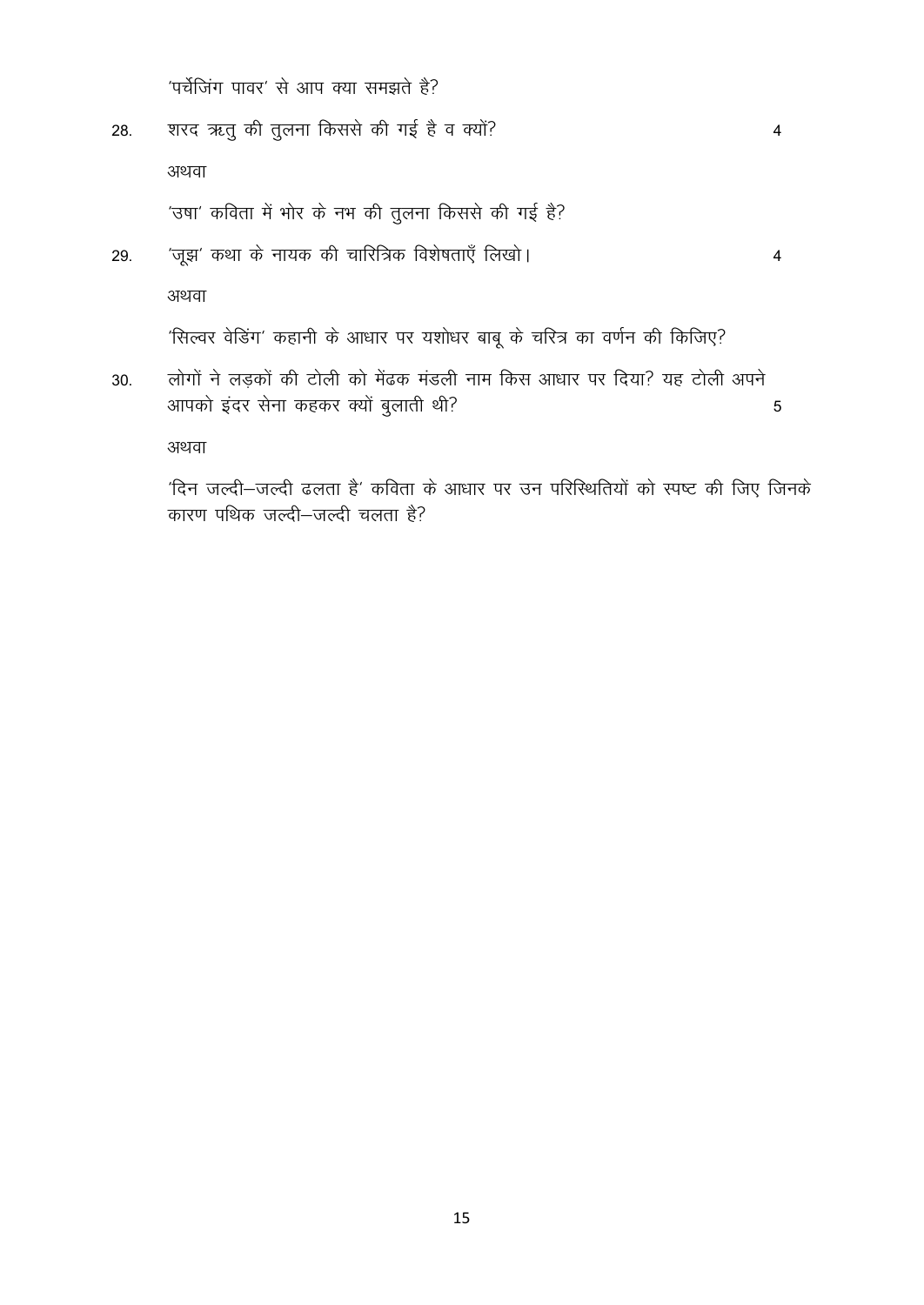उच्च माध्यमिक शिक्षा बोर्ड (मूक बधिर) परीक्षा-2022

मॉडल पेपर- 2021-22

### कक्षा-12

# विषयः लोकप्रशासन

पूर्णांक 80 अंक

समय 3 घंटे 45 मिनट

परीक्षार्थियों के लिए सामान्य निर्देश

- परीक्षार्थी सर्वप्रथम अपने प्रश्न पत्र पर नामांकन अनिवार्यतः लिखें।  $1.$
- सभी प्रश्न करने अनिवार्य है।  $2.$
- प्रत्येक प्रश्न का उत्तर दी गई उत्तर पुस्तिका में ही लिखें।  $3.$
- जिन प्रश्नों में आन्तरिक खण्ड है, उन सभी के उत्तर एक साथ ही लिखो।  $\overline{4}$ .

# खण्ड (अ)

|                | बहुचयनात्मक प्रश्न (प्रत्येक प्रश्न 1 अंक)          |                   | 12  |
|----------------|-----------------------------------------------------|-------------------|-----|
| 1.             | फेडरलिस्ट ग्रन्थ का लेखक कौन है?                    |                   |     |
|                | (अ) विलोबी                                          | (ब) टेलर          |     |
|                | (स) न्यूमैन                                         | (द) हेमिल्टन      | ( ) |
|                | 2. हेनरी फेयोल ने संगठन के कितने सिद्धान्त बताए है? |                   |     |
|                | $(31)$ 14                                           | (ब) 10            |     |
|                | (स) 6                                               | (द) 5             | ( ) |
|                | 3. लूथर गुलिक ने संगठन के कितने सिद्धान्त बताए है–  |                   |     |
|                | $(31)$ 14                                           | (ब) 7             |     |
|                | (स) 10                                              | (द) 6             | ( ) |
| 4 <sup>1</sup> | नौकरशाही को महाद्वपीय कंटक किसने कहा है?            |                   |     |
|                | (अ) वेबर                                            | (ब) थॉमस कार्लाइस |     |
|                | (स) कार्ल मार्क्स                                   | (द) एम. क्रोजियर  | ( ) |
| 5.             | मुख्यतः अभिप्रेरणा कितने प्रकार की होती है?         |                   |     |
|                | (अ) दो                                              | (ब) तीन           |     |
|                | (स) चार                                             | (द) छह            | ( ) |
| 6.             | निर्णय प्रक्रिया के कितने चरण होते हैं?             |                   |     |
|                | (अ) एक                                              | (ब) दो            |     |
|                | (स) तीन                                             | (द) चार           |     |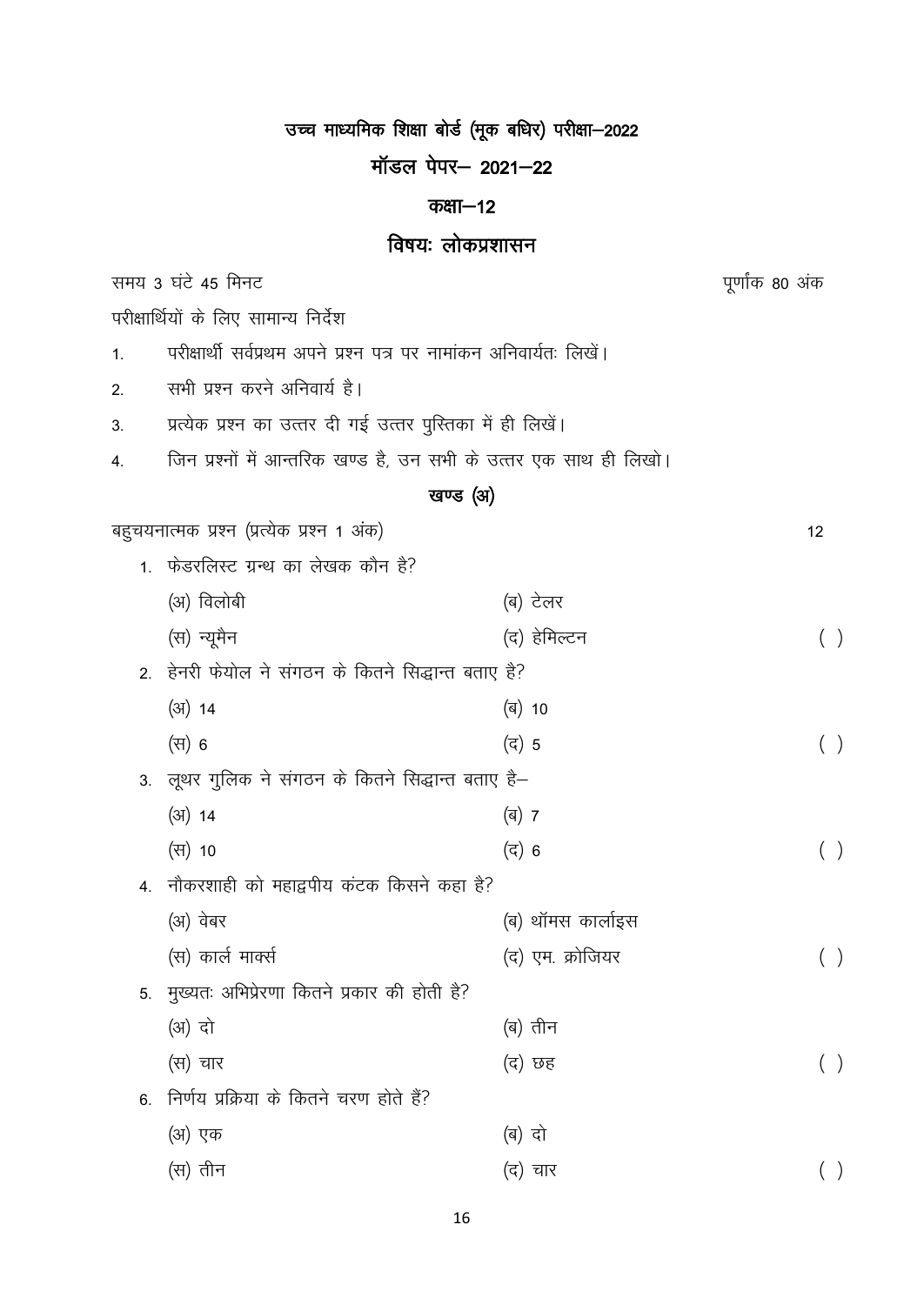|                                                                                                                                                                                                                                                                                                                                                                                                              | 7. तुलनात्मक लोक प्रशसन के उदय का करण है–                                                                                                                                                                                                                                                                                                                                                              |                              |       |    |
|--------------------------------------------------------------------------------------------------------------------------------------------------------------------------------------------------------------------------------------------------------------------------------------------------------------------------------------------------------------------------------------------------------------|--------------------------------------------------------------------------------------------------------------------------------------------------------------------------------------------------------------------------------------------------------------------------------------------------------------------------------------------------------------------------------------------------------|------------------------------|-------|----|
|                                                                                                                                                                                                                                                                                                                                                                                                              | (अ) द्वितीय विश्व युद्ध                                                                                                                                                                                                                                                                                                                                                                                | (ब) अर्न्तराष्ट्रीय निर्भरता |       |    |
|                                                                                                                                                                                                                                                                                                                                                                                                              | (स) नव स्वतन्त्र                                                                                                                                                                                                                                                                                                                                                                                       | (द) उपर्युक्त सभी            | ( )   |    |
|                                                                                                                                                                                                                                                                                                                                                                                                              | 8.  सरकार के जनता से जुड़ाव के नवीन साधन है—                                                                                                                                                                                                                                                                                                                                                           |                              |       |    |
|                                                                                                                                                                                                                                                                                                                                                                                                              | (अ) फेस बुक                                                                                                                                                                                                                                                                                                                                                                                            | (ब) टि्वटर                   |       |    |
|                                                                                                                                                                                                                                                                                                                                                                                                              | (स) वेबसाइड़                                                                                                                                                                                                                                                                                                                                                                                           | (द) उपरोक्त सभी              |       |    |
|                                                                                                                                                                                                                                                                                                                                                                                                              | 9. अर्थशास्त्र में कुल अध्याय है–                                                                                                                                                                                                                                                                                                                                                                      |                              |       |    |
|                                                                                                                                                                                                                                                                                                                                                                                                              | $(31)$ 140                                                                                                                                                                                                                                                                                                                                                                                             | (ৰ) 160                      |       |    |
|                                                                                                                                                                                                                                                                                                                                                                                                              | (स) 150                                                                                                                                                                                                                                                                                                                                                                                                | (द) 100                      | $($ ) |    |
|                                                                                                                                                                                                                                                                                                                                                                                                              | 10. नियोजन का अर्थ है–                                                                                                                                                                                                                                                                                                                                                                                 |                              |       |    |
|                                                                                                                                                                                                                                                                                                                                                                                                              | (अ) पूर्व दृष्टि                                                                                                                                                                                                                                                                                                                                                                                       | (ब) दूर दृष्टि               |       |    |
|                                                                                                                                                                                                                                                                                                                                                                                                              | (स) पूर्व तैयारी                                                                                                                                                                                                                                                                                                                                                                                       | (द) उपरोक्त सभी              | $($ ) |    |
|                                                                                                                                                                                                                                                                                                                                                                                                              | 11. राजस्थान में नियोजन विभाग की स्थापना कब हुई?                                                                                                                                                                                                                                                                                                                                                       |                              |       |    |
|                                                                                                                                                                                                                                                                                                                                                                                                              | $(31)$ 1953                                                                                                                                                                                                                                                                                                                                                                                            | (ब) 1973                     |       |    |
|                                                                                                                                                                                                                                                                                                                                                                                                              | (स) 1950                                                                                                                                                                                                                                                                                                                                                                                               | (द) 1952                     |       |    |
|                                                                                                                                                                                                                                                                                                                                                                                                              | 12. जिला आयोजना समिति का अध्यक्ष कौन होता है–                                                                                                                                                                                                                                                                                                                                                          |                              |       |    |
|                                                                                                                                                                                                                                                                                                                                                                                                              | (अ) जिला प्रमुख                                                                                                                                                                                                                                                                                                                                                                                        | (ब) जिला कलेक्टर             |       |    |
|                                                                                                                                                                                                                                                                                                                                                                                                              | (स) मुख्य कार्यकारी अधिकरी                                                                                                                                                                                                                                                                                                                                                                             | (द) एस.डी.एम.                |       |    |
|                                                                                                                                                                                                                                                                                                                                                                                                              | रिक्त स्थानों की पूर्ति कीजिए। (प्रत्येक प्रश्न 1 अंक)                                                                                                                                                                                                                                                                                                                                                 |                              |       | 6  |
| 13. बजट का निर्माण प्रायः सभी देशों में  किया जाता है। (दो वर्ष के लिए / एक वर्ष के लिए)<br>14. भारत में सर्वप्रथम बजट  में प्रस्तुत किया गया। (1860 / 1890)<br>15. बजट शब्द  भाषा से संबंधित है। (लैटिन / फ्रेंच)<br>16. प्रतिनियुक्ति  होती है। (1 से 5 वर्ष ⁄ आजीवन)<br>17. प्रशासनिक स्टॉफ कॉलेज  में स्थित है। (मसूरी / हैदराबाद)<br>18. लास्की ने मंत्रियों को  श्रेणियों में विभाजित किया है। $(3/5)$ |                                                                                                                                                                                                                                                                                                                                                                                                        |                              |       |    |
|                                                                                                                                                                                                                                                                                                                                                                                                              | अतिलघुत्तरात्मक प्रश्न (प्रत्येक प्रश्न 1 अंक)–                                                                                                                                                                                                                                                                                                                                                        |                              |       | 12 |
|                                                                                                                                                                                                                                                                                                                                                                                                              | 19. प्रत्यक्ष भर्ती के दो प्रकार कौनसे है?<br>20. प्रशिक्षण क्यों अनिवार्य है?<br>21. स्थायी कार्यपालिका से क्या अभिप्राय है?<br>22. विशेषज्ञ से आप क्या समझते है?<br>23. सूचना का अधिकार अधिनियम कब लागू हुआ?<br>24. पारदर्शिता से आप क्या समझते है?<br>25. हर्बट साइमन की महत्वपूर्ण कृति का नाम लिखिए।<br>26. वैज्ञानिक प्रबन्ध के दो लाभ बताइये।<br>27. वेबर ने कितने प्रकार के प्राधिकार बताए है? |                              |       |    |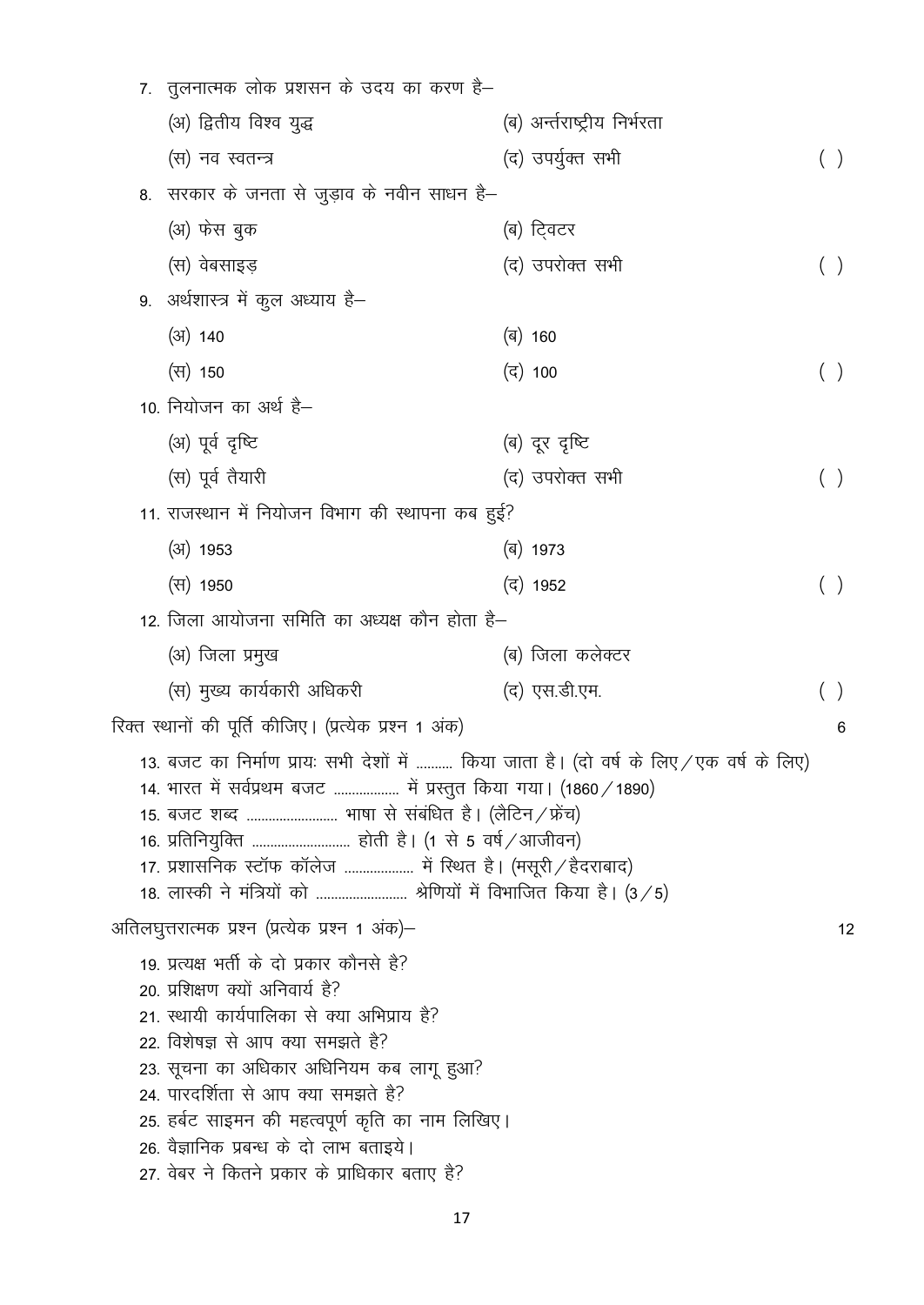28. मेयो के दो आलोचकों के नाम लिखिए। 29 अंग्रेजी का 'मोटीवेशन' शब्द किस भाषा से है? 30 कार्यक्रमित निर्णय किसे कहते है? लघुत्तरात्मक प्रश्न- ा (प्रत्येक प्रश्न 2 अंक) 26 31. फ्रेड़ रिग्ज द्वारा बताई गई तीन प्रवृत्तियां लिखिए। 32. सम्पर्क समाधान पोर्टल क्या है? 33. कौटिल्य अर्थशास्त्र में वर्णित कानून के चार स्रोत लिखिए। 34. राष्ट्रीय विकास परिषद की स्थापना के तीन उद्देश्य बताइये। 35. जिला आयोजना समिति के प्रभावशाली बनाने हेतू तीन सूझाव बताइये। 36. सार्वजनिक खाता किसे कहते है? 37. भारत में बजट निर्माणकारी अभिकरणों का उल्लेख कीजिए। 38. एक श्रेष्ठ भर्ती प्रणाली में क्या गुण होने चाहिए? 39. प्रवेशोत्तर प्रशिक्षण को समझाइये। 40. स्थायी कार्यपालिका से क्या अभिप्राय है? 41. सामान्यज्ञ और विशेषज्ञ के मध्य अन्तर को स्पष्ट करें। 42. सूचना का अधिकार अधिनियम 2005 को स्पष्ट करें। 43 नागरिक अधिकर पत्र को स्पष्ट करें। दीर्घ उत्तरीय प्रश्न (प्रत्येक पंश्न 3 अंक)  $12$ 44. प्रशसकीय न्यायाधिकरण का कार्य बताइये। 45. जिला आयोजना समिति की शक्तियां लिखिए। 46. चुनाव सुधार क्यों जरूरी है? 47. सूचना आयोग की शक्तियां व कृत्य बताइये। निबंधात्मक प्रश्न (प्रत्येक प्रश्न 4 अंक)- $12$ 48. टेलर वैज्ञानिक प्रबंध के सिद्धान्त की कितनी मान्यताएं बताई है। अथवा मैक्स वेबर की आदर्श नौकरशाही की विशेषताओं का मूल्यांकन कीजिए। 49. निर्णय प्रक्रिया से संबंधित प्रतिमानों को बताइये। अथवा विकास प्रशासन का महत्व (उपादेयता) समझाइये। 50. कौटिल्य कालीन केन्द्रीय प्रशासनिक तन्त्र को समझाइये। अथवा सूपर केबिनेट से क्या अभिप्राय है?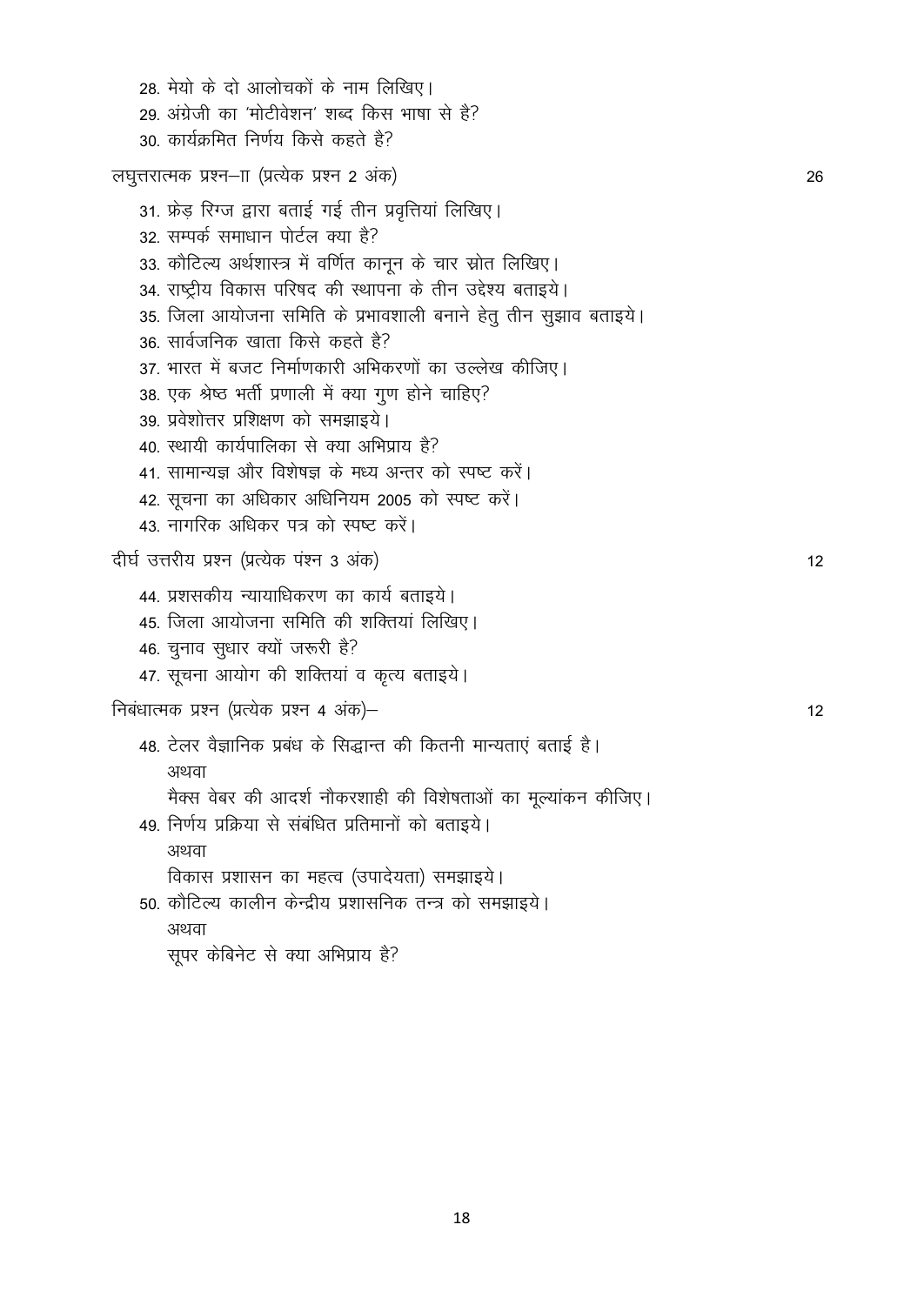## उच्च माध्यमिक शिक्षा बोर्ड (मूक बधिर) परीक्षा-2022 मॉडल पेपर- 2021-22 कक्षा-12 विषयः राजनीति विज्ञान समय 3 घंटे 45 मिनट पूर्णांक 80 अंक परीक्षार्थियों के लिए सामान्य निर्देश परीक्षार्थी सर्वप्रथम अपने प्रश्न पत्र पर नामांकन अनिवार्यतः लिखें।  $\mathbf{1}$ . सभी प्रश्न करने अनिवार्य है।  $\overline{2}$ प्रत्येक प्रश्न का उत्तर दी गई उत्तर पुस्तिका में ही लिखें।  $3<sub>l</sub>$ जिन प्रश्नों में आन्तरिक खण्ड है, उन सभी के उत्तर एक साथ ही लिखो।  $\overline{4}$ खण्ड (अ) प्रश्न संख्या 1 के i से xii तक प्रत्येक प्रश्न 1 अंक का है।  $(1x12=12)$ (i) फिदेल कास्त्रो कहाँ के राष्ट्रपति थे? (ब) दक्षिण कोरिया (अ) क्यूबा (स) उत्तरी कोरिया (द) जापान (ii) समाजवादी क्रांति कब हुई?  $(31)$  1917 (ৰ) 1916 (स) 1918 (द) 1920 (iii) सार्क की स्थापना कब हुई?  $(31)$  1985 (ৰ) 1980 (द) 1984 (स) 1988  $(iv)$  परमाणु अप्रसार संधि (NPT) कब हुई?  $(3)$  1968 (ৰ) 1967 (स) 1970 (द) 1969 (v) 'लिमिट्स टू ग्रोथ' नामक पुस्तक को किस संस्था ने प्रकाशित किया था? (अ) क्लब ऑफ रोम (ब) लन्दन क्लब (स) क्लब ऑफ पेरिस (द) मैनचेस्टर क्लब (vi) 'ट्रिस्ट विद् डेस्टिनी' किस प्रसिद्ध नेता से सम्बन्धित है-(अ) महात्मा गाँधी (ब) जवाहर लाल नेहरू (स) सरदार पटेल (द) अमृता प्रीतम (vii) केन्द्र सरकार द्वारा राज्य पुनर्गठन आयोग कब बनाया गया था?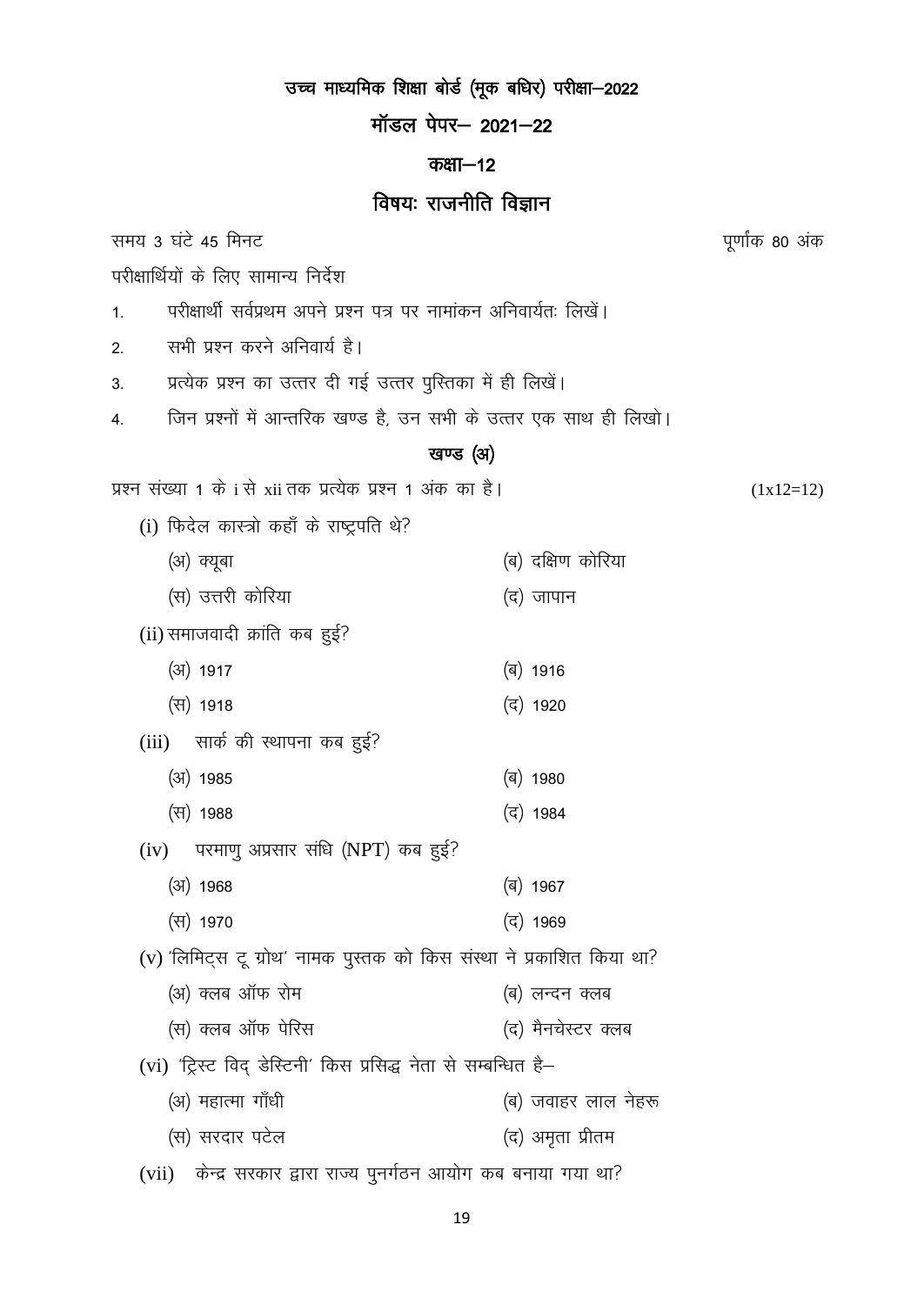$(3)$  1954 (ब) 1953 (स) 1955 (द) 1957 (viii) जय जवान जय किसान का नारा किसने दिया– (अ) मोरारजी देसाई (ब) लाल बहादुर शास्त्री (स) इन्दिरा गाँधी (द) राम मनोहर लोहिया  $(ix)$  गरीबी हटाओ का नारा किसने दिया-(अ) इन्दिरा गाँधी (ब) राम मनोहर लोहिया (स) के. कामराज (द) लाल बहादुर शास्त्री  $(x)$  जवाहर लाल नेहरू की मृत्यु कब हुई–  $(31)$  1962 (ৰ) 1963 (स) 1964 (द) 1968  $(xi)$  बामसेफ का गठन कब हुआ– (अ) 1979 (ब) 1978 (स) 1980 (द) 1977 (xii) इन्दिरा गाँधी की हत्या के बाद देश का प्रधानमंत्री निम्न में से कौन बना– (अ) अटल बिहारी वाजपेयी (ब) राजीव गाँधी (स) सोनिया गाँधी (द) वी.पी. सिंह रिक्त स्थानों की पूर्ति करो। (प्रश्न संख्या 2 के i से vi तक प्रत्येक प्रश्न 1 अंक का है) (1x6=6)  $2.$ (i) वामे एनक्रूमा ........................... के निवासी थे? (घाना / इण्डोनेशिया) (ii) सोवियत राजनीतिक प्रणाली .................. की विचारधारा पर आधारित थी। (पूँजीवाद /समाजवाद) (iii)श्रीलंका को आजादी ...................... में मिली? (1948 / 1946) (iv) पास्को प्लांट ......................... में स्थित है। (उड़ीसा / बिहार) (v) कांग्रेस ने 10 सूत्री कार्यक्रम ............................ में अपनाया। (मार्च 1966 / मई 1967) (vi) चिपको आन्दोलन की शुरूआत ..................... से हुई थी। (उत्तराखण्ड / बिहार) अतिलघुत्तरात्मक प्रश्न (प्रश्न संख्या 3 के i से xii तक प्रत्येक प्रश्न 1 अंक का है) (1x12=12)  $3<sub>1</sub>$ (i) 'शॉक थेरेपी' को किस वर्ष अपनाया गया? (ii) धूरी राष्ट्र कौन-कौन से थे? (iii) अफगानिस्तान दक्षेस का सदस्य कब बना? (iv) रियो सम्मेलन कब हुआ?  $(v)$  हैदराबाद के शासक को क्या कहा जाता था? (vi) फैज अहमद फैज की दो प्रमुख कविता संग्रह के नाम लिखिए। (vii) 'ऑपरेशन फ्लड' किसके उत्पादन से सम्बन्धित है? (viii) 'मिल्क मैन ऑफ इण्डिया' के नाम से कौन प्रसिद्ध है?  $(ix)$  दूसरी पंचवर्षीय योजना में किस बात पर बल दिया गया था? (x) हरित क्रांति में मुख्य रूप से कौन से अनाज का उत्पादन बढ़ा?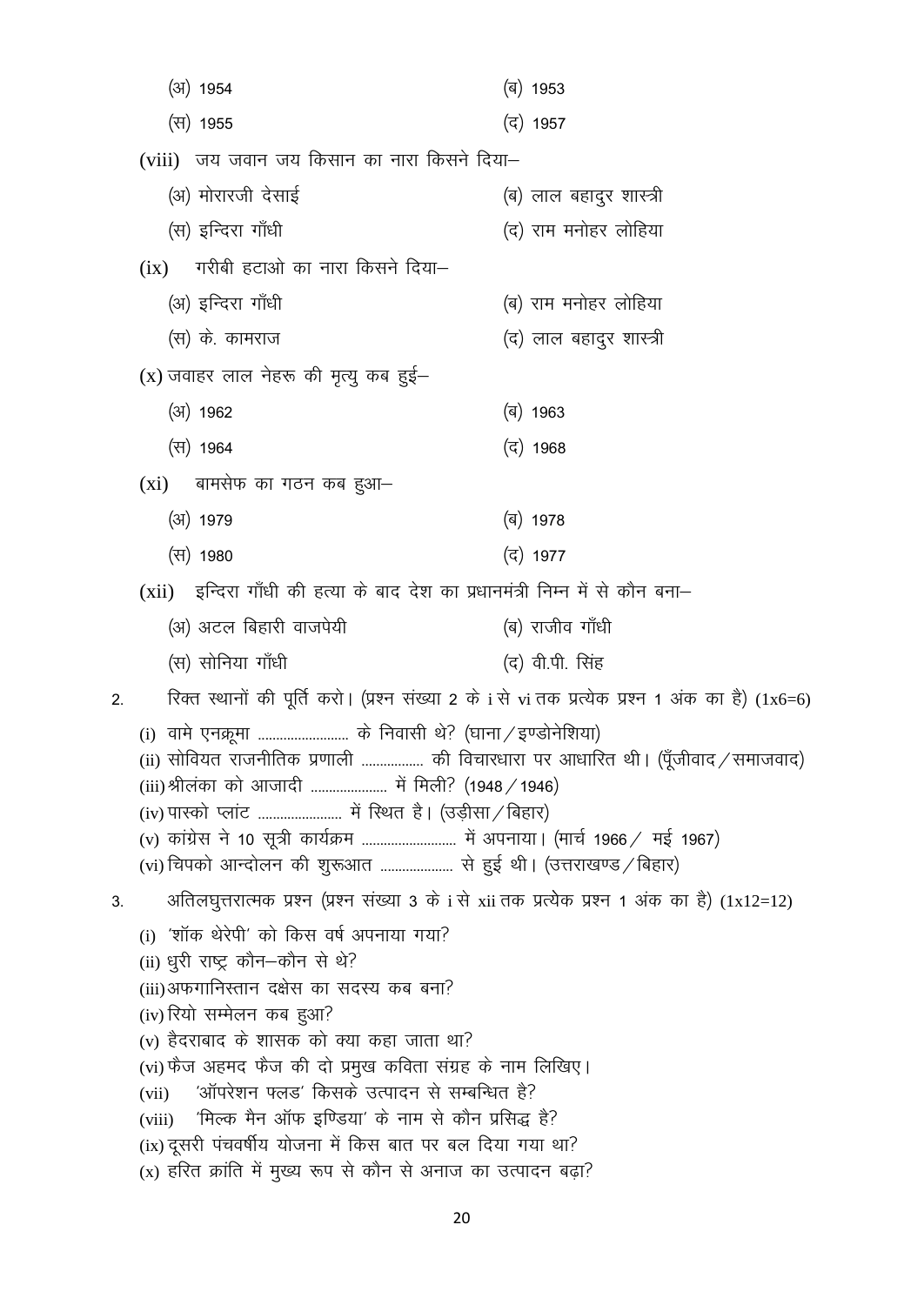(xi) बी.के.यू. (B.K.U.) का पूरा नाम लिखो।

आरटीआई (RTI) का पूरा नाम लिखो।  $(xii)$ 

### खण्ड 'ब'

लघुत्तरात्मक प्रश्न (शब्द सीमा 50 शब्द) प्रश्न सं. 4 से 16 तक प्रत्येक प्रश्न 2 अंक का है।  $(13x2=26)$ 

निम्नलिखित का मिलान कीजिए।  $\overline{4}$ .

| गुट निरपेक्ष आन्दोलन के संस्थापक | देश              |
|----------------------------------|------------------|
| क. जवाहर लाल नेहरू               | (i) यूगोस्लाविया |
| ख. जोसेफ ब्राज टीटो              | (ii) भारत        |
| ग. सुकर्णो                       | (iii) मिश्र      |
| घ. गमाल अब्दुल नासिर             | (iv) इण्डोनेशिया |

- मिखाइल गोर्बाचेव कौन थे? बताओ।  $5<sub>1</sub>$
- दक्षिण एशिया में कौन-कौन से देश आते है? लिखिए। 6.
- श्रीलंका के जातीय संघर्ष में किनकी भूमिका प्रमुख है?  $\overline{7}$ .
- संयुक्त राष्ट्र संघ की प्रमुख शाखाओं और एजेन्सियों का सुमेल उनके काम से करो-8.

| 1. आर्थिक एवं सामाजिक परिषद | क. सदस्य देशों के बीच<br>मौजूद विवादों का निपटारा             |
|-----------------------------|---------------------------------------------------------------|
| 2. अन्तर्राष्ट्रीय न्यायालय | ख. सदस्यों देशों के आर्थिक<br>एवं सामाजिक कल्याण की<br>चिन्ता |
| 3. सुरक्षा परिषद            | ग. सदस्य देशों के बीच<br>मुक्त व्यापार की राह<br>आसान बनाना।  |
| 4. विश्व व्यापार संगठन      | घ. अन्तर्राष्ट्रीय शांति और<br>सुरक्षा                        |

'ट्रिस्ट विद् डेस्टिनी' क्या है? बताओं। 9.

भारतीय जनसंघ के प्रमुख नेता कौन-कौन थे?  $10.$ 

- योजना आयोग के कोई दो कार्य बताओ।  $11.$
- कामराज योजना क्या थी?  $12.$
- सरदार सरोवर परियोजना के बारे में बताओ।  $13.$
- बामसेफ क्या है? बताओ।  $14$
- अन्तर्राष्ट्रीय राजनीति से जुड़े मसलों को लिखिए। 15.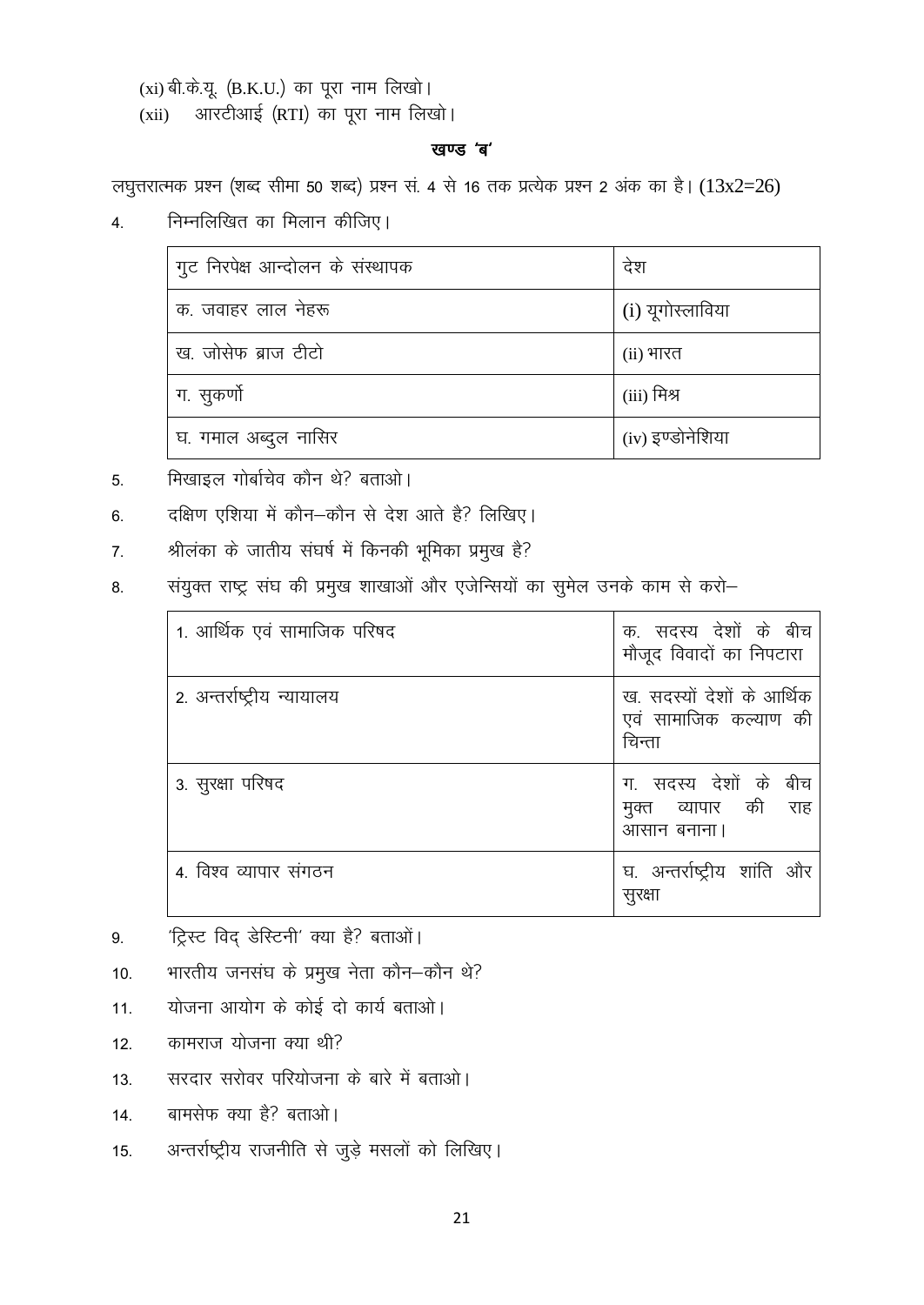विश्व की साझी विरासत से क्या तात्पर्य है?  $16.$ 

### खण्ड 'स'

प्रश्न संख्या 17 से 20 तक प्रत्येक प्रश्न 3 अंक का है (4x3=12)

- दूमैन सिद्धान्त क्या है? बताओ।  $17.$
- शॉक थैरेपी से आपका क्या तात्पर्य है? संक्षेप में समझाइए। 18.
- ताड़ी- विरोधी आन्दोलन पर टिप्पणी लिखो। 19.
- मण्डल आयोग के बारे में बताओ।  $20<sup>°</sup>$

### खण्ड 'द'

प्रश्न संख्या 21 से 23 तक प्रत्येक प्रश्न 4 अंक का है।  $(3x4=12)$ 

सुरक्षा परिषद के कार्य क्या है? बताओ।  $21.$ 

### अथवा

संयुक्त राष्ट्र संघ की स्थापना के क्या-क्या उद्देश्य है? बताओ।

निःशस्त्रीकरण के लिए भारत ने क्या भूमिका निभाई? बताओ।  $22.$ 

अथवा

टिप्पणी लिखो :- (अ) निःशस्त्रीकरण से क्या तात्पर्य है। (ब) शक्ति संतुलन से क्या तात्पर्य है।

- भारत के मानचित्र में निम्नलिखित राज्यों को दर्शाओं। 23.
	- (अ) राजस्थान (ब) उत्तर प्रदेश
	- (द) पश्चिम बंगाल (स) गुजरात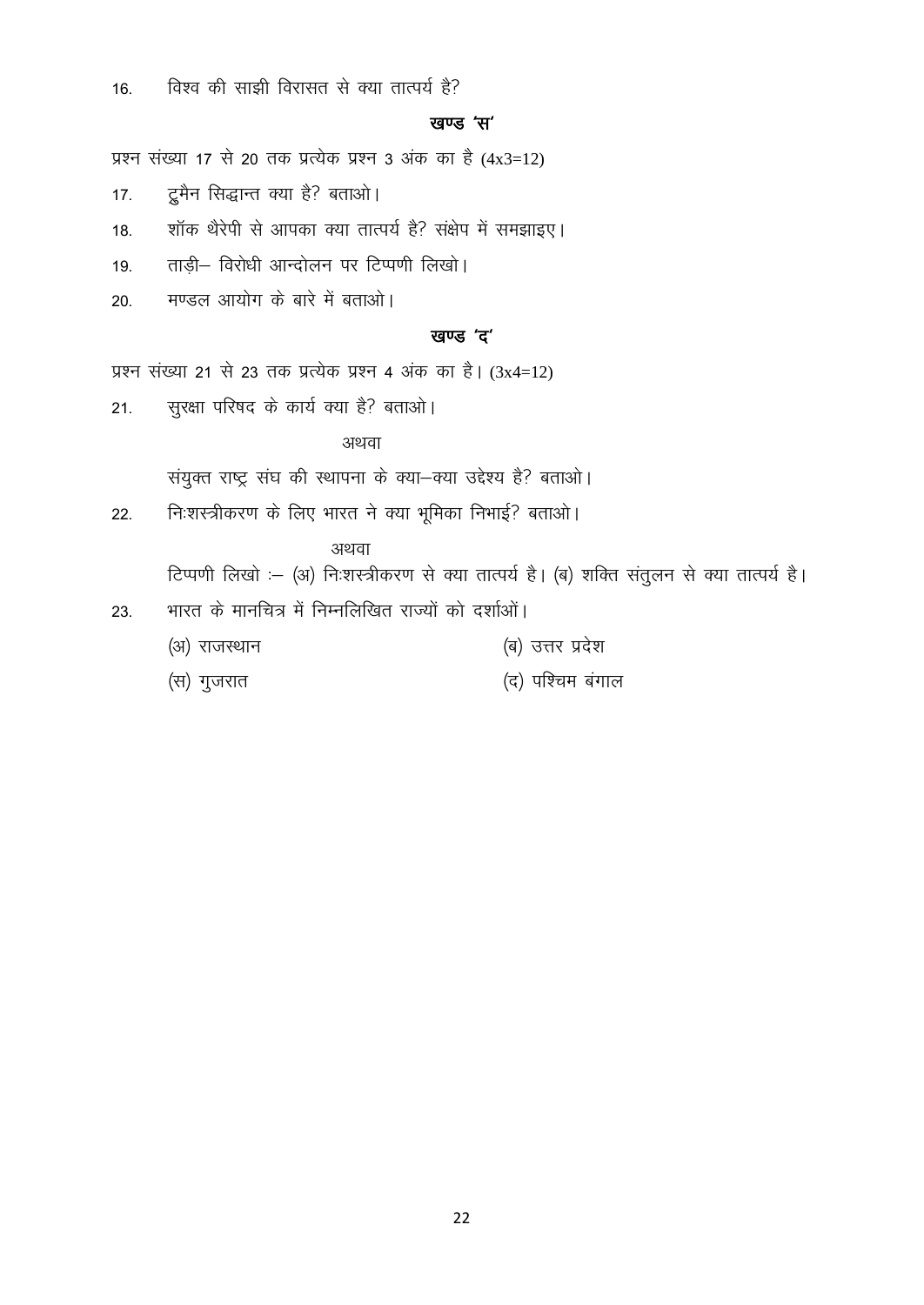# उच्च माध्यमिक शिक्षा बोर्ड (मूक बधिर) परीक्षा-2022

मॉडल पेपर- 2021-22

# कक्षा $-12$

# विषयः सूचना प्रौद्योगिकी (व्यावसायिक शिक्षा)

परीक्षार्थियों के लिए सामान्य निर्देश

- 1. परीक्षार्थी सर्वप्रथम अपने प्रश्न पत्र पर नामांकन अनिवार्यतः लिखें।
- 2. सभी प्रश्न करने अनिवार्य है।

3. प्रत्येक प्रश्न का उत्तर दी गई उत्तर पुस्तिका में ही लिखें।

4. जिन प्रश्नों में आन्तरिक खण्ड है, उन सभी के उत्तर एक साथ ही लिखो।

# खण्ड (अ)

निम्नलिखित प्रश्नों के सही विकल्प चुनें।  $(10 \text{ x } \frac{1}{2} = 5)$ 

| 1.  | Which of the following is not a part of a notice?                   |        |                                        |
|-----|---------------------------------------------------------------------|--------|----------------------------------------|
|     | (अ) Time                                                            |        | (ब) Subject                            |
|     | (स) Date                                                            |        | (द) Signature                          |
| 2.  |                                                                     |        |                                        |
|     | (अ) Went                                                            |        | (ৰ) going                              |
|     | (स) gone                                                            | (द) go |                                        |
| 3.  |                                                                     |        |                                        |
|     | (अ) Sitting                                                         |        | $(\overline{q})$ has been sitting      |
|     | (स) has been sit                                                    |        | (द) has sit                            |
| 4.  | I was ill  I didn't go to work.                                     |        |                                        |
|     | $(3)$ so                                                            |        | (ब) because                            |
|     | $(\forall f)$ as                                                    |        | (द) that                               |
| 5.  | Simran is taking dance classes at  home.                            |        |                                        |
|     | $(3)$ her                                                           |        | (ৰ) his                                |
|     | $(\forall$ she                                                      | (द) it |                                        |
| 6.  | MS word में टेबल इंसर्ट करने के लिए किस विकल्प का चयन किया जाता है– |        |                                        |
|     | (अ) होम टैब                                                         |        | (ब) टूल टैब                            |
|     | (स) इंसर्ट टैब                                                      |        | (द) व्यू टैब                           |
| 7.  | M.S. Excel की फाइल का एक्सटेंशन क्या होता है–                       |        |                                        |
|     | $(\mathcal{F})$ .docx                                               |        | (ৰ) .pptx                              |
|     | (स) .txt                                                            |        | (द) .xlsx                              |
| 8.  | पेस्ट स्पेशल की शॉर्ट कट की (Key) क्या है—                          |        |                                        |
|     | $(3)$ Ctrl+shift+V                                                  |        | $(\overline{\mathsf{q}})$ Ctrl+shift+C |
|     | (स) Ctrl+Shift+U                                                    |        | (द) Ctrl+Shift+D                       |
| 9.  | $WWW$ का पूरा नाम क्या है–                                          |        |                                        |
|     | (अ) World wide web                                                  |        | (ब) Web work week                      |
|     | (स) World work web                                                  |        | (द) work web worm                      |
| 10. | मेल मर्ज विजार्ड किस टैब में होता है–                               |        |                                        |
|     | (अ) इंसर्ट टैब                                                      |        | (ब) हेाम टैब                           |
|     | (स) टूल टैब                                                         |        | (द) व्यू टैब                           |
|     |                                                                     |        |                                        |

समय 2 घंटे किया है। अब अपनी कार्यक्रम करने के साथ प्रतिक्रिया के बाद करने के साथ प्रतिक्रिया के साथ प्रतिक्रिय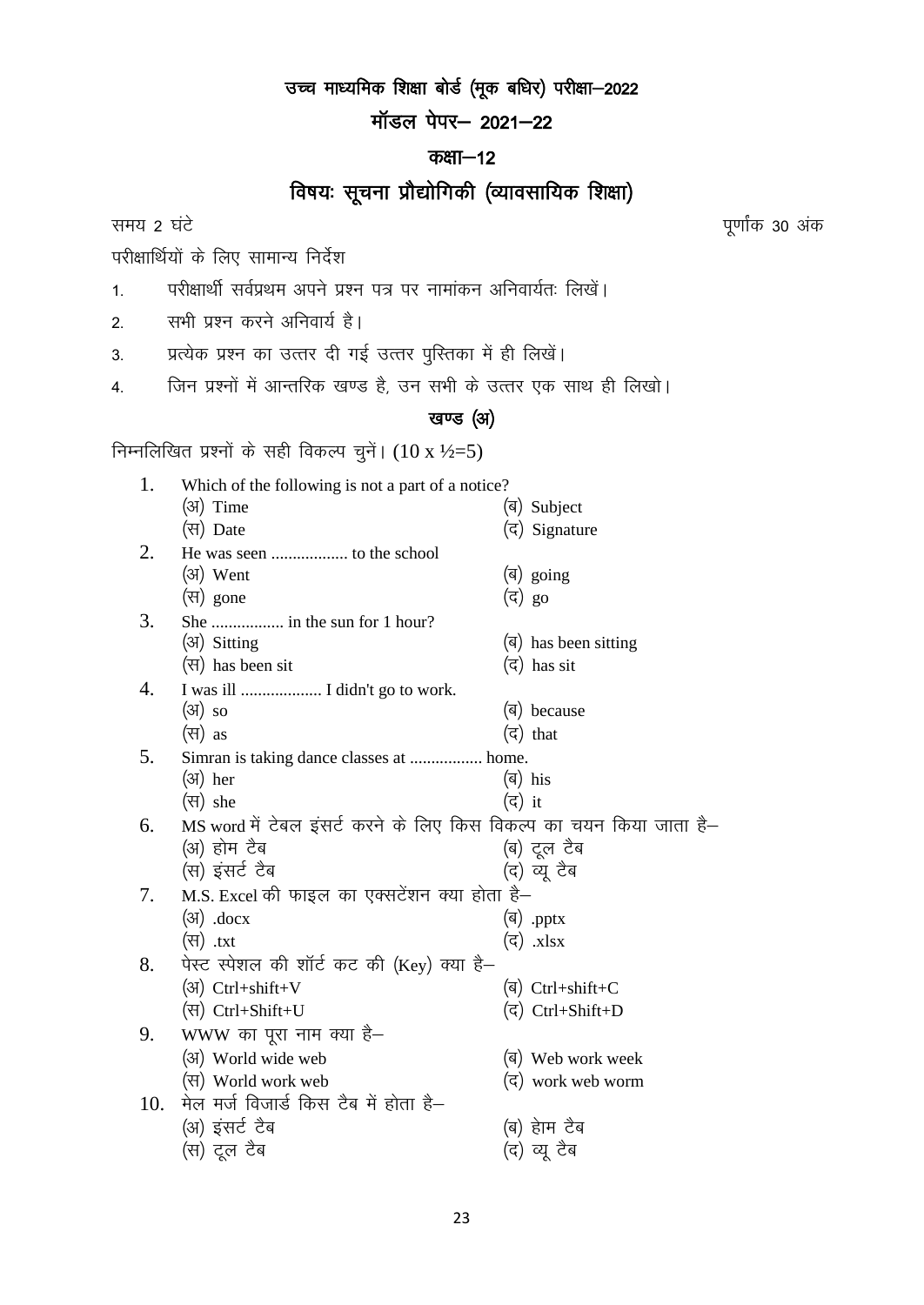निम्नलिखित प्रश्नों के उत्तर एक पंक्ति में दीजिए।  $(10x^{1/2}=5)$ 

- 
- 
- 
- 
- 
- 16. ऑटोसम का क्या उपयोग है?
- 17. ई-मेल का पूरा नाम क्या है?
- 18. कोई भी दो Pronoun लिखो।
- 19. भतकाल (Past Tenses) में काम में ली जाने वाली कोई भी दो सहायक क्रिया (Helpeing Verb) बताओ।
- 20. मेक्रो ऑप्शन किस टैब में उपस्थित होता है?

### खण्ड 'ब'

प्रश्नों का उत्तर संक्षिप्त में दीजिए। (शब्द सीमा 50 शब्द)  $(6x1=6)$ 

- 21. कम्प्यूटर की मेमोरी का संक्षिप्त वर्णन करो?
- 22. Conjunction क्या है?
- 23. मेल मर्ज का क्या उपयोग है?
- 24. डिजिटल सिग्नेचर क्या होता है?
- 25 मेक्रो का क्या उपयोग है?
- 26. कट और कॉपी में क्या अंतर है?

### खण्ड 'स'

प्रश्नों का उत्तर निबन्धात्मक रूप में दीजिए। (शब्द सीमा 100 शब्द)  $(4x2=8)$ 

- 27. MS word में टेबल किस प्रकार बनाई जा सकती है?
- 28. MS Excel में सेल को hide और unhide कैसे करते है?
- 29. कैलेण्डर का उपयोग किस लिए किया जाता है?
- 30 एंटी वायरस क्या है?

### खण्ड 'स'

प्रश्नों का उत्तर दीर्घ निबन्धात्मक रूप में दीजिए। (शब्द सीमा 150 शब्द)  $(2x3=6)$ 

- 31. मेल मर्ज की प्रक्रिया को पूर्ण रूप से समझाइए।
- 32. कार्यालय में विशेष कार्य हेतू अधिकारी गठ द्वारा कर्मचारियों को विशेष जानकारी देने हेतू Letter लिखे।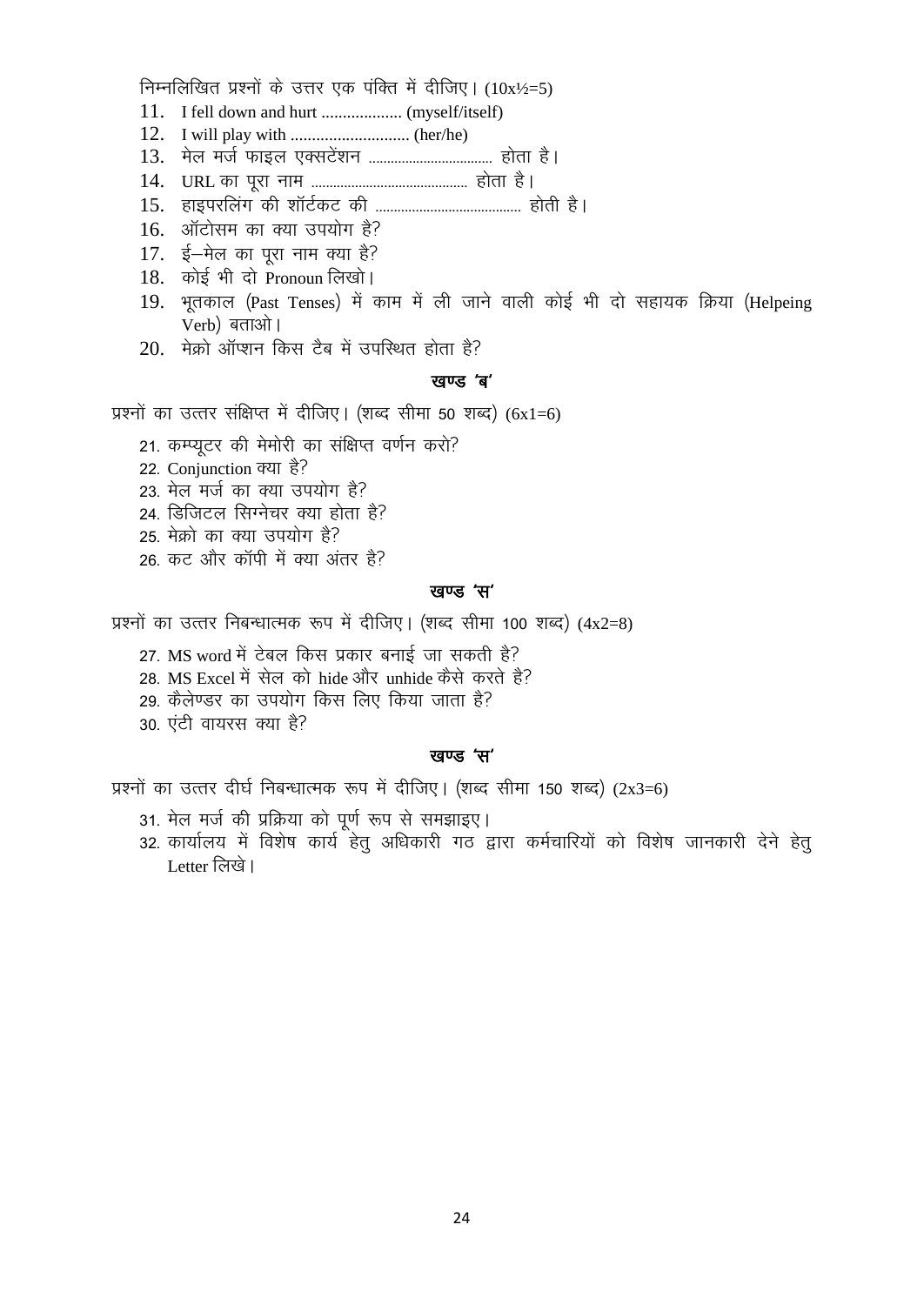उच्च माध्यमिक शिक्षा बोर्ड (मूक बधिर) परीक्षा-2022

मॉडल पेपर- 2021-22

# कक्षा $-12$

# विषयः माईक्रो इर्रिगेशन (व्यावसायिक शिक्षा)

समय 2 घंटे

परीक्षार्थियों के लिए सामान्य निर्देश

- परीक्षार्थी सर्वप्रथम अपने प्रश्न पत्र पर नामांकन अनिवार्यतः लिखें।  $1.$
- सभी प्रश्न करने अनिवार्य है।  $2.$

प्रत्येक प्रश्न का उत्तर दी गई उत्तर पुस्तिका में ही लिखें।  $3.$ 

जिन प्रश्नों में आन्तरिक खण्ड है, उन सभी के उत्तर एक साथ ही लिखो।  $4.$ 

# खण्ड (अ)

निम्नलिखित प्रश्नों के सही विकल्प चुनें।  $(10 \text{ x } \frac{1}{2} = 5)$ 

| 1.  | ड्रिप इरिंगेशन तकनीक का जन्म किस देश में हुआ?       |                             |
|-----|-----------------------------------------------------|-----------------------------|
|     | (अ) भारत                                            | (ब) चीन                     |
|     | (स) इजरायल                                          | (द) अमेरिका                 |
| 2.  | माइक्रो–इर्रिगेशन किसे कहते हैं–                    |                             |
|     | (अ) लघु सिंचाई                                      | (ब) विस्तृत सिंचाई          |
|     | (स) मध्यम सिंचाई                                    | (द) सूक्ष्म सिंचाई          |
| 3.  | ड्रिप विधि से कितने प्रतिशत पानी की बचत हो सकती है? |                             |
|     | (अ) 20 से 30 प्रतिशत                                | (ब) 20 से 50 प्रतिशत        |
|     | (स) 40 से 60 प्रतिशत                                | (द) 80 से 100 प्रतिशत       |
| 4.  | इर्रिगेशन को हिन्दी शब्द में अनुवाद करें।           |                             |
|     | (अ) कटाई                                            | (ब) सिंचाई                  |
|     | (स) मढ़ाई                                           | (द) कुटाई                   |
| 5.  | अगर पम्प पानी नहीं दे रहा है तो                     |                             |
|     | (अ) पम्प ठीक नहीं है                                | (ब) गति कम है               |
|     | (स) डिस्चार्ज हेड बहुत ऊँचा है।                     | (द) उपरोक्त सभी             |
| 6.  | आमतौर पर लेटरल का व्यास होता है?                    |                             |
|     | (31) 100-125mm                                      | $\binom{q}{200}$ -225mm     |
|     | (स) 150-200mm                                       | (द) 100.200उउ               |
| 7.  | फिल्टर का कार्य होता है–                            |                             |
|     | (अ) पानी को अशुद्ध करना                             | (ब) पानी को फैलाने से रोकना |
|     | (स) पानी को बांधना                                  | (द) पानी को शुद्ध करना      |
| 8.  | ड्रिप सिंचाई उत्सर्जन उपकरणों में शामिल है–         |                             |
|     | (अ) उत्सर्जक                                        | (ब) एमीटर्स                 |
|     | (स) ड्रिपर                                          | (द) सभी                     |
| 9.  | ड्रिपर्स का उपयोग है–                               |                             |
|     | (अ) पानी को रोकना                                   | (ब) पानी को बहाना           |
|     | (स) पानी को बूंदो में बदलना                         | (द) सभी                     |
| 10. | विद्युत मोटर को सुरक्षित रखना चाहिए-                |                             |
|     | (अ) धूल से                                          | (ब) नमी से                  |
|     | (स) चूहों से                                        | (द) सभी से                  |
|     |                                                     |                             |

पूर्णांक 30 अंक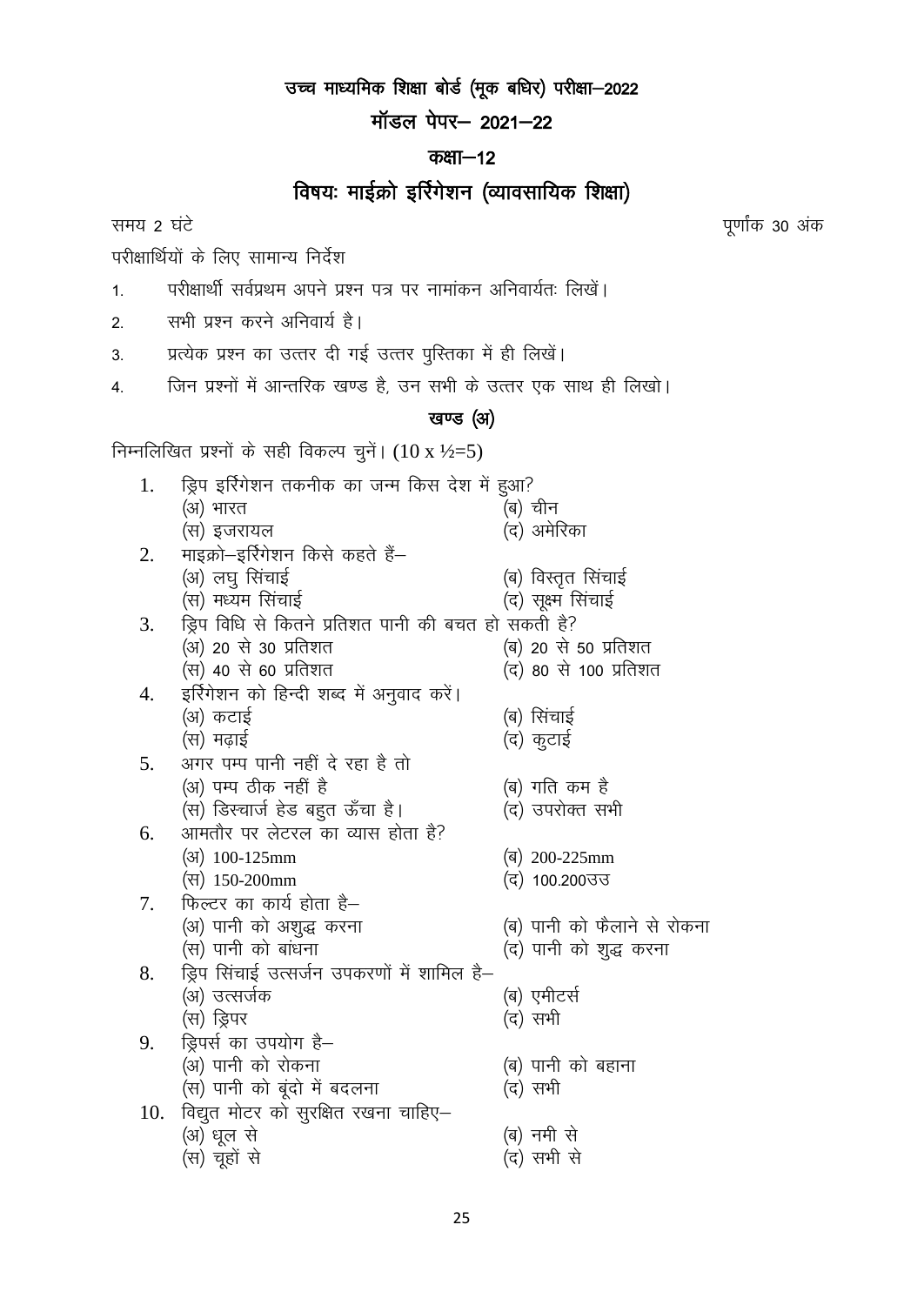### खण्ड 'ब'

निम्नलिखित प्रश्नों के उत्तर एक पंक्ति में दीजिए। (20x½=10)

- 11. इर्रिगेशन किसे कहते हैं?
- 12. इर्रिगेशन क्यों आवश्यक है?
- 13. ड्रिप इर्रिगेशन किसे कहते है?
- 14. ई-मीटर से क्या तात्पर्य है?
- 15. डिपर्स का चित्र बनाओ।
- 16. फव्हारा सिंचाई किसे कहते है?
- 17. डिप इर्रिगेशन के लाभ ताइये।
- 18. सकारात्मक विस्थापन किसे कहते है?
- 19. सबमर्सिबल पम्प किसे कहते है?
- 20. ड्रिप इर्रिगेशन की आवश्यकता क्यो पडी?
- 21. पम्प किस प्रकार काम करता है?
- 22. रेसीप्रोकेटिंग पम्प के कार्य लिखो?
- 23. पानी की कमी होने पर कैसी सिंचाई करना चाहिए?
- 24. स्क्रीन फिल्टर किसे कहते है?
- $25$  प्रेशर गेज क्या है?
- 26. फिल्टर के दो लाभ लिखिये।
- $27.$  उर्वरक टैंक क्या है?
- 28. वेंचरी किसे कहते है?
- 29. उर्वरक टेंक के दो कार्य लिखो।
- $30 \overline{3}$ त फिल्टर को स्पष्ट करें।

### खण्ड 'स'

निम्नलिखित प्रश्नों के उत्तर दो पंक्ति में दीजिए (6x1½=9)

- $31.$  HDPE के कार्य लिखो।
- 32. फव्हारा सिंचाई का चित्र बनाइये।
- 33. पम्प का रख-रखाव कैसे किया जाता है?
- 34. ड्रिप इर्रिगेशन राजस्थान में अतिआवश्यक है। क्यों?
- 35. ड्रिप इर्रिगेशन में ई-मीटर का क्या महत्व होता है?
- 36. पहाड़ी क्षेत्रों में ड्रिप इर्रिगेशन सिस्टम क्यों नहीं लगाया जाता?

### खण्ड 'द'

निम्न प्रश्नों के उत्तर आधे पृष्ठ में दीजिए-  $(3x2=6)$ 

- 37. सामान्य सिंचाई के उद्देश्य स्पष्ट करें।
	- अथवा
	- पम्प के आरेख का चित्र बनायें व उसके भागों का नाम लिखे।
- 38. ड्रिप इर्रिगेशन के लाभ व हानियाँ लिखें।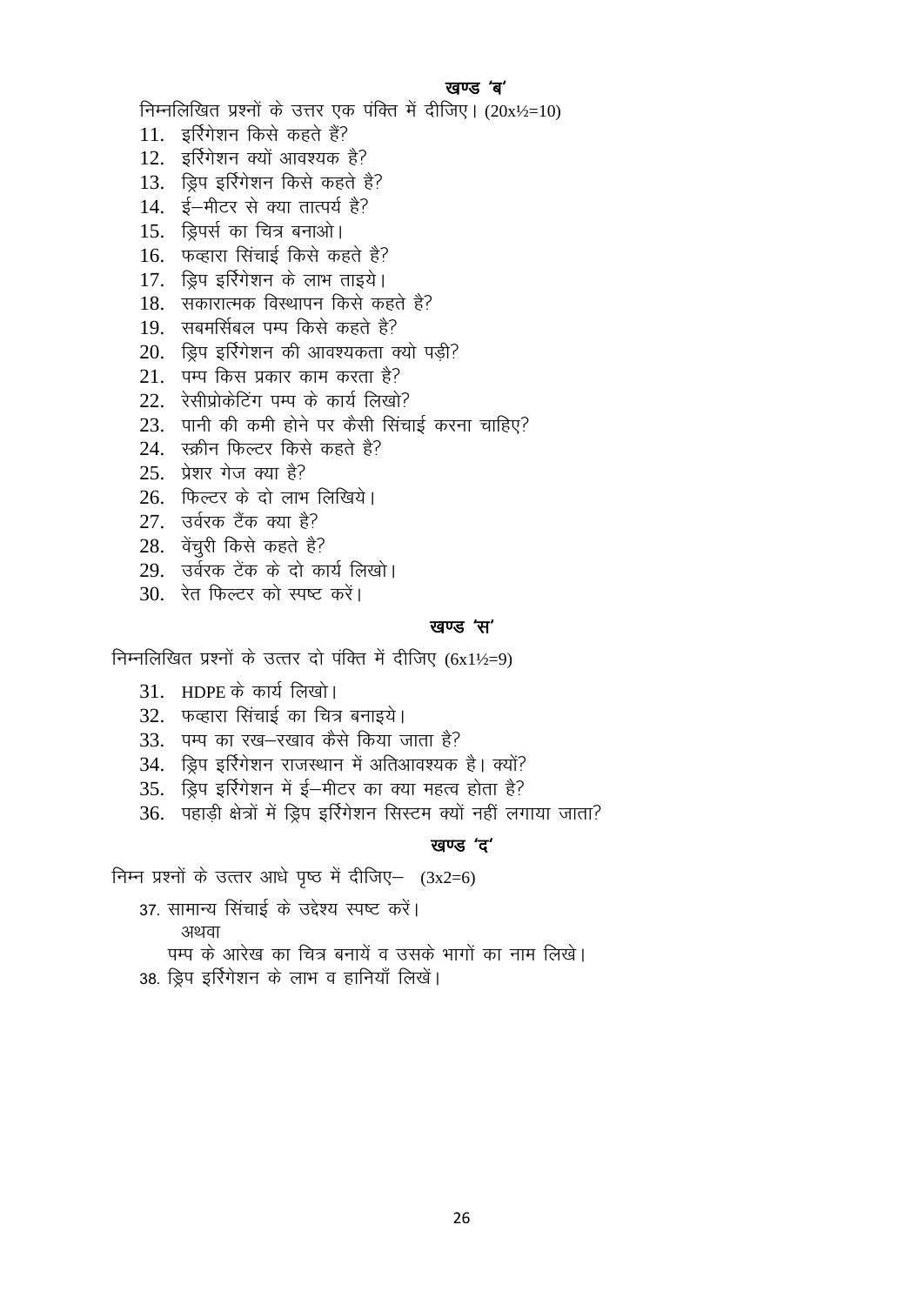| उच्च माध्यमिक मुक बधिर परीक्षा |                                                                          |         |                  |  |
|--------------------------------|--------------------------------------------------------------------------|---------|------------------|--|
| कक्षा $-12$                    |                                                                          |         |                  |  |
|                                | नमूने का प्रश्न पत्र : 2021–22                                           |         |                  |  |
|                                | विषय : भूगोल                                                             |         |                  |  |
| समय : 3:45                     | पूर्णांक : <b>56</b>                                                     |         |                  |  |
|                                | 1. परीक्षार्थी अपने प्रश्न–पत्र पर नामांक अवश्य लिखे।                    |         |                  |  |
|                                | 2. सभी प्रश्न करने अनिवार्य है।                                          |         |                  |  |
|                                | 3. प्रत्येक प्रश्न का उत्तर दी गई उत्तर पुस्तिका में ही लिखे ।<br>खण्ड—अ |         |                  |  |
| <b>y.</b> 1                    | बहुचयनात्मक प्रश्न                                                       | (9 अंक) |                  |  |
| 1                              | निम्नलिखित में से कौन–सा एक मानव भूगोल का उपगमन नही है?                  |         |                  |  |
|                                | अ) क्षेत्रिय विभिन्नता व) मात्रात्मक क्रांति                             |         |                  |  |
|                                | स) स्थानिक संगठन व) अन्वेषण और वर्णन                                     |         |                  |  |
| $\mathbf{2}$                   | निम्न में से कौन–सी रोपण फसल नही है?                                     |         |                  |  |
|                                | अ) काफी ब)गन्ना  स) गेहूँ  द) रबड़                                       |         | $\lambda$        |  |
| 3 <sub>1</sub>                 | निम्नलिखित में से कौन-सा एक तृतीयक क्रियाकलाप हैं?                       |         |                  |  |
|                                | अ) खेती ब) बुनाई स) व्यापार द) आखेट                                      |         | $\lambda$        |  |
| 4                              | किस देश में रेलमार्गो के जाल का सघनत्तम घनत्व पाया जाता है?              |         |                  |  |
|                                | अ) ब्राजील व) कनाड़ा ) संयुक्त राज्य अमेरिका  द) रूस                     |         |                  |  |
| 5                              | चैनल टनल जोड़ता है–                                                      |         |                  |  |
|                                | अ) लंदन–बर्लिन ब) बर्लिन–पेरिस                                           |         |                  |  |
|                                | स) पेरिस–लंदन द) बार्सीलोना–बर्लिन                                       |         | $\left( \right)$ |  |
| 6                              | निम्नलिखित में से कौन–सा भारत में पुरूष प्रवास का मुख्य कारण है?         |         |                  |  |
|                                | अ) शिक्षा ब) काम और रोजगार स) व्यवसाय द) विवाह ()                        |         |                  |  |
| $\mathbf{7}$                   | भारत के निम्नलिखित राज्यों में से एक में स्त्री साक्षरता निम्नतम है?     |         |                  |  |
|                                | अ) जम्मू और कश्मीर ब) झारखंड  स) अरूणाचल प्रदेश द) बिहार    (            |         | $\lambda$        |  |
| 8                              | निम्नलिखित में से कौन–सा नगर नदी तट पर अवस्थित नहीं है?                  |         |                  |  |
|                                | अ) आगरा ब) पटना  स) भोपाल  द) कोलकत्ता                                   |         |                  |  |
| 9                              | शुष्क कृषि में निम्न में से कौन–सी फसल बोई नहीं जाती है?                 |         |                  |  |
|                                | अ) रागी व) मूंगफली स) ज्वार व) गन्नार                                    |         |                  |  |
| प्रश्न—2                       | रिक्त स्थानों की पूर्ति करो –<br>(अंक 4)                                 |         |                  |  |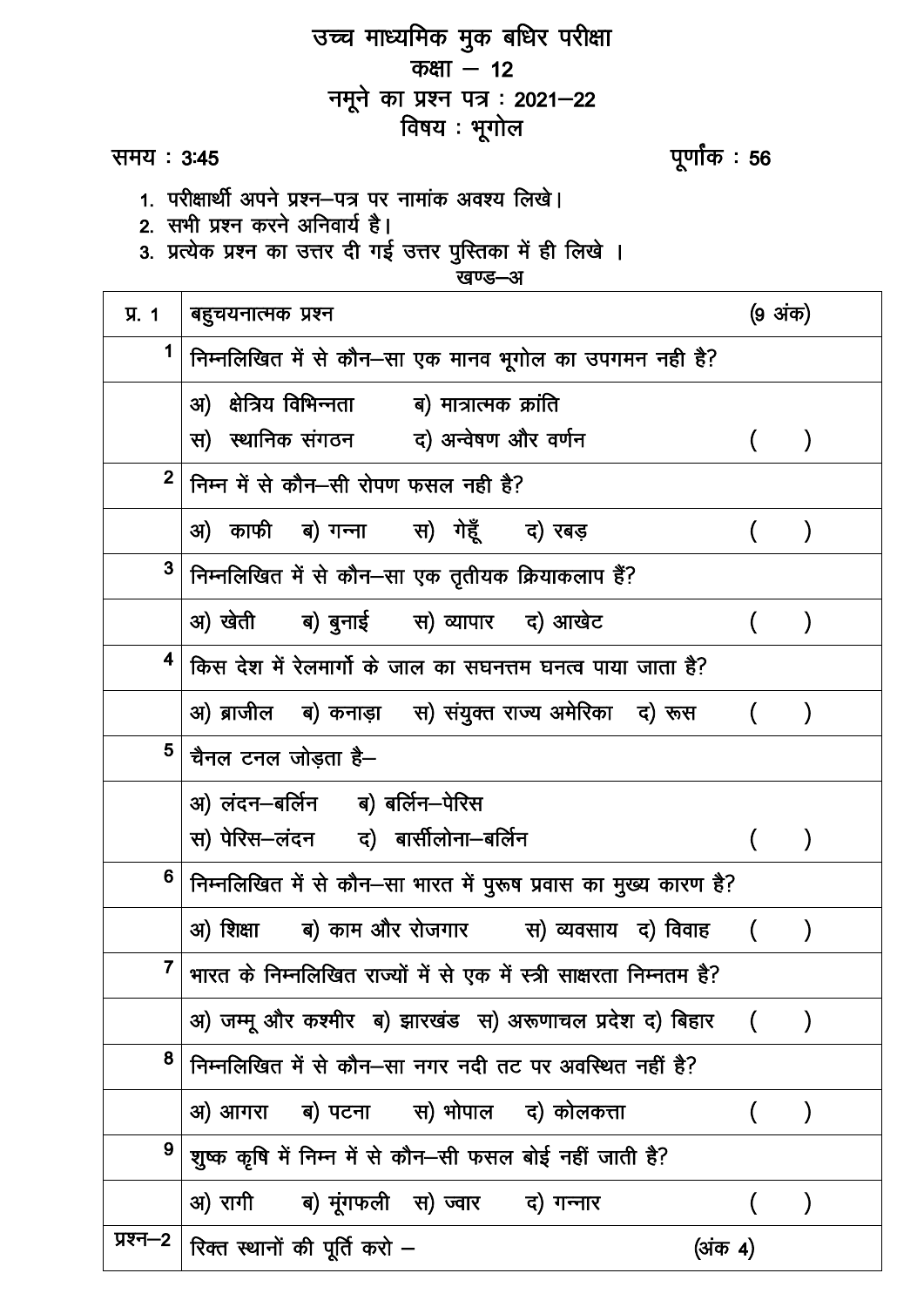| 1.                      | भौतिक भूगोल  पर्यावरण का अध्ययन करता है?                                |  |  |
|-------------------------|-------------------------------------------------------------------------|--|--|
| 2.                      | किसी देश के निवासी ही उसके वास्तविक  है?                                |  |  |
| 3.                      | किसी देश में स्त्रियों की स्थिति के संबंध में महत्वपूर्ण सूचना होती है। |  |  |
| 4.                      | प्रवास क्षेत्र पर अवसरों के  वितरण के कारण होता है।                     |  |  |
| प्रश्न–3                | अति लघु उत्तरीय प्रश्न $-$<br>(अंक —8)                                  |  |  |
| 1                       | जनसंख्या परिवर्तन के तीन घटक कौन–कौन से है?                             |  |  |
| $\overline{\mathbf{2}}$ | भूगोल की दो प्रमुख शाखाएँ कौन-कौन सी है?                                |  |  |
| 3 <sup>1</sup>          | किसी देश का वास्तविक धन क्या होता है?                                   |  |  |
| 4                       | UNDP का पूरा नाम लिखिए।                                                 |  |  |
| 5                       | किन्ही चार प्राथमिक क्रियाओं के नाम लिखिए।                              |  |  |
| 6                       | विनिर्माण से क्या आशय है?                                               |  |  |
| $\overline{7}$          | भारत के बच्चों में धटते लिंगानुपात के दो कारण बताइए ।                   |  |  |
| 8                       | विश्व के दस सर्वाधिक जनसंख्या वाले देशों के नाम लिखे ।                  |  |  |

# खण्ड—ब

|           | (18 अंक)<br>लघुत्तरात्मक प्रश्न                                                                                   |
|-----------|-------------------------------------------------------------------------------------------------------------------|
| प्रश्न—4  | मानव भूगोल को परिभाषित कीजिए ।                                                                                    |
| प्रश्न—5  | मानव भूगोल के कुछ उपक्षेत्रों के नाम लिखिए ।                                                                      |
| प्रश्न—6  | लिंग अनुपात कैसे मापा जाता है?                                                                                    |
| प्रश्न—7  | जनसंख्या वितरण को प्रभावित करने वाले तीन भौगोलिक कारकों का उल्लेख करें।                                           |
| प्रश्न—8  | स्थानांतरी कृषि का भविष्य अच्छा नहीं है? स्पष्ट करें ।                                                            |
| प्रश्न—9  | भारत के किन राज्यों में विशाल ग्रामीण जनसंख्या है? इतनी विशाल ग्रामीण जनसंख्या<br>के लिए उत्तरदायी एक कारण लिखिए। |
| प्रश्न—10 | पुरूष / स्त्री चयनात्मक प्रवास के मुख्य कारण की पहचान कीजिए।                                                      |
| प्रश्न—11 | उत्तरी भारत के अधिकांश राज्यों में मानव विकास के निम्न स्तरों के दो कारण बताइए।                                   |
| प्रश्न—12 | महानगर क्या होते है? ये नगरीय संकुलों से किस प्रकार भिन्न होते हैं?                                               |
| प्रश्न—13 | मानव विकास को परिभाषित कीजिए।                                                                                     |
| प्रश्न—14 | किन्हीं दो गैरीसन नगर के उदाहरण दीजिए।                                                                            |
| प्रश्न—15 | भारत में गेहूँ के पाँच प्रमुख उत्पादक राज्य कौन–कौन से हैं?                                                       |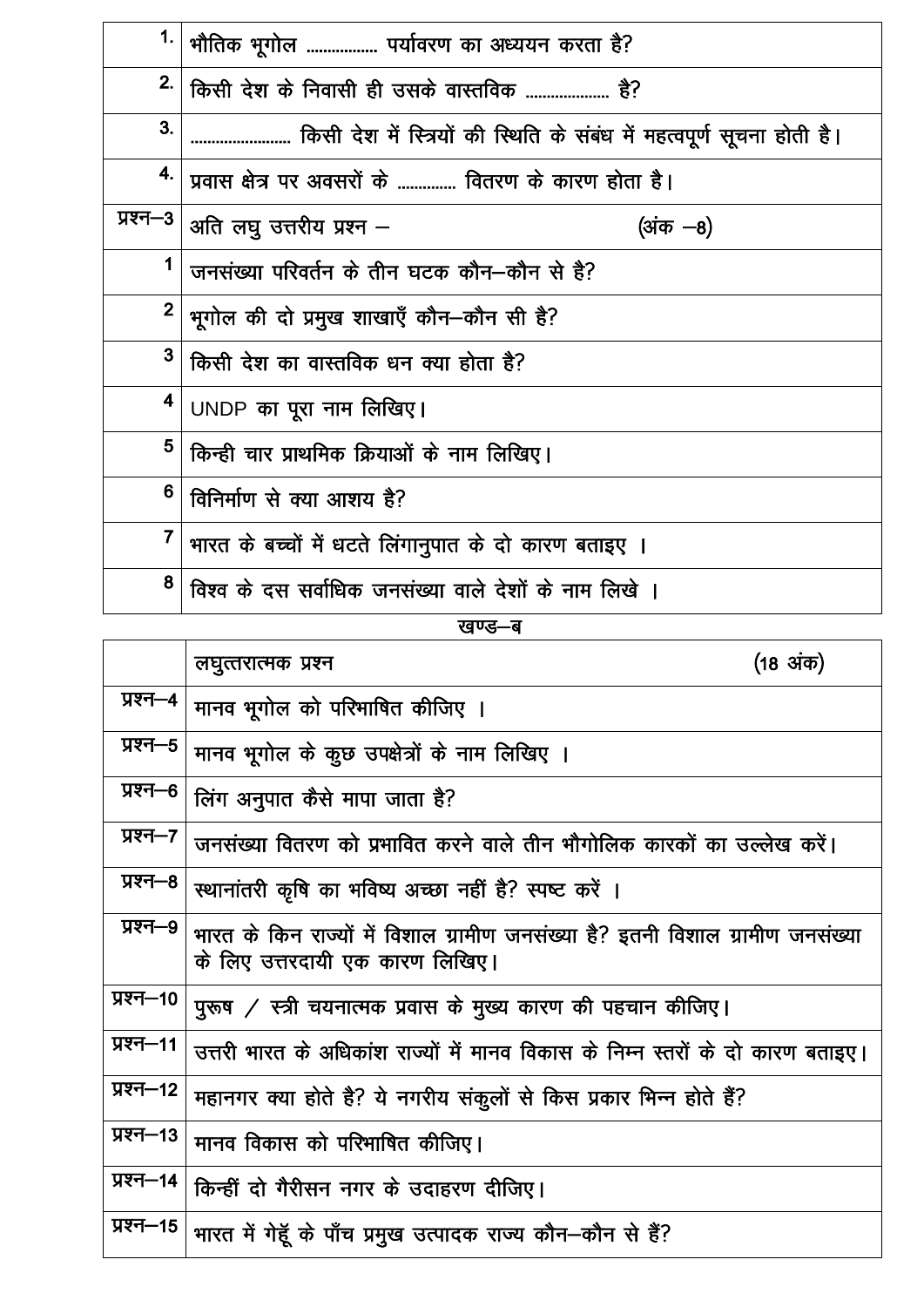| ш<br>æ<br>H |  |
|-------------|--|
|-------------|--|

|        | दीर्घउत्तरीय प्रश्न                                         | (9 अंक) |  |
|--------|-------------------------------------------------------------|---------|--|
|        | प्रश्न–16   जन्मदर और मृत्युदर में अन्तर स्पष्ट करें ।      |         |  |
|        | , प्रश्न—17   टिप्पणी <i>करें —</i>                         |         |  |
|        | 1. विनिर्माण 2. स्वच्छंद उद्योग                             |         |  |
|        | , प्रश्न—18   शुष्क कृषि तथा आर्द्र कृषि में क्या अन्तर है? |         |  |
| खण्ड—ट |                                                             |         |  |

|           | निबंधात्मक प्रश्न                                                             | (8 अंक) |  |  |
|-----------|-------------------------------------------------------------------------------|---------|--|--|
| प्रश्न—19 | चलवासी पशुचारण और वाणिज्य पशुधन पालन में अन्तर स्पष्ट करें ।                  |         |  |  |
|           | अथवा                                                                          |         |  |  |
|           | प्राथमिक एवं द्वितीयक गतिविधियों में क्या अंतर है?                            |         |  |  |
| प्रश्न—20 | भारत के रेखा मानचित्र में निम्न समुद्री पत्तनों को दर्शाइए–                   |         |  |  |
|           | 1. मुम्बई               2. चैन्नई<br>3. कॉंडला                     4. पोरबंदर |         |  |  |
|           | अथवा                                                                          |         |  |  |
|           | राजस्थान के दिए गए रेखा मानचित्र में ताम्बा क्षेत्र दर्शाइए–                  |         |  |  |
|           |                                                                               |         |  |  |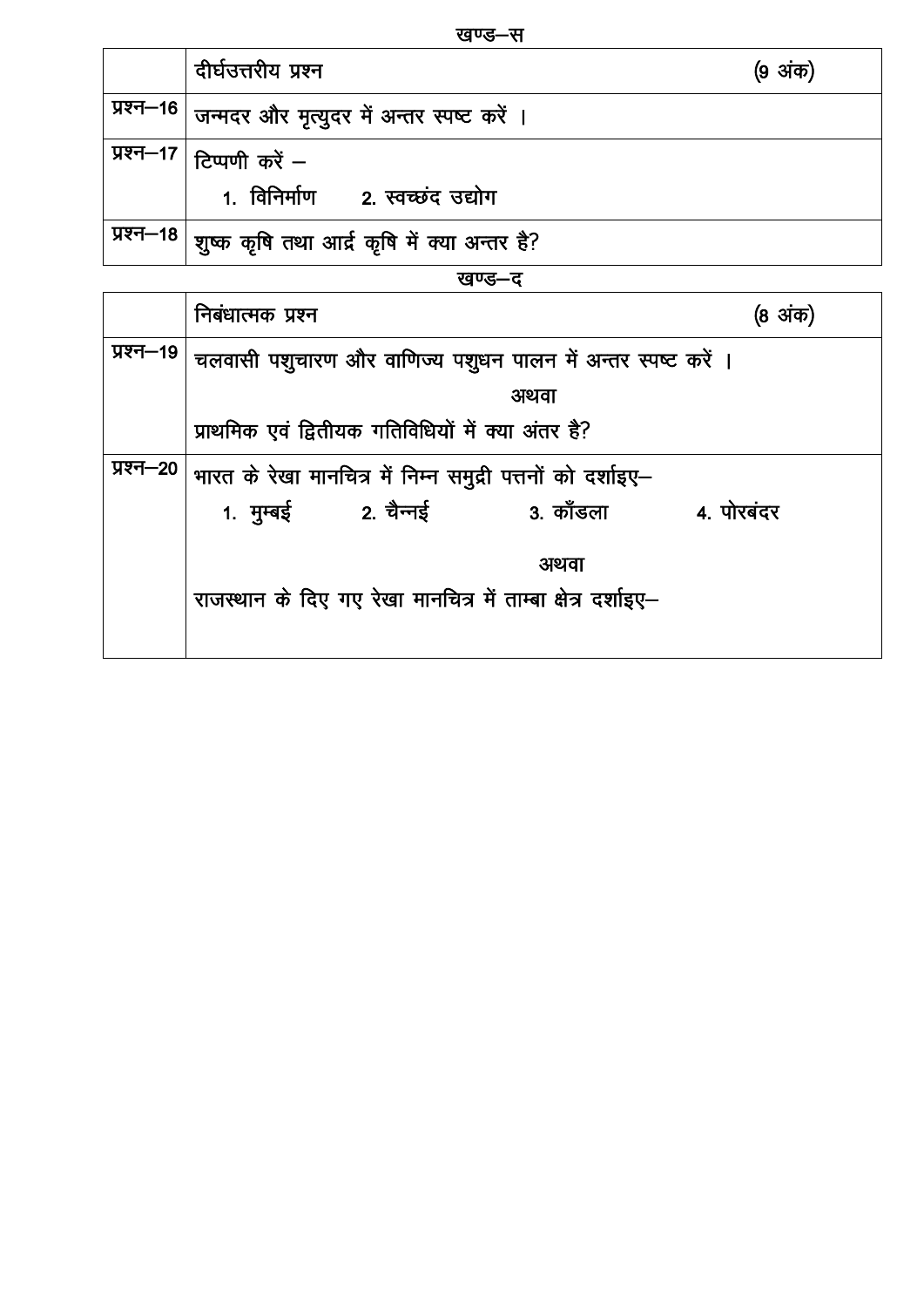|                 | उच्च माध्यमिक मुक बधिर परीक्षा                                                                    |             |                  |
|-----------------|---------------------------------------------------------------------------------------------------|-------------|------------------|
|                 | कक्षा $-12$                                                                                       |             |                  |
|                 | नमूने का प्रश्न पत्र : 2021–22                                                                    |             |                  |
|                 | विषय : हिन्दी साहित्य                                                                             |             |                  |
| समय : 3:45      |                                                                                                   | पूर्णांक:80 |                  |
|                 | 1. परीक्षार्थी अपने प्रश्न—पत्र पर नामांक अवश्य लिखे।                                             |             |                  |
|                 | 2. सभी प्रश्न करने अनिवार्य है।<br>3. प्रत्येक प्रश्न का उत्तर दी गई उत्तर पुस्तिका में ही लिखे । |             |                  |
|                 | खण्ड—अ                                                                                            |             |                  |
| $\Pi$ . 1       | वस्तुनिष्ठ प्रश्न : 1 × 12 : 12 अंक                                                               |             |                  |
| 1               | मीडिया की भाषा में खबर को कहा जाता है—                                                            |             |                  |
|                 | अ) स्क्रिप्ट ब) स्टोरी  स) मीडिया  द) ब्लॉग                                                       |             | $\mathcal{Y}$    |
|                 | $2$   डायरी को हिन्दी में कहा जाता है–                                                            |             |                  |
|                 |                                                                                                   |             |                  |
|                 | अ) पुस्तिका ब) नोटबुक स) दैनन्दिनी वर) गृहकार्य पत्र ()                                           |             |                  |
| 3 <sup>1</sup>  | "वाक्यं रसात्मक काव्यमं" काव्य की यह परिभाषा किसने दी–                                            |             |                  |
|                 | अ) आचर्य ब) आचार्य विश्वनाथ स) पण्डित जगन्नाथ द) आचार्य भामह ( )                                  |             |                  |
| 4               | गीतिका छन्द को प्रत्येक चरण में मात्राएँ होती है—                                                 |             |                  |
|                 | 31) 24 ब) 26 स) 28 द) 23                                                                          |             |                  |
| 5 <sup>5</sup>  | "नत नयनों" में कौनसा अलंकार है?                                                                   |             |                  |
|                 | अ) रूपक ब) वक्रोक्ति स) उपमा द) अनुप्रास                                                          |             |                  |
|                 |                                                                                                   |             |                  |
| 6 <sup>°</sup>  | "सरोज स्मृति" गीत है—                                                                             |             |                  |
|                 | अ) व्यंग्य गीत         ब) स्मृति गीत  स) शोक गीत  द) आनंद गीत   (                                 |             | $\left( \right)$ |
| $\overline{7}$  | "बनारस" कविता में शहर का जीवन चलता है —                                                           |             |                  |
|                 | अ) तीव्र गति से ब) सामान्य गति से                                                                 |             |                  |
|                 | स) धीमी गति से द) द्रुत गति से                                                                    |             | $\mathcal{Y}$    |
|                 | 8   प्रेमधन की छाया स्मृति एक विद्या है-                                                          |             |                  |
|                 | अ) रेखाचित्र ब) निबंध स) यात्रासवृतांत द) रिपोर्ट                                                 |             | $\mathcal{Y}$    |
| 9               | छीपक और पंक्ति किसके प्रतीक है?                                                                   |             |                  |
|                 | अ) व्यक्ति—समाज के                           ब) पृथ्वी—आकश के                                     |             |                  |
|                 | द) महिला—पुरूष के<br>स) हवा—पानी के                                                               |             |                  |
| 10 <sub>1</sub> | "बालक बच गया" निबंध किससे संबंधित है—                                                             |             |                  |
|                 | अ) कच्चा चिट्ठा<br>ब) घड़ी के पूर्जे                                                              |             |                  |
|                 |                                                                                                   |             |                  |
|                 | स) ढेले चुन लो<br>द) सुमिरिनो के मनके                                                             |             |                  |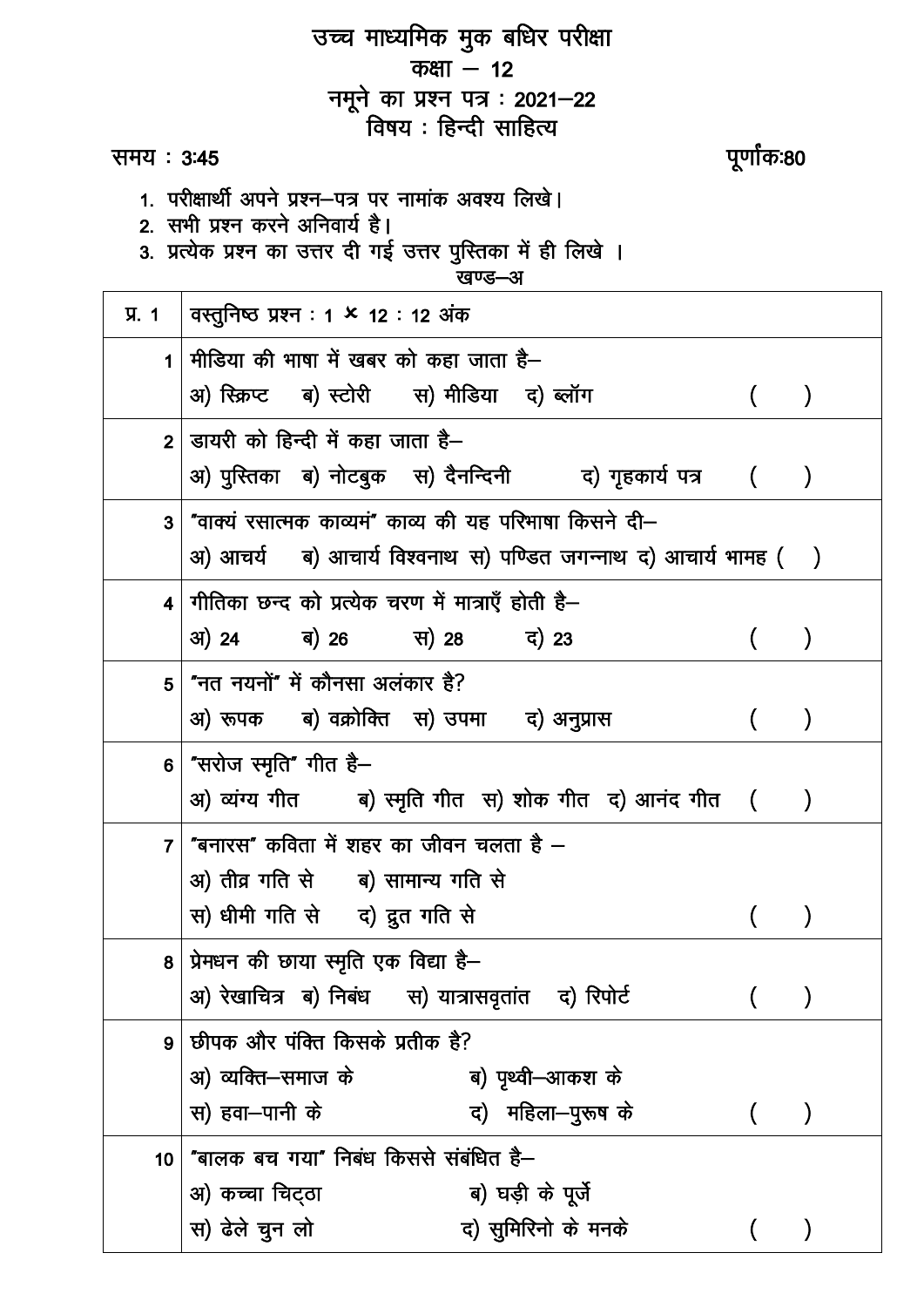| 11   "मै तो केवल निमित्त मात्र था" अरूण के पीछे सूर्य था, कथन है– |                       |  |
|-------------------------------------------------------------------|-----------------------|--|
| $\mid$ अ) ब्रजमोहन व्यास का                                       | ब) पं. बालकृष्ण का    |  |
| $\vert$ स) वियोगी हरि का                                          | द) सतीशचन्द्र काला का |  |

| 12 <sup>1</sup>         | <sup>।</sup> ''यति'' कहते है—                                                              |
|-------------------------|--------------------------------------------------------------------------------------------|
|                         | अ) छन्द की लय को<br>ब) द्वन्द की पंक्ति में आए विराम को                                    |
|                         | स) मात्राओं के समूह को<br>द) गणो को                                                        |
|                         | प्रश्न–2 मिम्नलिखित रिक्त स्थानों की पूर्ति कोष्ठक में दिए गए उचित शब्द से कीजिए–          |
|                         | (प्रश्न 1 से 6 : 6 अंक)                                                                    |
| $\mathbf 1$             | $ $ कंठ रूकता जा रहा है, आ रहा है  देखो । (काल $\diagup$ जाल)                              |
| 2 <sup>1</sup>          | है उन्मोचन नश्वरता के  से । ( दाग $\neq$ ताप)                                              |
| 3                       | यह फूस की राख न थी, उसकी  की राख थी । (अभिलाषाओं / समस्याओं)                               |
| $\overline{\mathbf{4}}$ | गाँव लौटते समय रूपसिंह के साथ  था । (त्रिलोक/शेखर)                                         |
| 5                       | माधुर्य गुण श्रंगार, शांत और  रसों में प्रयुक्त होा है। (करूण/दया)                         |
| $6\phantom{a}$          | जिन छन्दो में मात्राओं की संख्या का नियम होता है उनको  छनद कहते है।<br>( वर्णिक)/ मात्रिक) |
|                         | प्रश्न 3  अतिलघुरात्मक प्रश्न (प्रश्न 1 से 12) 1×12 : 12 अंक                               |
| 1                       | काव्य गुण कितने प्रकार के होते है ? नाम लिखिए।                                             |
| 2 <sup>1</sup>          | छन्द कितने प्रकार के होते है ? नाम लिखिए ।                                                 |
| 3 <sup>1</sup>          | . इ़दय की वेदना को भुलने के लिए कवि निराया क्या करना चाहते है?                             |
| 4                       | "यह दी अकेला" कविता अज्ञेय के किस काव्य संग्रह से ली गई है-                                |
| 5                       | बच्चे ने हिमालय को किस दिशा में बताया था?                                                  |
| 6                       | व्यक्ति के दृढ निश्चय की परीक्षा कौन लेता है?                                              |
| 7                       | मिर्जापुर में भारतेन्दु हरिश्चन्द्र के परम मित्र कौन थे ?                                  |
| 8                       | "बालक बच गया" कहानी के लेखक कौन है?                                                        |
| 9                       | घड़ी के दृष्टांत से लेखक ने किस पर व्यंग्य किया है–                                        |
| 10 <sub>1</sub>         | ब्रजमोहन व्यास ने उद्घाटन के बाद प्रयाग संग्रहालय का दायित्व किसे सौंपा था?                |
| 11                      | सूरदास की झोंपड़ी में आग किसने लगाई थी?                                                    |
| 12                      | भूपसिंह की पत्नी ने किस नदी में कूदकर आत्महत्या की ?                                       |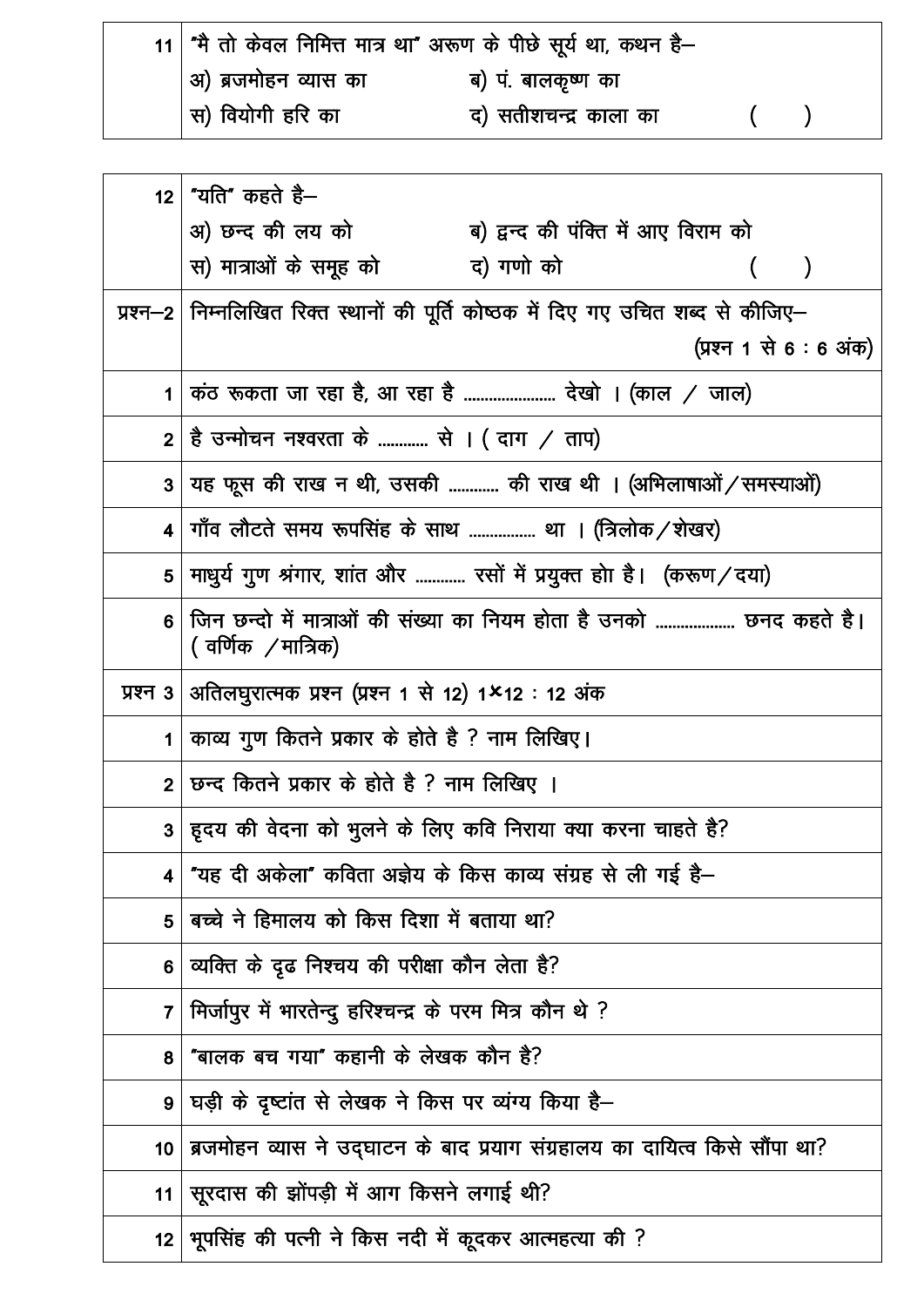खण्ड–ब

|          | लघुरात्मक प्रश्न ( प्रश्न 4 से 10 ) 7 $\times$ 2 : 14                    |
|----------|--------------------------------------------------------------------------|
| प्रश्न—4 | ओज गुण की परिभाषा लिखिए।                                                 |
|          | प्रश्न–5   मानवीकरण अलंकार किसे कहते हैं?                                |
|          | प्रश्न–6   कवि न आशा को बावली क्यों कहां है?                             |
|          | प्रश्न–7   "गीत" और "मोती" की सार्थकता किससे जुड़ी है?                   |
| प्रश्न—8 | बचपन में लेखक के मन में भारतेंदु जी के संबंध में कैसी भावना जगी रहती थी? |
| प्रश्न—9 | बालक द्वारा इनाम में लड़डू मांगने पर लेखक ने सुख की सांस क्यों भरी?      |
|          | प्रश्न-10   भैंरो ने सुरदास की झौंपड़ी क्यों जलाई?                       |

|              | खण्ड—स                                                                              |
|--------------|-------------------------------------------------------------------------------------|
|              | निबंधात्मक प्रश्न ( प्रश्न 11 से 13 ) 4 × 3 : 12 अंक                                |
| प्रश्न $-11$ | कार्नेलिया का गीत कविता में प्रसाद ने भारत की किन विशेषताओं की ओर संकेत<br>किया है? |
|              | अथवा                                                                                |
|              | "जल उठो फिर सींचने को" इस पंक्ति का भाव सौन्दर्य स्पष्ट कीजिए ।                     |
|              | प्रश्न-12   "क्षण के महत्व" को उजागर करते हुए कविता का मूल भाव लिखिए।               |
|              | अथवा                                                                                |
|              | "निस्संदेह" शब्द को लेकर लखक ने किस प्रसंग का जिक्र किया है?                        |
| प्रश्न $-13$ | "दुर्लभ बंधु" की पेटियों की कथा लिखिए।                                              |
|              | अथवा                                                                                |
|              | भद्रमय शिलालेख का क्षतिपूर्ति कैसे हुई? स्पष्ट कीजिए ।                              |

खण्ड–द

| प्रश्न–14   निम्नलिखित पठित पद्यांश को ध्यानपूर्वक पढकर पूछे गये प्रश्नों के उत्तर दीजिए।                                      |
|--------------------------------------------------------------------------------------------------------------------------------|
| $2 \times 3 : 6 \text{ sign}$                                                                                                  |
| गीत गाने दो मुझे तो, वेदना को रोकने को,                                                                                        |
| चोट खाकर राह चलते, होश के भी होश छूटे।                                                                                         |
| हाथ जो पाथेय थे, ठग-ठाकुरों ने रात लूटे,                                                                                       |
| कंट रूकता जा रहा है, आ रहा है काल देखो।                                                                                        |
| 1. कवि वेदना को कैसे रोकना चाहता है?<br>2. इस कविता में कवि ने "ठग-ठाकुर" किसे कहा है?<br>3. होश छुटना मुहावरे का अर्थ लिखिए । |
| प्रश्न-15   निम्नलिखित पठित गद्यांश को ध्यानपूर्वक पढकर पूछे गये प्रश्नों के उत्तर दीजिए।                                      |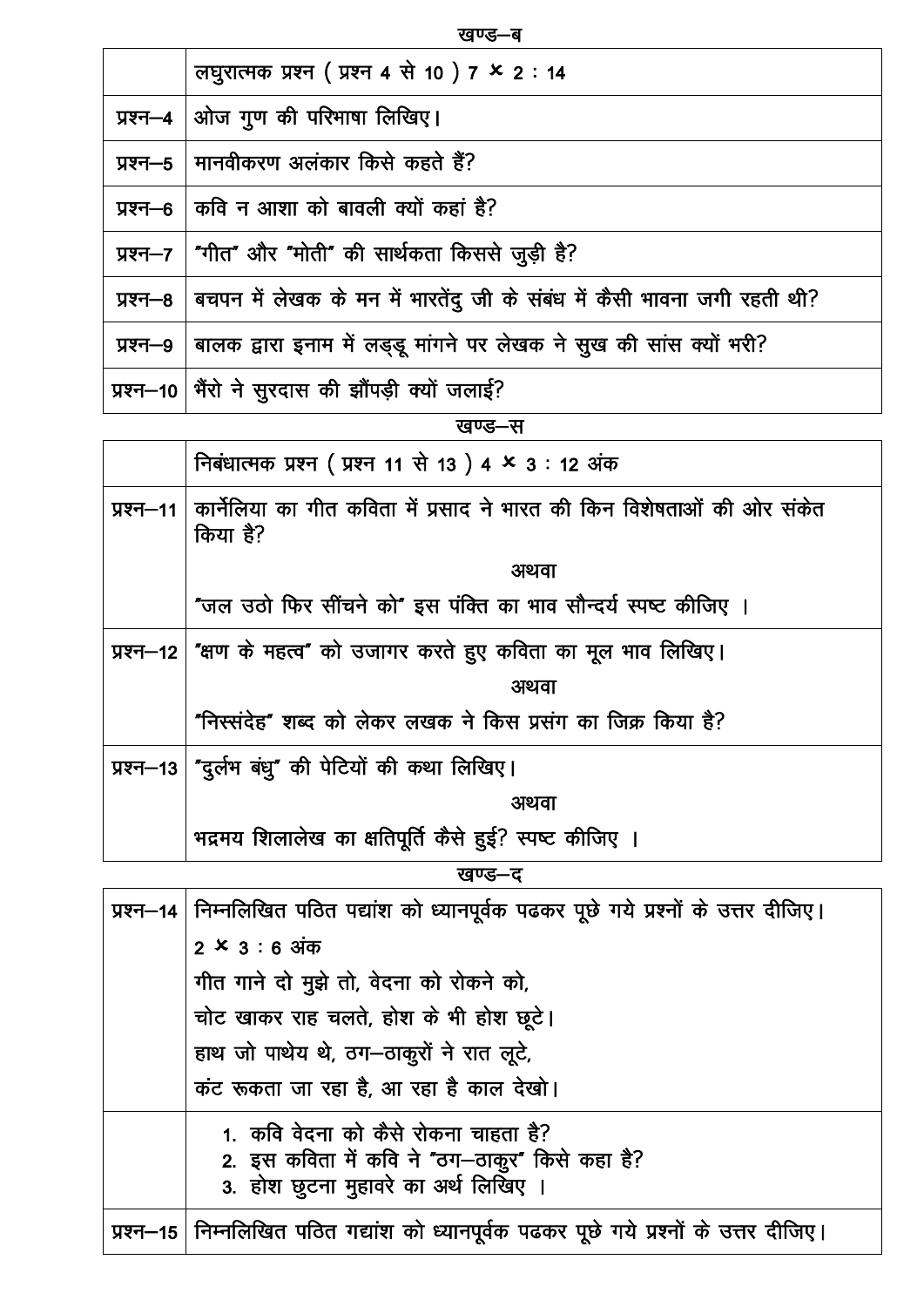| $2 \times 3 : 6$ अक                                                                                                                                                                                                                                                                                                                                                                                                                      |
|------------------------------------------------------------------------------------------------------------------------------------------------------------------------------------------------------------------------------------------------------------------------------------------------------------------------------------------------------------------------------------------------------------------------------------------|
| चौधरी साहब से तो अब अच्छी तरह परिचय हो गया था । अब उनके यहाँ मेरा जाना<br>एक लेखक की हैसियत से होता था । हम लोग उन्हें एक पुरानी चीज समझा करे थे।<br>इस पुरातत्व की दृष्टि से प्रेम और कुतूहल का एक अद्भुत मिश्रण रहता था। यहाँ पर<br>यह कह देना आवश्यक है कि चौधरी साहब एक खास़े हिन्दुस्तानी रईस थे। वसंत<br>पंचमी, होली इयादि अवसरों पर उनके यहाँ खूब नाचरंग और उत्सव हुआ करते थे।<br>उनकी हर एक अदा से रियासत और तबीयतदारी टपकती है। |
| 1. चौधरी साहब के यहाँ नाचरंग और उत्सव कब होते थे ?<br>2. "चौधरी साहब एक हिन्दुस्तानी रईस थे" किसने कहा ?<br>3. "परिचित" शब्द का विलोम शब्द लिखिए।                                                                                                                                                                                                                                                                                        |
| प्रश्न—16   निम्नलिखित अपठित पद्यांश को ध्यानपूर्वक पढकर दिये गये प्रश्नों के उत्तर दीजिए।                                                                                                                                                                                                                                                                                                                                               |
| $2 \times 3 : 6$ अंक                                                                                                                                                                                                                                                                                                                                                                                                                     |
| हो गई है पीर पर्वत—सी पिघलनी चाहिए,                                                                                                                                                                                                                                                                                                                                                                                                      |
| इस हिमालय से कोई गंगा निकलनी चाहिए।                                                                                                                                                                                                                                                                                                                                                                                                      |
| आज यह दिवार परदो की तरह हिलने लगी,                                                                                                                                                                                                                                                                                                                                                                                                       |
| शर्त लेकिन थी कि ये बुनियाद हिलनी चाहिए ।                                                                                                                                                                                                                                                                                                                                                                                                |
| सिर्फ हंगामा खड़ा करना मेरा मकसद नहीं,                                                                                                                                                                                                                                                                                                                                                                                                   |
| मेरी कोशिश है कि ये सूरत बदलनी चाहिए ।                                                                                                                                                                                                                                                                                                                                                                                                   |
| 1.  कविता का शीर्षक लिखिए।<br>2. पीर के पर्वत की तरह होने से कवि का क्या तात्पर्य है? "पर्वत—सी" में कौन—सा<br>अलंकार है?<br>3. कवि का मकसद क्या है?                                                                                                                                                                                                                                                                                     |
| प्रश्न-17   निम्नलिखित अपठित गद्यांश को ध्यानपूर्वक पढकर दिये गये प्रश्नों के उत्तर दीजिए।                                                                                                                                                                                                                                                                                                                                               |
| $2 \times 3 : 6$ अंक                                                                                                                                                                                                                                                                                                                                                                                                                     |
| हमारे साहित्य और संस्कृति के मूल में यह अवलोकन रहा है कि जीव या मानव बुराई<br>से अच्छाई की ओर, हीनता से उच्चता की ओर, असंयम से संयम की ओर हिंसा से<br>अहिंसा की ओर और पशुता से मनुष्यता की ओर बढा है। जीवन में यदि असत् का, बुरे<br>का बहिष्कार न हो और सत् की, अच्छे की प्रतिष्ठा न की जाय, तो उस जीवन का<br>कोई मूल्य नहीं रहता ।                                                                                                      |
| 1. गद्यांश का उचित शीर्षक लिखिए।<br>2. "जीव" का पर्यायवाची शब्द लिखिए।<br>3. जीवन का महत्व बनाए रखने के लिए हमें किन–किन बातों से बचना चाहिए?                                                                                                                                                                                                                                                                                            |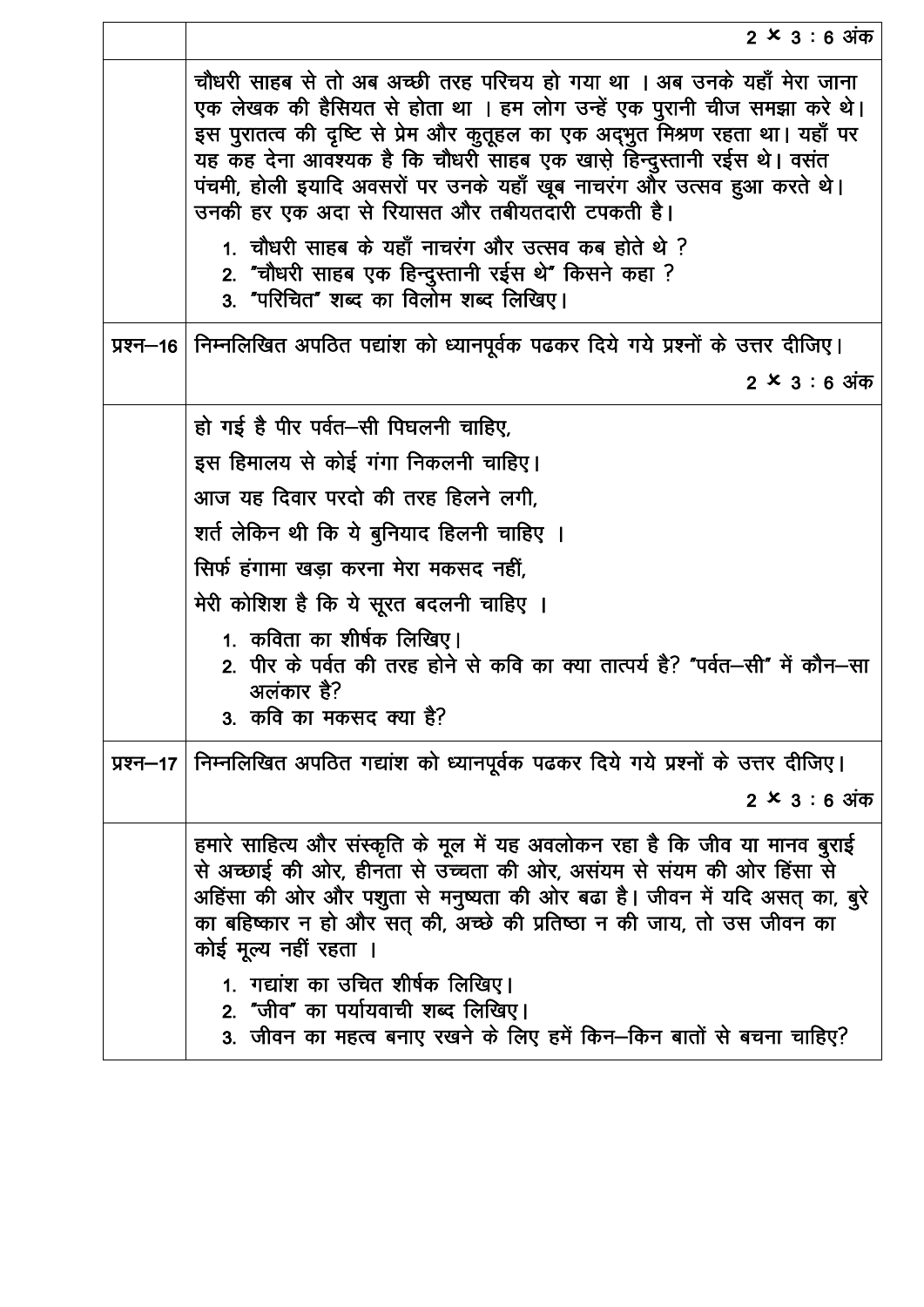|                         |                                                                                                                | माध्यमिक शिक्षा बोर्ड (मूक बधिर) परीक्षा—2022 |                     |   |               |     |
|-------------------------|----------------------------------------------------------------------------------------------------------------|-----------------------------------------------|---------------------|---|---------------|-----|
|                         |                                                                                                                | मांडल पेपर                                    |                     |   |               |     |
|                         |                                                                                                                | कक्षा— 12                                     |                     |   |               |     |
|                         |                                                                                                                |                                               |                     |   |               |     |
|                         | समयः– 3:45 घंटे                                                                                                | विषय— गृह विज्ञान                             |                     |   |               |     |
|                         |                                                                                                                |                                               |                     |   | पूर्णांक : 56 |     |
|                         | परीक्षार्थियों के लिए सामान्य निर्देश :                                                                        |                                               |                     |   |               |     |
|                         | 1 परीक्षार्थी सर्वप्रथम अपने प्रश्न पत्र पर नामांक अनिवार्य रूप से लिखें।<br>2 सभी प्रश्न हल करने अनिवार्य है। |                                               |                     |   |               |     |
|                         | 3 प्रत्येक प्रश्न का उत्तर दी गई उत्तर पुस्तिका में ही लिखें।                                                  |                                               |                     |   |               |     |
|                         | 4 जिन प्रश्नों में आन्तरिक खंड है, उन सभी के उत्तर) एक साथ ही लिखें।                                           |                                               |                     |   |               |     |
| 5 खंड                   | प्रश्नों के प्रकार                                                                                             | प्रश्न संख्या                                 | अंक प्रत्येक प्रश्न |   |               |     |
|                         | अ (1) बहुविकल्पी प्रश्न                                                                                        | 01 से 09                                      | 01                  |   |               |     |
|                         | (2) रिक्त स्थानों की पूर्ति प्रश्न                                                                             | 10 से 13                                      | 01                  |   |               |     |
|                         | ब अतिलघूत्तरात्मक प्रश्न                                                                                       | 14 से 21                                      | 01                  |   |               |     |
|                         | स लघूत्तरात्मक प्रश्न                                                                                          | 22 से 33                                      | 1.5                 |   |               |     |
|                         | द निबंधात्मक प्रश्न (100 शब्द)                                                                                 | 34 से 36                                      | 03                  |   |               |     |
|                         | निबंधात्मक प्रश्न (250 शब्द)                                                                                   | 37 से 38                                      | 04                  |   |               |     |
|                         |                                                                                                                | खंड–अ                                         |                     |   |               |     |
|                         | वस्तुनिष्ठ प्रश्न—                                                                                             |                                               |                     |   |               | अंक |
| 1                       | फ़ैक्टरी अधिनियम कब लागू हुआ—                                                                                  |                                               |                     |   |               | 01  |
|                         | (अ) 1948<br>(ब) 1949                                                                                           | (स) 1959                                      | (द) 1947            | ( |               |     |
| $\overline{2}$          | रतौंधी रोग किस विटामिन के कारण होता है—                                                                        |                                               |                     |   |               | 01  |
|                         | (अ) विटामिन $A$ (ब) विटामिन $B$ (स) विटामिन $D$                                                                |                                               | (द) विटामिन K ()    |   |               |     |
| 3                       | विश्व व्यापार संगठन के नाम का छोटा रूप है–                                                                     |                                               |                     |   |               | 01  |
|                         | (31) W.H.O (31) W.T.O (37) I.S.O (37) C.A.C (37)                                                               |                                               |                     |   |               |     |
| 4                       | टॉडलर किसे कहते हैं–                                                                                           |                                               |                     |   |               | 01  |
|                         | (अ) 0 से 1 वर्ष के बच्चे (ब) 0 से 1.5 वर्ष के बच्चे                                                            |                                               |                     |   |               |     |
|                         | (स) 2 से 2.5 वर्ष के बच्चे (द) 2 से 3 वर्ष के बच्चे                                                            |                                               |                     |   | $\big)$       |     |
| $\overline{\mathbf{5}}$ | भारतीय पुनर्वास परिषद् स्थित है-                                                                               |                                               |                     |   |               | 01  |
|                         | (अ) दिल्ली      (ब) कानपुर            (स) मुम्बई           (द) पंजाब                                           |                                               |                     |   |               |     |
| 6                       | देश में दो तिहाई बच्चे मध्यम एवं गंभीर कुपोषण के शिकार है–<br>(अ) पाँच वर्ष से कम                              | (ब) तीन वर्ष से कम                            |                     |   |               | 01  |
|                         | (स) आठ वर्ष से कम                                                                                              | (द) दो वर्ष से कम                             |                     |   | $\big)$       |     |
| $\overline{7}$          | कुंडलित धागा कहते हैं–                                                                                         |                                               |                     |   |               | 01  |
|                         | (अ) खुला धागा (ब) ऐंठन (स) गोल धागा (द) बंध धागा                                                               |                                               |                     | ( |               |     |
| 8                       | म्यूज़ियम शब्द दर्शनशास्त्र की विचारधारा से लिया गया-                                                          |                                               |                     |   |               | 01  |
|                         | (अ) भारतीय     (ब) यूरोपीय      (स) यूनानी        (द) इनमें से कोई नहीं                                        |                                               |                     |   |               |     |
| 9                       | औपचारिकता के आधार पर समारोह को बाँटा गया है–                                                                   |                                               |                     |   |               | 01  |
|                         | (अ) दो (ब) तीन (स) चार (द) सात                                                                                 |                                               |                     |   | $\big)$       |     |
|                         |                                                                                                                |                                               |                     |   |               |     |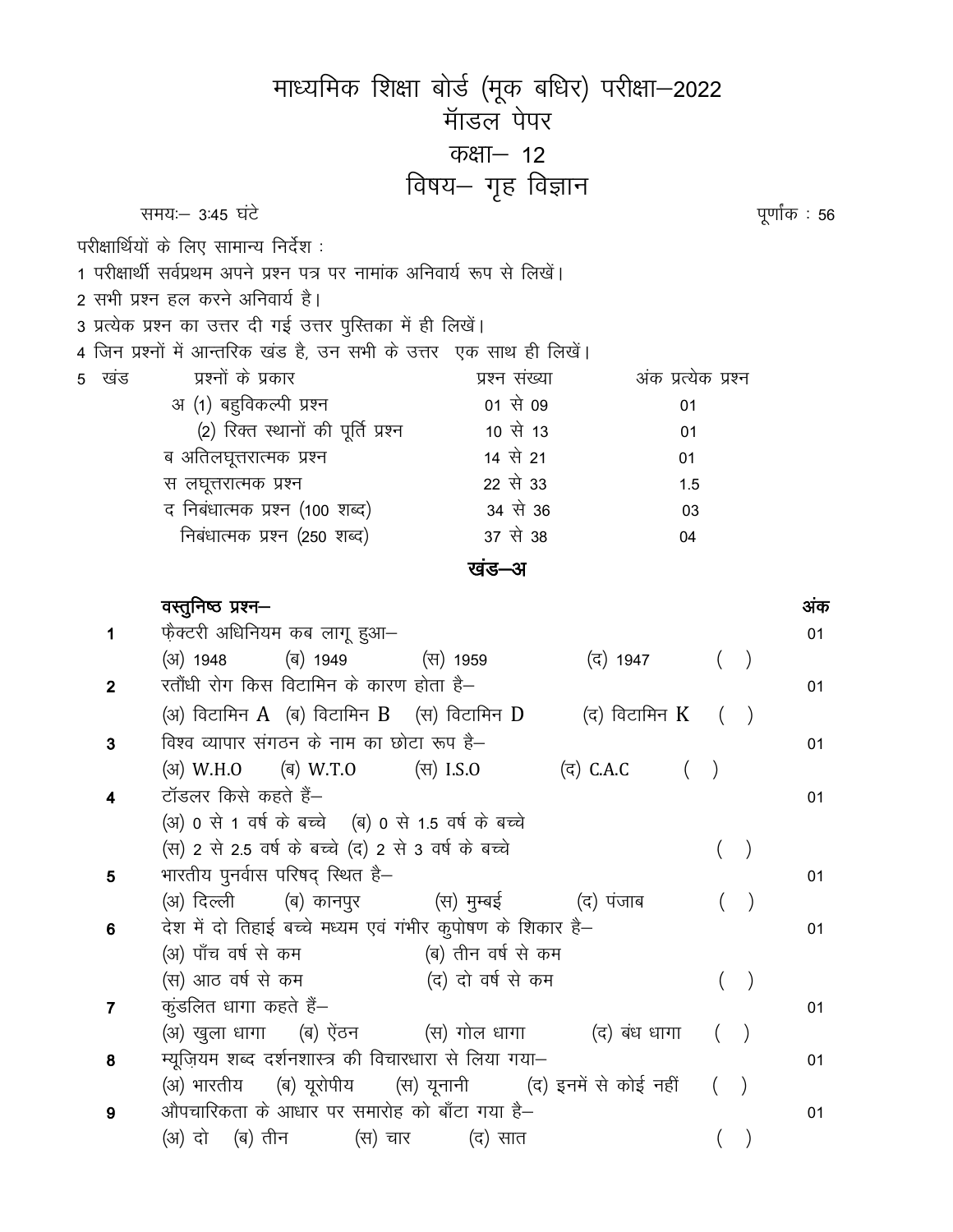# रिक्त स्थानों की पूर्ति कीजिए—

| 10 | भारतीय मानक ब्यूरो का  प्रमाण चिह्न है।                                     | 01  |
|----|-----------------------------------------------------------------------------|-----|
| 11 | समारोह प्रबंधन किसी समारोह के  को प्रदर्शित करता है।                        | 01  |
| 12 | उत्पादक कर्मचारी संस्था के  में योग देता है।                                | 01  |
| 13 |                                                                             | 01  |
|    | अतिलघूत्तरात्मक प्रश्न–                                                     |     |
| 14 | भारत सरकार ने खाद्य सुरक्षा और मानक अधिनियम कब लागू किया?                   | 01  |
| 15 | आई.सी.ओ.एम.का पूरा नाम लिखिए।                                               | 01  |
| 16 | परिधान को डिज़ाइन करने वाले पुरूष और महिला को क्या कहते थे?                 | 01  |
| 17 | गार्डन ऑफ फाइव सेंसस कहाँ स्थित है?                                         | 01  |
| 18 | बाल श्रम किसे कहा जाता है?                                                  | 01  |
| 19 | संप्रेषण गतिविधी के दो क्षेत्रों के नाम लिखिए।                              | 01  |
| 20 | दूरस्थ शिक्षा कार्यक्रम कौन प्रस्तुत करते हैं?                              | 01  |
| 21 | स्वलीनता किसे कहते हैं?                                                     | 01  |
|    | लघूत्तरात्मक प्रश्न—                                                        |     |
| 22 | विटामिन $A$ के स्त्रोत कौन–कौन से है?                                       | 1.5 |
| 23 | किन कारणों से परामर्श की आवश्यकता महसूस हुई।                                | 1.5 |
| 24 | ई.सी.सी.ई. के मार्गदर्शी सिद्धान्त लिखिए।                                   | 1.5 |
| 25 | समावेशी शिक्षा किसे कहते हैं?                                               | 1.5 |
| 26 | खाद्य उद्योग में रोजगार के कौन से अवसर होते हैं?                            | 1.5 |
| 27 | नवप्रवर्तन से आप क्या समझते हैं?                                            | 1.5 |
| 28 | कल्याणकारी और व्यावसायिक भोजन प्रबंध में कोई तीन अंतर बताइए।                | 1.5 |
| 29 | उपभोक्ता अधिकार को समझाइए।                                                  | 1.5 |
| 30 | समारोह प्रबंधन की पाँच (C) कौन-कौन से हैं?                                  | 1.5 |
| 31 | रोजगार विश्लेषण किसे कहते हैं?                                              | 1.5 |
| 32 | वे कौन से कारक है जो वस्त्रों की प्रक्रिया को प्रभावित करते हैं?            | 1.5 |
| 33 | धूल से होने वाली क्षति से रोकथाम लिखिए।                                     | 1.5 |
|    | निबंधात्मक प्रश्न (100 शब्द)–                                               |     |
| 34 | भोजन विकास को प्रभावित करने वाले कारकों को चार्ट द्वारा स्पष्ट कीजिए।       | 3   |
| 35 | संस्थागत कार्यक्रम क्या है? और ये बच्चों के लिए किस प्रकार कार्य कर रही है? | 3   |
| 36 | छतेरा ग्राम परियोजना क्या है, वर्णन कीजिए।                                  | 3   |
| 37 | पोषण संबंधी कौन–कौन सी समस्याएँ होती है? वर्णन कीजिए।                       | 4   |
|    | अथवा                                                                        |     |
|    | गृह व्यवस्था विभाग को चार्ट द्वारा समझाइए।                                  |     |
| 38 | अस्पताल में घुलाई घर में कार्य करने की प्रक्रिया को समझाइए।                 | 4   |
|    | अथवा                                                                        |     |
|    | समारोह को कितने भागों में बाँटा गया हैं, वर्णन कीजिए।                       |     |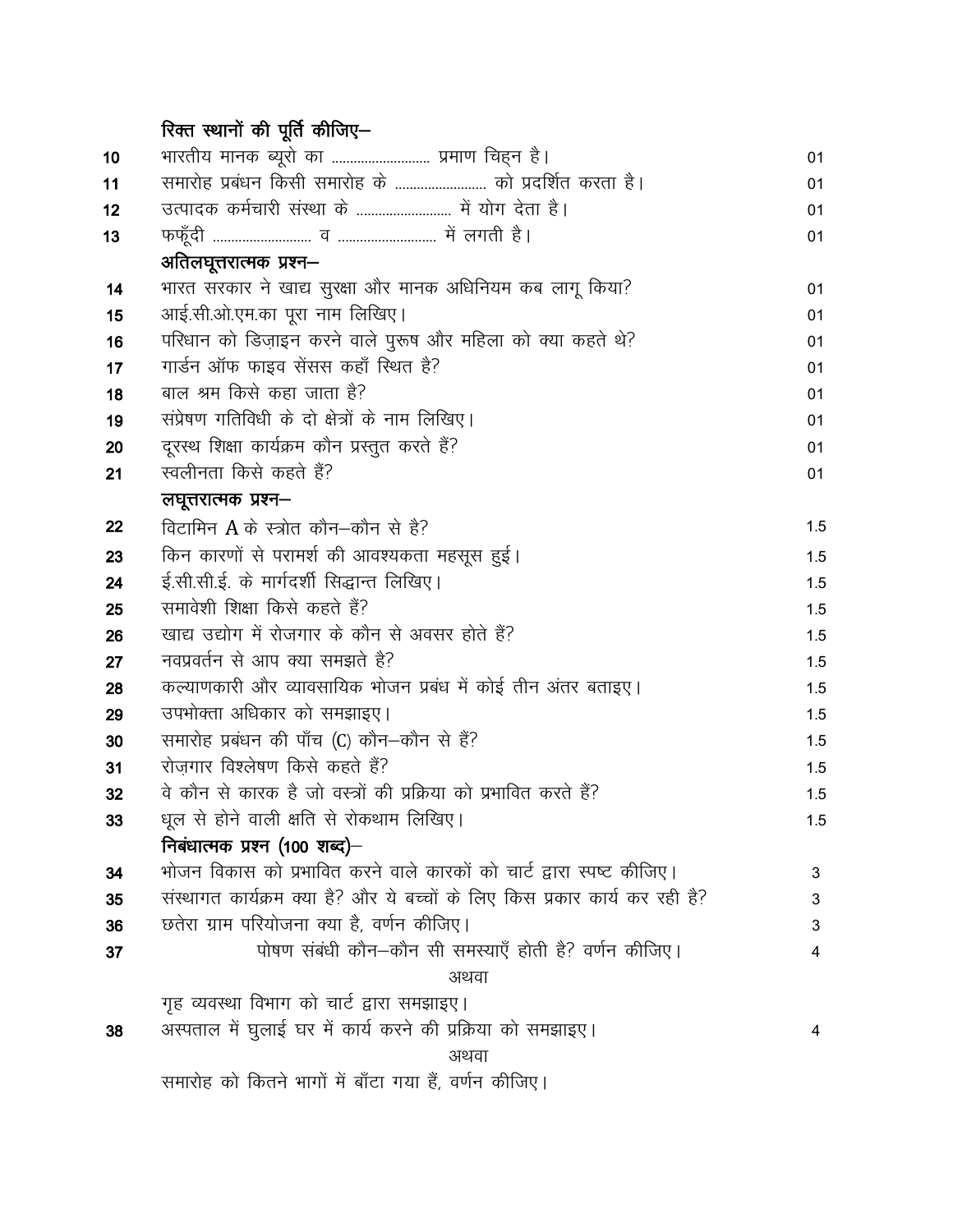# उच्च माध्यमिक (मूक बधिर)परीक्षा सत्र 2021–22 नमूने का प्रश्न पत्र कक्षा–XII विषय—समाज शास्त्र

समय : - 3:45

पूर्णांकः—80

 $1X18=18$  अंक

# परीक्षार्थियों के लिए सामान्य निर्देश :-

- 1. परीक्षार्थी सर्वप्रथम अपने प्रश्न पत्र पर नामांकन अनिवार्यतः लिखे।
- 2. सभी प्रश्न करने अनिवार्य है।
- 3. प्रत्येक प्रश्न का उत्तर दी गई उत्तर पुस्तिका में ही लिखे।
- 4. जिन प्रश्नों में आन्तरिक खण्ड(विकल्पात्मक)है,उन सभी के उत्तर एक साथ ही लिखे।

| खण्ड | प्रश्न सख्या | अंक प्रत्येक प्रश्न | उत्तर की शब्द सीमा |
|------|--------------|---------------------|--------------------|
| अ    | $I - XVIII$  |                     | वस्तुनिष्ठ प्रश्न  |
| ब    | $1 - 12$     |                     | <u> १० शब्द</u>    |
| स    | $13 - 25$    |                     | 20 शब्द            |
| ਟ    | $26 - 29$    |                     | 40 शब्द            |
| य    | $30 - 32$    |                     | <u> 100 शब्द</u>   |

खण्ड(अ)

# वस्तुनिष्ठ प्रश्नः-

 $\{i\}$  जनसंख्या संवृद्धि का अर्थ है-(अ) जन्म और मृत्यु के मध्य सामान्जस्य (ब) जन्म और मृत्यु के बीच अन्तर (स) जन्म की अपेक्षा मृत्यु की अधिक दर  $( )$ (द) मृत्यु की अपेक्षा जन्म की अधिक दर  $\{ ii \}$  भारत में किस राज्य में साक्षरता दर सर्वाधिक पाई जाती है– (अ) महाराष्ट्र (ब) राजस्थान  $( )$ (स) उड़ीसा (द) केरल  $\{ 1ii \}$  सत्यशोधक समाज की स्थापना की थी-(अ) सावित्री बाई फुले (ब) ज्योतिराव गोविन्द राव फुले (स) अयनकल्ली ने (द) नारायण गुरु ने  $( )$  $\{iv\}$  सूचना के अधिकार का अभियान किस सामाजिक आंदोलन का उदाहरण है– (अ) प्रतिदानात्मक (ब) सुधारवादी (स) क्रांतिकारी (द) अन्य  $( )$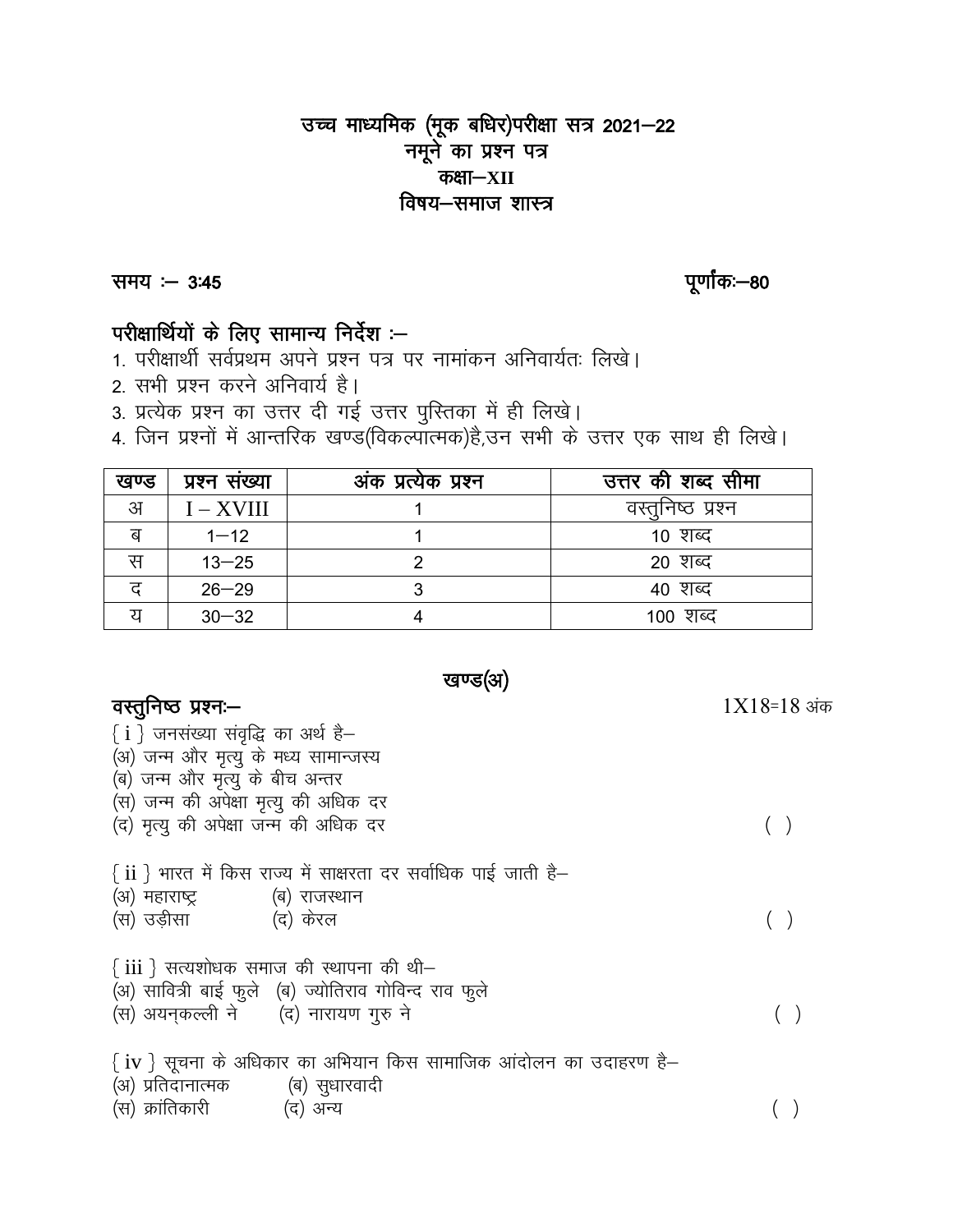| $\{ \ v \ \}$ अस्पृश्यों को हरिजन शब्द दिया था—<br>(अ) भीमराव अम्बेडकर ने (ब) महात्मा गांधी ने<br>(द) विनोबा भावे ने (द) ज्योतिबा फ ुले ने                                                |  |
|-------------------------------------------------------------------------------------------------------------------------------------------------------------------------------------------|--|
| $\{ \text{ vi } \}$ औधोगिक क्षरण क्या था?<br>(अ) परम्परागत उधोग-धन्धों का पतन<br>(ब) उत्पादन एवं निर्यात में गिरावट आना<br>(स) ग्रामीण संगठनों और कारोबारों का विघटन<br>(द) उपर्युक्त सभी |  |
| $\{ \text{ vii } \}$ औपनिवेशिक भारत कौन—कौन सी सामाजिक कुरीतियों से ग्रस्त था ?<br>(अ) सती प्रथा<br>(ब) बाल—विवाह<br>(स) जाति प्रथा<br>(द) उपर्युक्त सभी                                  |  |
| $\{ \text{ viii } \}$ निम्न में से सामाजिक आंदोलन के विरोध का साधन कौनसा है—<br>(अ) मोमबती जलाना (ब)काले कपड़े का प्रयोग<br>(स) नुक्कड़ नाटक (द) उपर्युक्त सभी                            |  |
| $\set{\text{i}}{\text{x}}$ रानाडे ने किस प्रथा का समर्थन किया था–<br>(अ) विधवा पुनर्विवाह      (ब) सती प्रथा<br>(स) बाल—विवाह<br>(द) जाति प्रथा                                           |  |
| $\{ \mathbf{x} \}$ 'केसरी' समाचार पत्र किस भाषा से सम्बंधित था?<br>(अ) मराठी (ब) तमिल<br>(स) गुजराती (द) बंगाली                                                                           |  |
| $\{ \text{ xi } \}$ 'एस्से आन पॉपुलेशन' किसकी रचना है–<br>(अ) राबर्ट—बीरस्हीड़           (ब)मैकाईवर—पेज<br>(स) इलियट—मैरिज<br>(द) माल्थस                                                  |  |
| $\{ \ xii \ \}$ नातेदारी या स्वजनता में परिहास रीति से संबंधित है—<br>(अ) हंसी मजाक<br>(ब) घृणा<br>(द) क्रोध<br>(स) अपमान                                                                 |  |
| $\{ \text { xiii } \}$ जाति व्यव्स्था का मूल आधार है $-$<br>(अ) कर्म<br>(ब) जन्म<br>(स) सामाजिक स्वीकृति (द) इनमें से कोई नहीं                                                            |  |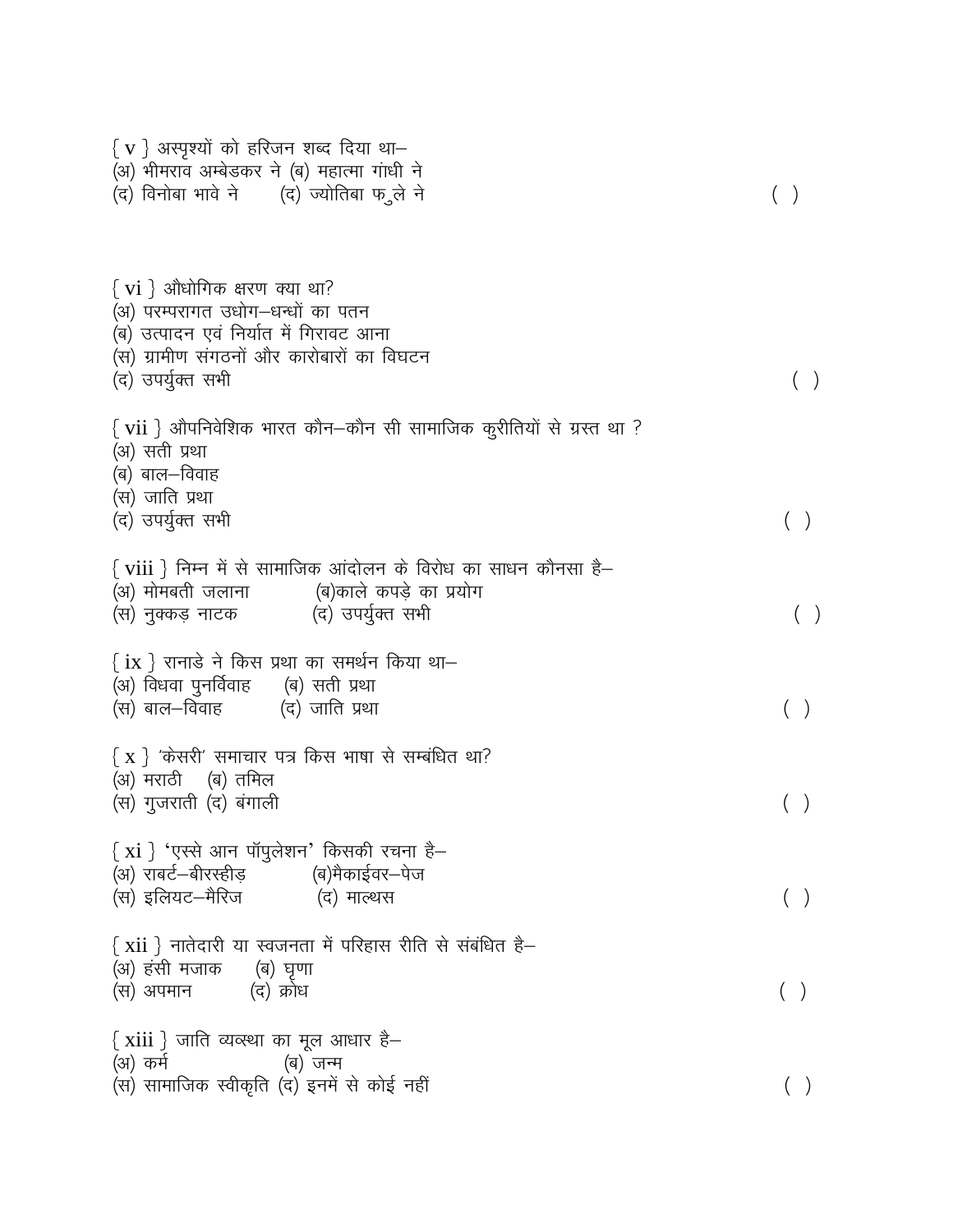| $\{ \ xiv \ \}$ पंथनिरपेक्षीकरण का अर्थ है—<br>(अ) धर्म के प्रभाव में कमी आना<br>(ब) धर्म के प्रभाव में वृद्धि होना<br>(स) आधुनिकता में वृद्धि होना<br>(द) इनमें से कोई नहीं |  |
|------------------------------------------------------------------------------------------------------------------------------------------------------------------------------|--|
| $\{ xy \}$ विनिवेश से सरकारी कर्मचारियों को क्या भय है–<br>(अ) ज्यादा कार्य करने का (ब) कार्य कम होने का<br>(स) नौकरी खोने का (द) वेतन में कटौती होने का                     |  |
| $\{ \ xv i\}$ भूमण्डलीकरण प्रभावित करता है—<br>(अ) सबको                         (ब)कुछ लोगों को<br>(स) केवल व्यापारियों को         (द) केवल उद्योगपतियों को                  |  |
| $\{ \overline{x}$ vii } स्वतंत्रता के समय भारत में कितने रेडियों स्टेशन थे–<br>(अ) छः               (ब) सात<br>(स) आठ (द) नौ                                                 |  |
| $\{ xviii \}$ निम्न में से कौनसा तमिल समाचार-पत्र है-<br>(अ) दिनतंती (ब) मलयाली मनोरमा<br>(स) ईनाडु                   (द) हिन्दुस्तान                                        |  |

खण्ड(ब)

# अतिलघूत्तरात्मक प्रश्न-

 $1X12=12$ अंक

प्रश्न 1. भारत में जनसंख्या वृद्धि के दो कारण बताइये। प्रश्न 2. डेमोग्राफी को हिन्दी में क्या कहते है? प्रश्न 3. सामाजिक विषमता क्या है ? प्रश्न 4. जाति के निर्धारण का आधार क्या है? प्रश्न 5. किस समाज सुधारक ने आर्यो के युग को गरिमामय माना है? प्रश्न 6. मूल परिवार में कौन शामिल होते हैं? प्रश्न 7. 'आदिवासी' शब्द का शाब्दिक अर्थ क्या है? प्रश्न 8. भारत में चाय उद्योग की शुरुआत किस सन् में हुई? प्रश्न 9. द्वितीयक क्षेत्र में कौनसे कार्य आते है? प्रश्न 10. भूमण्डलीकरण का अर्थ समझाइये। प्रश्न 11. भारत में रेडियों का प्रसारण कब शुरु हुआ ? प्रश्न 12. प्रति आंदोलन का एक उदाहरण दीजिए।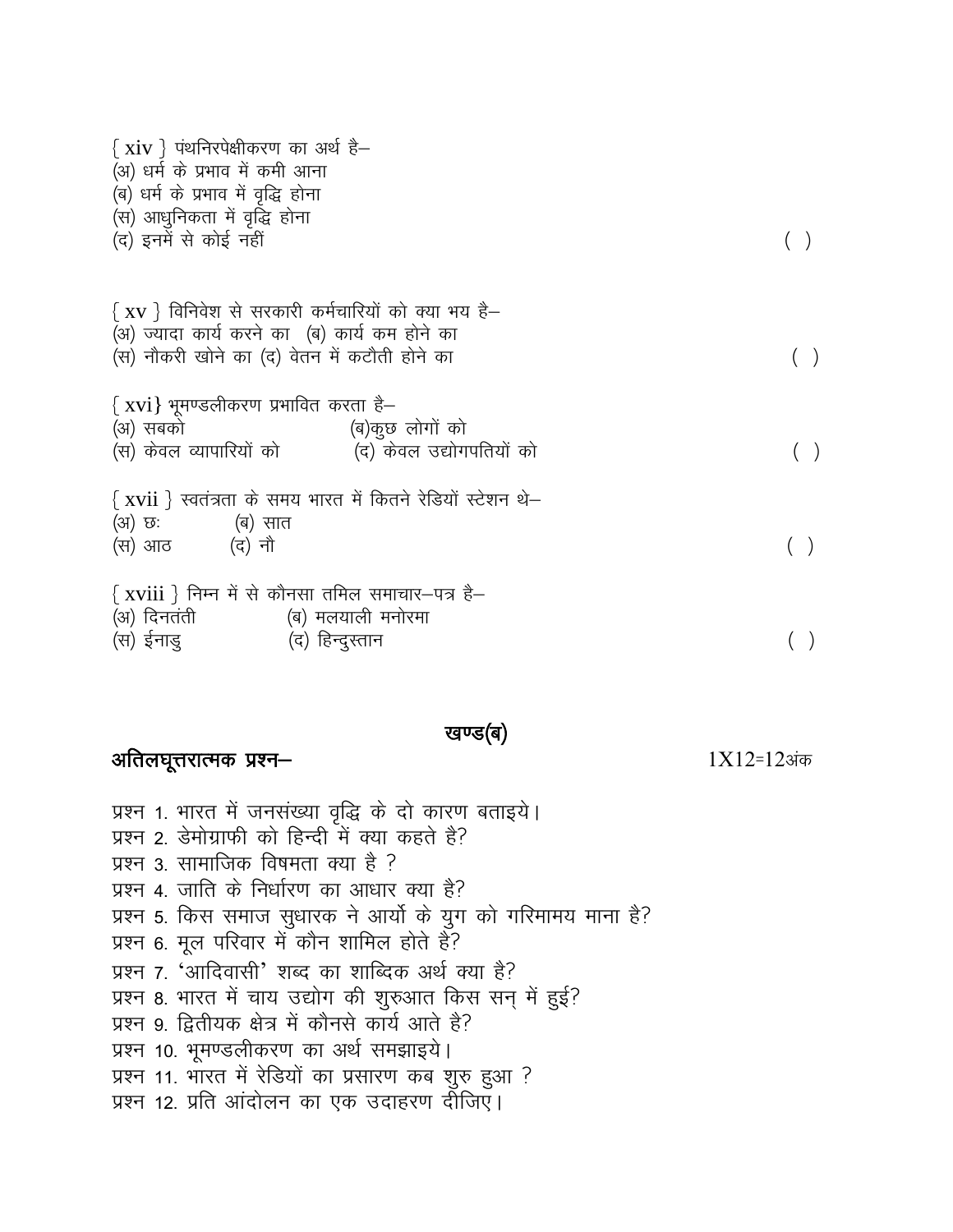### खण्ड(स)

### लघूत्तरात्मक प्रश्न (SA-I)

प्रश्न 13. भारत में राष्ट्रीय जनसंख्या नीति के दो उद्देश्य बताइये। प्रश्न 14, प्रजनन दर का क्या अर्थ है? प्रश्न 15. जनसांख्यिकी लाभांश कब उत्पन्न होता है? प्रश्न 16. संस्कृतिकरण की अवधारणा से क्या तात्पर्य है ? प्रश्न 17. पंथ निरपेक्षीकरण क्या है ? प्रश्न 18. आयु संभाविता से क्या आशय है? प्रश्न 19. सामाजिक संरचना से आप क्या समझाते है? प्रश्न २० नगरीकरण क्या है? प्रश्न 21. एक विवाह प्रथा से क्या आशय है? प्रश्न 22. वर्ण और जाति में दो अन्तर बताइये। प्रश्न 23. अस्पृश्यता से क्या तात्पर्य है? प्रश्न 24. सामाजिक बहिष्कार से आप क्या समझते है? प्रश्न २५ उपनिवेशवाद क्या है?

### खण्ड(द)

# लघूत्तरात्मक प्रश्न (SA-II)

प्रश्न 26. माल्थस के जनसंख्या वृद्धि के सिद्धान्त पर प्रकाश डालिए। प्रश्न 27. जाति व्यवस्था के सामान्य लक्षणों को लिखिए। प्रश्न 28. सामाजिक बहिष्कार (अपवर्जन) को रोकने हेतु कोई तीन उपाय बताइये। प्रश्न 29. इलेक्ट्रॉनिक अर्थव्यवस्था से आप क्या समझते है ?

## खण्ड(य)

प्रश्न 30. भारत में जनसंख्या वृद्धि के प्रमुख कारणों की विवेचना कीजिए। अथवा उपनिवेशवाद के कारण जाति व्यवस्था में क्या–क्या परिवर्तन आये? स्पष्ट कीजिए। प्रश्न 31. भारत में विकलांग व्यक्तियों के प्रति किये गये जाने वाले भेदभावों को स्पष्ट कीजिए। अथवा

नगरीकरण का भारतीय समाज पर क्या प्रभाव पड़ता है ?

 $4X3=12$  अंक

 $13X2=26$  अंक

# निबन्धात्मक प्रश्न—

 $3X4=12$  अंक